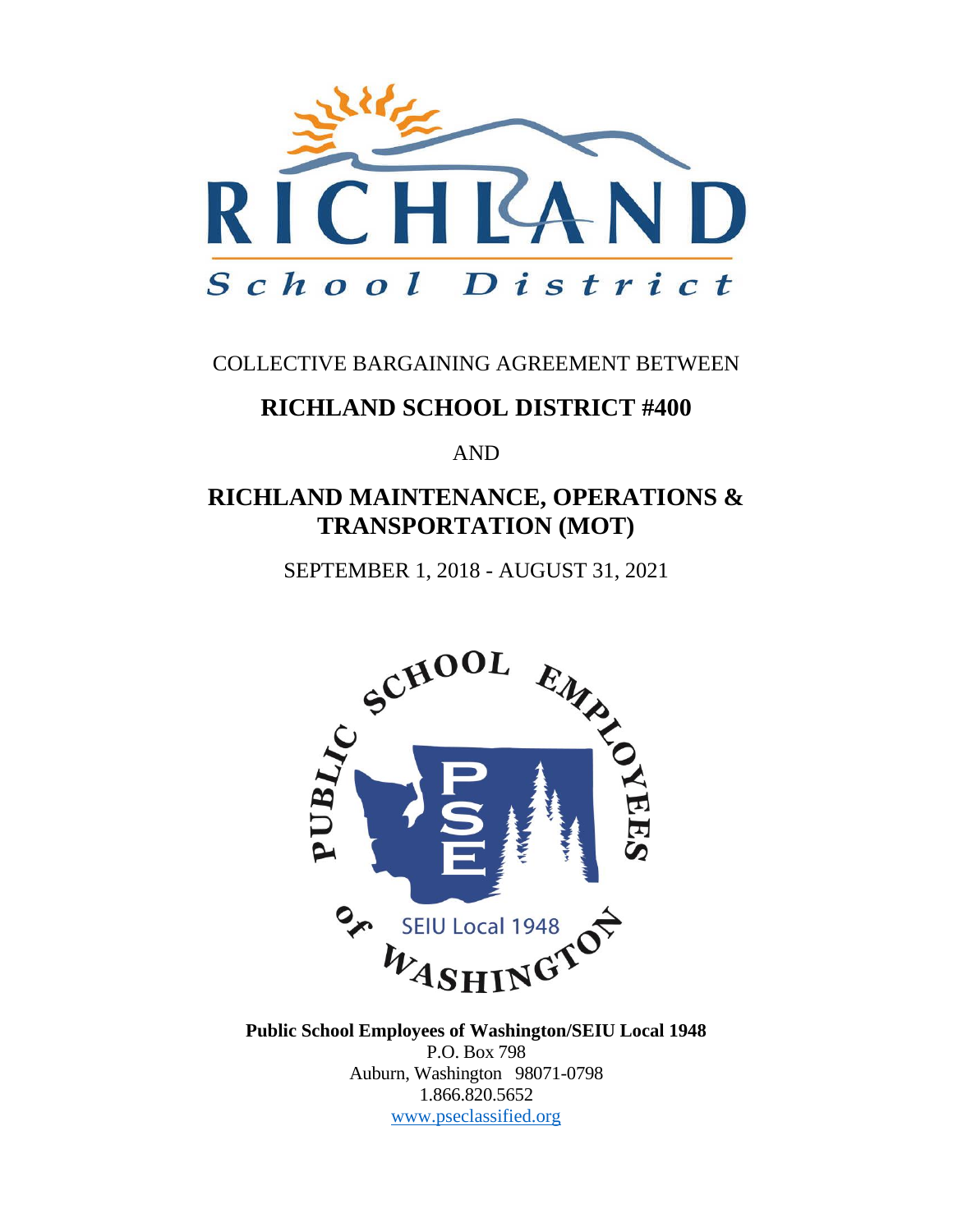### TABLE OF CONTENTS

| <b>PREAMBLE</b><br>$\mathbf{1}$ |                                                        |                |  |
|---------------------------------|--------------------------------------------------------|----------------|--|
| <b>ARTICLE I</b>                | RECOGNITION AND COVERAGE OF THE AGREEMENT              | $\mathbf{1}$   |  |
| <b>ARTICLE II</b>               | <b>RIGHTS OF THE EMPLOYER</b>                          | 3              |  |
| <b>ARTICLE III</b>              | <b>RIGHTS OF EMPLOYEES</b>                             | $\overline{4}$ |  |
| <b>ARTICLE IV</b>               | <b>RIGHTS OF THE ASSOCIATION</b>                       | 6              |  |
| <b>ARTICLE V</b>                | APPROPRIATE MATTERS FOR CONSULTATION AND NEGOTIATION   | 9              |  |
| <b>ARTICLE VI</b>               | <b>ASSOCIATION BUSINESS</b>                            | 9              |  |
| <b>ARTICLE VII</b>              | HOURS OF WORK AND OVERTIME / PREMIUM RATES OF PAY      | 10             |  |
| <b>ARTICLE VIII</b>             | <b>HOLIDAYS</b>                                        | 21             |  |
| <b>ARTICLE IX</b>               | <b>VACATION</b>                                        | 22             |  |
| <b>ARTICLE X</b>                | <b>LEAVES</b>                                          | 23             |  |
| <b>ARTICLE XI</b>               | PROBATIONARY PERIODS, SENIORITY, AND LAYOFF PROCEDURES | 27             |  |
| <b>ARTICLE XII</b>              | <b>TRANSFER OF PREVIOUS EXPERIENCE</b>                 | 30             |  |
| <b>ARTICLE XIII</b>             | <b>RETIREMENT</b>                                      | 30             |  |
| <b>ARTICLE XIV</b>              | <b>INSURANCE</b>                                       | 30             |  |
| <b>ARTICLE XV</b>               | STAFF DEVELOPMENT / IN-SERVICE                         | 32             |  |
| <b>ARTICLE XVI</b>              | ASSOCIATION MEMBERSHIP, AND DUES DEDUCTION             | 32             |  |
| <b>ARTICLE XVII</b>             | DISCIPLINE, DISCHARGE, AND EVALUATION OF EMPLOYEES     | 34             |  |
| <b>ARTICLE XVIII</b>            | <b>GRIEVANCE PROCEDURE</b>                             | 35             |  |
| <b>ARTICLE XIX</b>              | <b>SALARIES AND EMPLOYEE COMPENSATION</b>              | 37             |  |
| <b>ARTICLE XX</b>               | TERM AND SEPARABILITY OF PROVISIONS                    | 39             |  |
| <b>SIGNATURE PAGE</b>           |                                                        | 40             |  |
| <b>SCHEDULE A</b>               | 2016-2018                                              | 41             |  |
| <b>SCHEDULE A</b>               | 2018-2019                                              | 43             |  |
| <b>SCHEDULE A</b>               | 2019-2020                                              | 44             |  |
| <b>SCHEDULE A</b>               | 2021-2022                                              | 45             |  |
| <b>ATTACHMENT A</b>             | <b>Trip Board Procedures</b>                           | 46             |  |
| <b>ATTACHMENT A</b>             | <b>Vacation Scheduling Process</b>                     | 47             |  |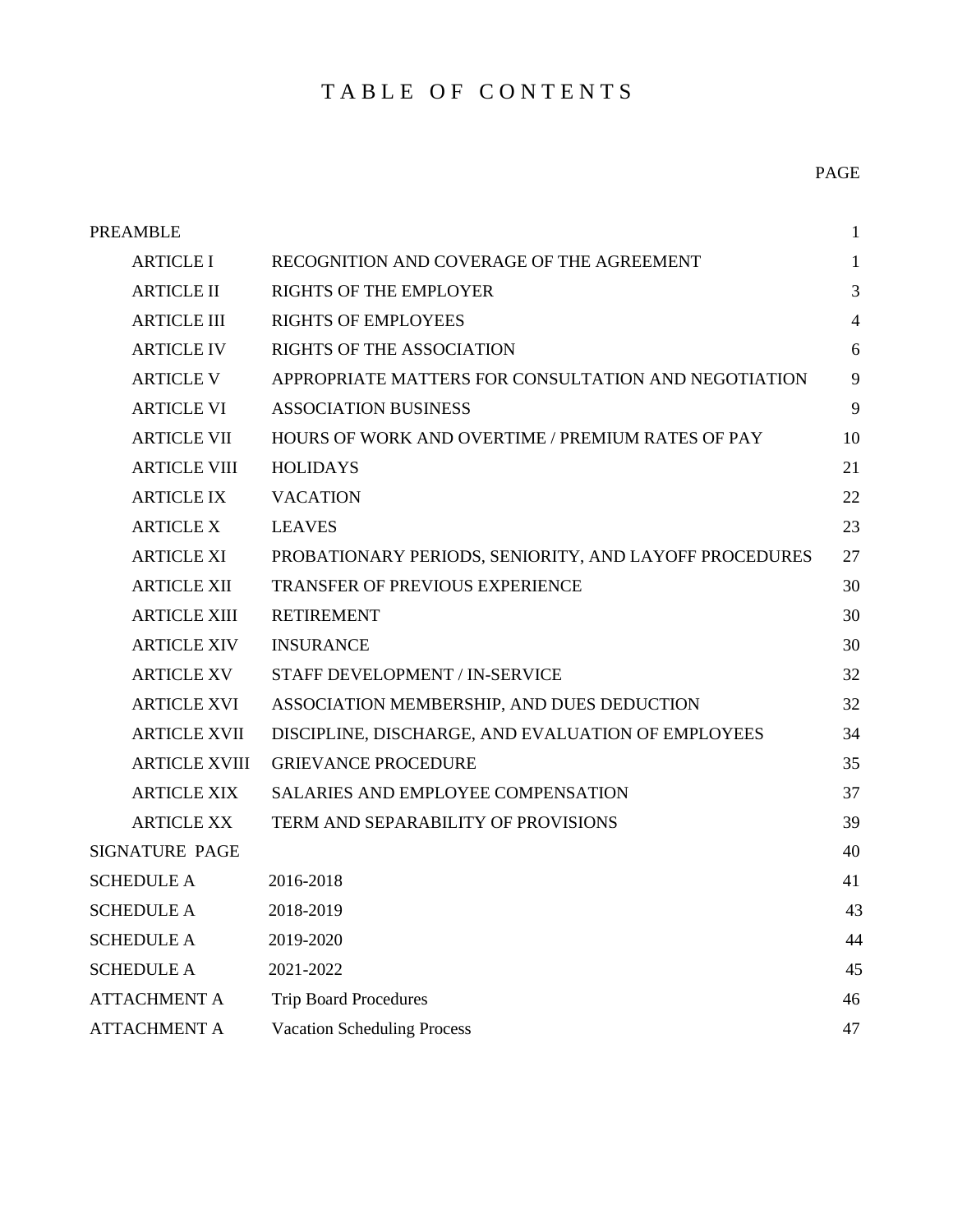### **P R E A M B L E**

 This Agreement is made and entered into between Richland School District Number 400 (hereinafter "District" or "Employer") and the Public School Employees of Richland/MOT, an affiliate of Public School Employees of Washington/SEIU Local 1948 (hereinafter "Association").

 In accordance with the provisions of the Public Employees Collective Bargaining Act and regulations promulgated pursuant thereto, and in consideration of the mutual covenants made between the parties, the following are executed as a Collective Bargaining Agreement between the parties. Both parties agree to conduct themselves in a professional manner and treat each other with mutual respect.

### 

### **ARTICLE I**

### 

### **RECOGNITION AND COVERAGE OF THE AGREEMENT**

#### **Section 1.1.**

 The District hereby recognizes the Association as the exclusive representative of all employees in the bargaining unit described in Section 1.3 below, and the Association recognizes the responsibility of representing the interests of all such employees.

### **Section 1.2.**

 Nothing contained herein shall be construed to include in the bargaining unit any person whose duties necessarily imply a confidential relationship to the Board of Directors or Superintendent of the District pursuant to RCW 41.56.030 (2).

### 

### **Section 1.3.**

 The bargaining unit to which this Agreement is applicable includes all classified employee in the following job classifications: Transportation, Grounds, Seasonal Grounds, Custodial, Warehouse,

Security, and Laundry person, Light Delivery, Maintenance and Print Shop Assistant.

Excluded: Supervisors.

### **Section 1.4. Definitions.**

The following definitions pertain to all R/MOT Classifications:

### 1. Workdays - defines the days included in the employee's contract year.

- 2. Calendar Days defines the universally recognized calendar of months and days.
- 3. Business Days defines the days the RSD Administrative Offices are open for business.
- 4. Full-time Classified Employee is one (1) who works on a twelve (12) month per year schedule.
- 5. Regular Classified Employee is one (1) who fills a position requiring from nine (9) months up to but not including twelve (12) months service per year.
- 6. New Position any position newly created within the bargaining unit and projected to be ninety-one (91) calendar days or more. All new positions must be posted.
- 7. Open Position/Job any bargaining unit position/job vacated for more than ten (10) workdays.
- 8. Temporary Position any bargaining unit position that is projected to continue for ninety (90) calendar days or less. Full-time, Regular or temporary classified employees can fill these positions.

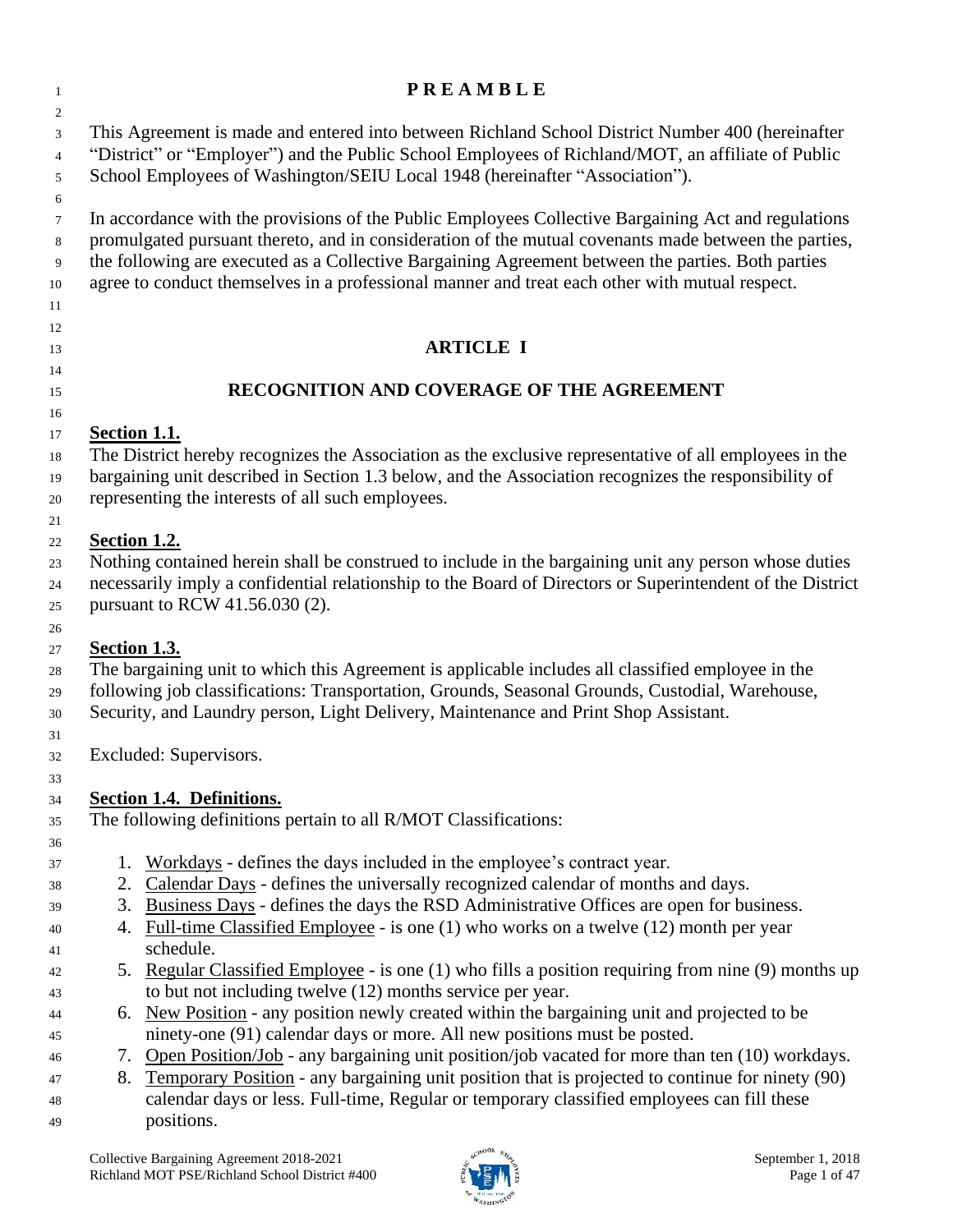| $\mathbf{1}$   | 9. Replacement Employee - is an employee who fills a position created by an employee on a leave        |
|----------------|--------------------------------------------------------------------------------------------------------|
| $\mathfrak{2}$ | of absence:                                                                                            |
| 3              | A. Newly Hired Replacement employees shall earn benefits; current employees in                         |
| 4              | replacement positions shall retain benefits.                                                           |
| 5              | B. Current employees who apply for and take Replacement Positions will be given priority               |
| 6              | over outside candidates and junior employees when the move would result in an                          |
| $\tau$         | increase of hours, wages or both.                                                                      |
| 8              | C. Current employees who apply for Replacement Positions will be returned to their                     |
| 9              | previously held position.                                                                              |
| 10             | D. Seniority will be applied to the newly hired replacement employee.                                  |
| 11             | E. A newly hired replacement employee will not be allowed to transfer during the duration              |
| 12             | of their time as a replacement employee.                                                               |
| 13             | 10. Substitute Classified Employee - is one who is employed sporadically to fill a position of a full- |
| 14             | time, regular, or temporary classified employee in an existing position. The substitute employee       |
| 15             | will not receive benefits. Substitutes working thirty (30) cumulative workdays or more will            |
| 16             | receive the probationary rate as shown on Schedule A and shall receive no other benefits               |
| 17             | (WAC 391-35-351).                                                                                      |
| 18             | A. A substitute who subs for thirty (30) cumulative workdays in multiple locations or                  |
| 19             | assignments will be eligible for the probationary rate. This would include, for example,               |
| 20             | a custodian who subs at multiple buildings during the period or a substitute driver who                |
| 21             | subs for different drivers on different routes.                                                        |
| 22             | B. Substitutes will be paid at the probationary rate after completion of the thirty (30)               |
| 23             | cumulative workdays.                                                                                   |
| 24             | C. Once a substitute reaches the thirty (30) cumulative workdays, they will continue to be             |
| 25             | paid at the probationary rate of pay for all days subbed from that point on. Substitutes               |
| 26             | will not have to re-establish the thirty (30) cumulative workday period after any period               |
| 27             | of inactivity if they continue to remain eligible to work. This will also carry over to the            |
| 28             | next school year.                                                                                      |
| 29             | 11. Seasonal Grounds Employee: An employee who is employed from April 1 through September              |
| 30             | 30 annually. This position is considered a full-time, forty (40) hour per week employee during         |
| 31             | the April 1 through September 30 time-period. No work will be assigned between October 1               |
| 32             | and March 31 annually.                                                                                 |
| 33             | A. Seasonal Grounds employees have no contractual right to transfer to any other MOT                   |
| 34             | classification/position. It is understood that Seasonal Grounds employees have to apply for            |
| 35             | other positions within the MOT Association just like outside-of-unit candidates. Seniority             |
| 36             | for Seasonal Grounds employee(s) is specific to seniority earned as a Seasonal Grounds                 |
| 37             | employee and is only within the Seasonal Grounds classification and cannot be used to                  |
| 38             | transfer into any other within the MOT bargaining unit classification.                                 |
| 39             | B. Seasonal Grounds employees have "right of first refusal" for the following school year. A           |
| 40             | "Notice of Reasonable Assurance" prior to the end of work on September 30 will be issued               |
| 41             | to inform the Seasonal Grounds employee that a position will be available beginning on                 |
| 42             | April 1 of the following year. Notification (in writing) must be given to the District no later        |
| 43             | than March 1 if the Seasonal Grounds employee plans to return to work the following year.              |
| 44             | The District is under no duty to notify Seasonal Grounds employees of this requirement. If             |
| 45             | the District does not receive written notification by March 1, it will post for the position as        |
| 46             | per the collective bargaining agreement; at which time regular MOT employees may apply.                |
| 47             | C. Holiday Pay will be paid on holidays that fall between April 1 and September 30. Holiday            |
| 48             | Pay will not be paid for holidays that fall between October 1 and March 31.                            |

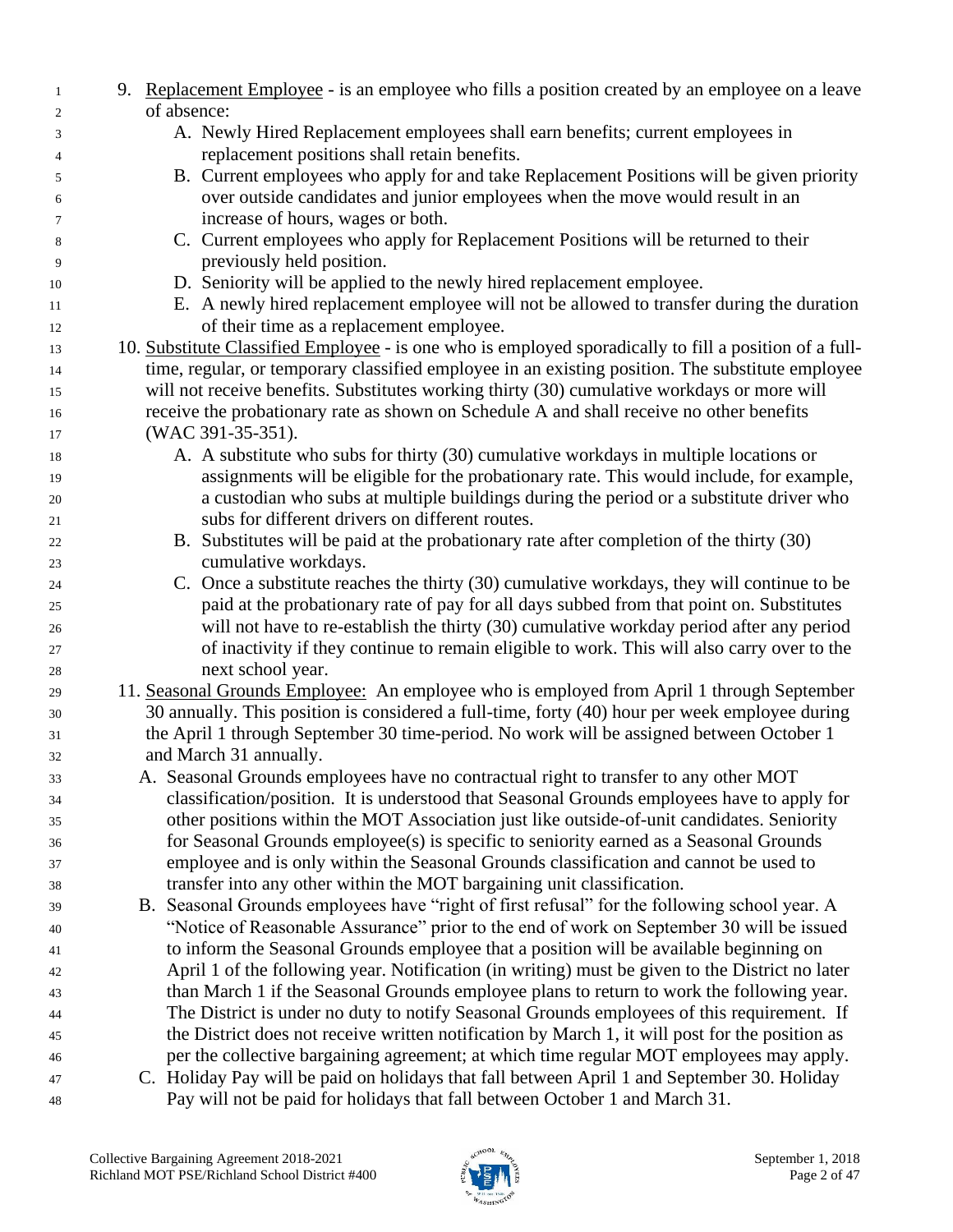| $\mathbf{1}$ |                                                                                                          | D. Seasonal Grounds employees will accrue one (1) day per month of paid time off. This time                |
|--------------|----------------------------------------------------------------------------------------------------------|------------------------------------------------------------------------------------------------------------|
| 2            |                                                                                                          | can be used as sick leave or personal leave. Any unused leave (to a maximum of six (6) days                |
| 3            |                                                                                                          | per year) may be cashed out at fifty percent (50%) after work ends on September 30.                        |
| 4            |                                                                                                          | Seasonal Grounds employees cannot carry over a leave balance to the next year.                             |
| 5            |                                                                                                          | E. Seasonal Grounds employees are exempt from Article XIV with the exception of Section                    |
| 6            |                                                                                                          | 14.5. (State Industrial Insurance) and Section 14.7. (Worker's Compensation) of the                        |
| 7            |                                                                                                          | Collective Bargaining Agreement.                                                                           |
| 8            |                                                                                                          | F. Seasonal Grounds employees who apply for and are hired into permanent, non-seasonal                     |
| 9            |                                                                                                          | positions within MOT will permanently vacate their Seasonal Grounds position without                       |
| 10           |                                                                                                          | contractual recourse to return.                                                                            |
| 11           |                                                                                                          | G. Should a regular MOT employee (permanent, non-seasonal) apply for and accept a Seasonal                 |
| 12           |                                                                                                          | Grounds position, that regular MOT employee's MOT seniority will end and they will start                   |
| 13           |                                                                                                          | accruing seniority within the Seasonal Grounds classification subject to Section 1.4 #11-A                 |
| 14           |                                                                                                          | above.                                                                                                     |
| 15           |                                                                                                          | H. Should the District reduce hours or eliminate positions within the Grounds Department, it is            |
| 16           |                                                                                                          | understood that Seasonal Grounds employees/positions will be the first employees to have                   |
| 17           |                                                                                                          | their hours reduced and or position eliminated. In the event of layoff, no Seasonal Grounds                |
| 18           |                                                                                                          | employee, regardless of seniority, will remain on active duty at the expense of a permanent,               |
| 19           |                                                                                                          | full-time Grounds employee.                                                                                |
| 20           | I.                                                                                                       | Seasonal Grounds Employees are not eligible for Utility wages.                                             |
| 21           | J.                                                                                                       | Seasonal Grounds Employees are exempt from Section 7.8. (Overtime Assignments). All                        |
| 22           |                                                                                                          | overtime is to be offered to non-seasonal Grounds employees prior. If Non-Seasonal Ground                  |
| 23           |                                                                                                          | employees are unavailable, Seasonal Ground Employees may elect for overtime.                               |
| 24           |                                                                                                          | K. The following Articles and Sections of the Collective Bargaining Agreement do not apply:                |
| 25           |                                                                                                          | a. Section 7.2.2 (Summer Schedule)                                                                         |
| 26           |                                                                                                          | b. Article IX (Vacation) except for what is noted above.                                                   |
| 27           |                                                                                                          | c. All Sections of Article X (Leaves) except for what is noted above and in Section 10.2,                  |
| 28           |                                                                                                          | 10.9, and 10.12.                                                                                           |
| 29           |                                                                                                          | d. Section 11.1.3 and 11.1.4 (Trial period) – see "6 above                                                 |
| 30           |                                                                                                          | Article XIV (Insurance) – see "5" above<br>e.                                                              |
| 31           |                                                                                                          | Section 15.2 (Cross Training)<br>f.                                                                        |
| 32           |                                                                                                          | Section 19.7.3 (Clothing Allowance)<br>g.                                                                  |
| 33           |                                                                                                          |                                                                                                            |
| 34           |                                                                                                          |                                                                                                            |
| 35           |                                                                                                          | <b>ARTICLE II</b>                                                                                          |
| 36           |                                                                                                          |                                                                                                            |
| 37           |                                                                                                          | <b>RIGHTS OF THE EMPLOYER</b>                                                                              |
| 38           |                                                                                                          |                                                                                                            |
| 39<br>40     | Section 2.1.                                                                                             |                                                                                                            |
| 41           |                                                                                                          | It is agreed that the customary and usual rights, powers, functions, and authority of management are       |
| 42           |                                                                                                          | vested in management officials of the District and its delegated representatives. Included in these rights |
| 43           | in accordance with and subject to applicable laws, regulations, and the provisions of this Agreement, is |                                                                                                            |
| 44           | the right to hire, promote, demote, retain, transfer, and assign employees in positions; the right to    |                                                                                                            |
| 45           |                                                                                                          | suspend, discharge, demote, or take other disciplinary action against employees; and the right to          |
| 46           |                                                                                                          | release employees from duties because of lack of work or for other legitimate reasons. The District        |
| 47           |                                                                                                          | shall retain the right to maintain efficiency of the District operation by determining the methods, the    |
| 48           |                                                                                                          | means, and the personnel by which operations undertaken by the employees in the unit are to be             |
|              |                                                                                                          |                                                                                                            |

conducted.

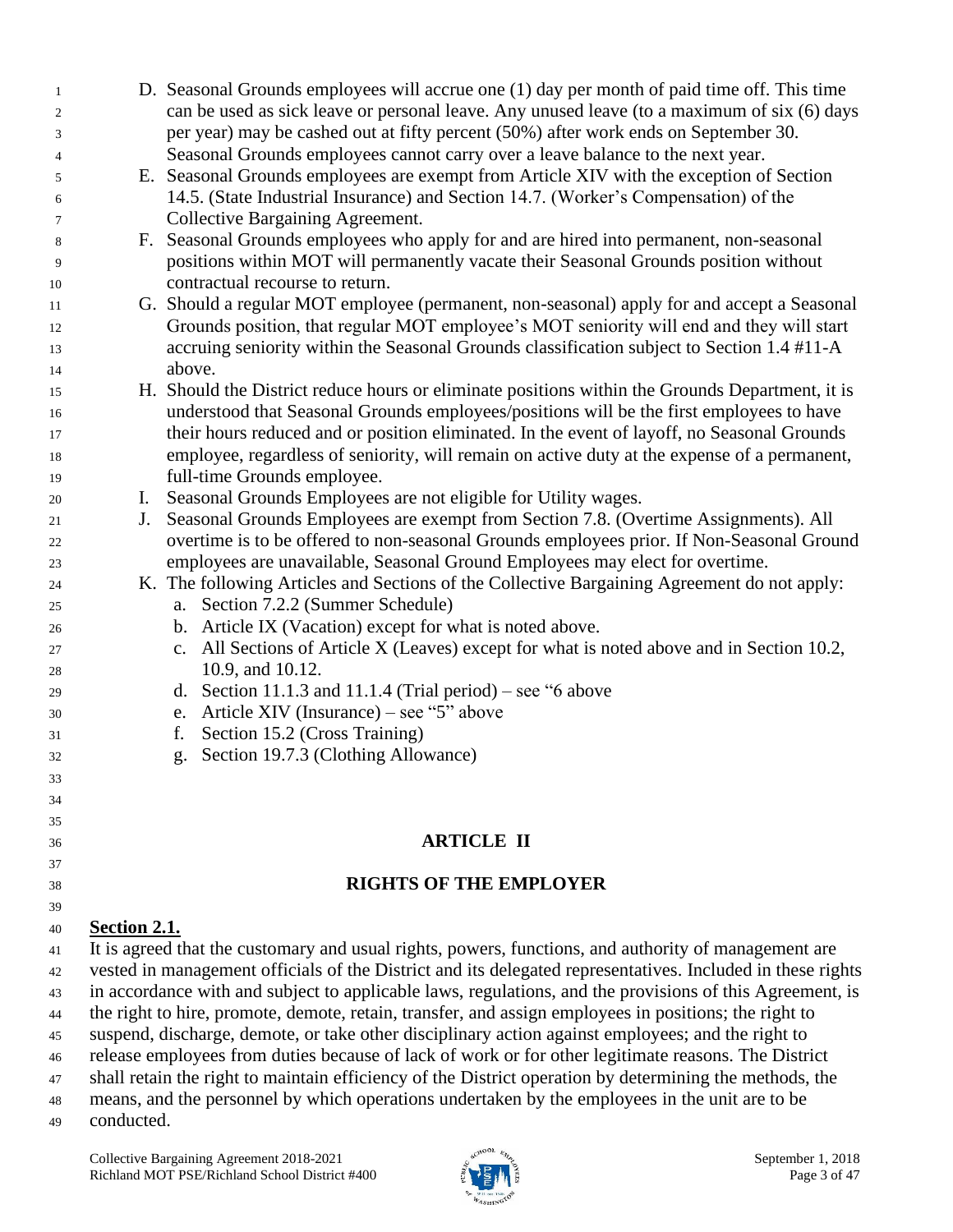### **Section 2.2.**

- The right to make reasonable rules and regulations shall be considered acknowledged functions of the
- District. All rules and regulations relating to personnel policies, procedures, and practices, and matters
- of working conditions shall be in accord with this Agreement, State Law and Federal Law.

#### **Section 2.3.**

 The parties agree that during the term of this Contract, there shall be no strike or other economic action by the Association and there shall be no lockout or other economic action by the District. In case of an

impending statewide work stoppage, the Association and the District will meet to consider modifying

- the employee work calendar.
- 

### 

### 

**ARTICLE III**

### 

**RIGHTS OF EMPLOYEES**

### 

### **Section 3.1.**

It is agreed that the employees in the unit defined herein shall have and shall be protected in the

exercise of the rights, freely and without fear of penalty or reprisal, to join and assist the Association.

The District and the Association will not, directly or indirectly, interfere with, restrain, coerce, or

discriminate against any employee in the exercise of these rights. It is further agreed that the focus of

 employment shall be directed towards supporting classroom teachers, properly maintaining facilities, and improving operational efficiencies.

#### **Section 3.2.**

 Each employee shall have the right to bring matters of concern of the membership to the attention of appropriate Association representatives and/or appropriate officials of the District.

### **Section 3.3.**

Employees subject to this Agreement have the right to have Association representatives or other

persons present at discussions between themselves and the supervisors or other representatives of the

District as hereinafter provided.

### 

### **Section 3.4.**

The District and Association support equal opportunity and treatment for all employees without

discrimination based on race, religion, creed, national origin, age, honorably-discharged veteran or

military status, sex, sexual orientation, gender expression or identity, marital status, the presence of

any sensory, mental or physical disability, or the use of a trained dog guide or service animal by a

person with a disability This policy shall be in accordance with State and Federal Statute as amended,

and rights under Chapter 41.56 RCW, Public Employees' Collective Bargaining Act.

### 

### **Section 3.5.**

- There shall be one (1) official personnel file for each employee and it will be kept in the District
- Human Resource Office. Each employee shall have the right to see material placed in his/her personnel
- file, provided the request is made at the District Human Resource Office during normal working hours.
- Derogatory material contained in the personnel file shall be removed, upon request, two (2) years after
- its placement in the file, provided there are no related violations. If it is determined that an employee
- committed sexual misconduct, verbal abuse and/or physical abuse (as defined per RCW.28A 400.301

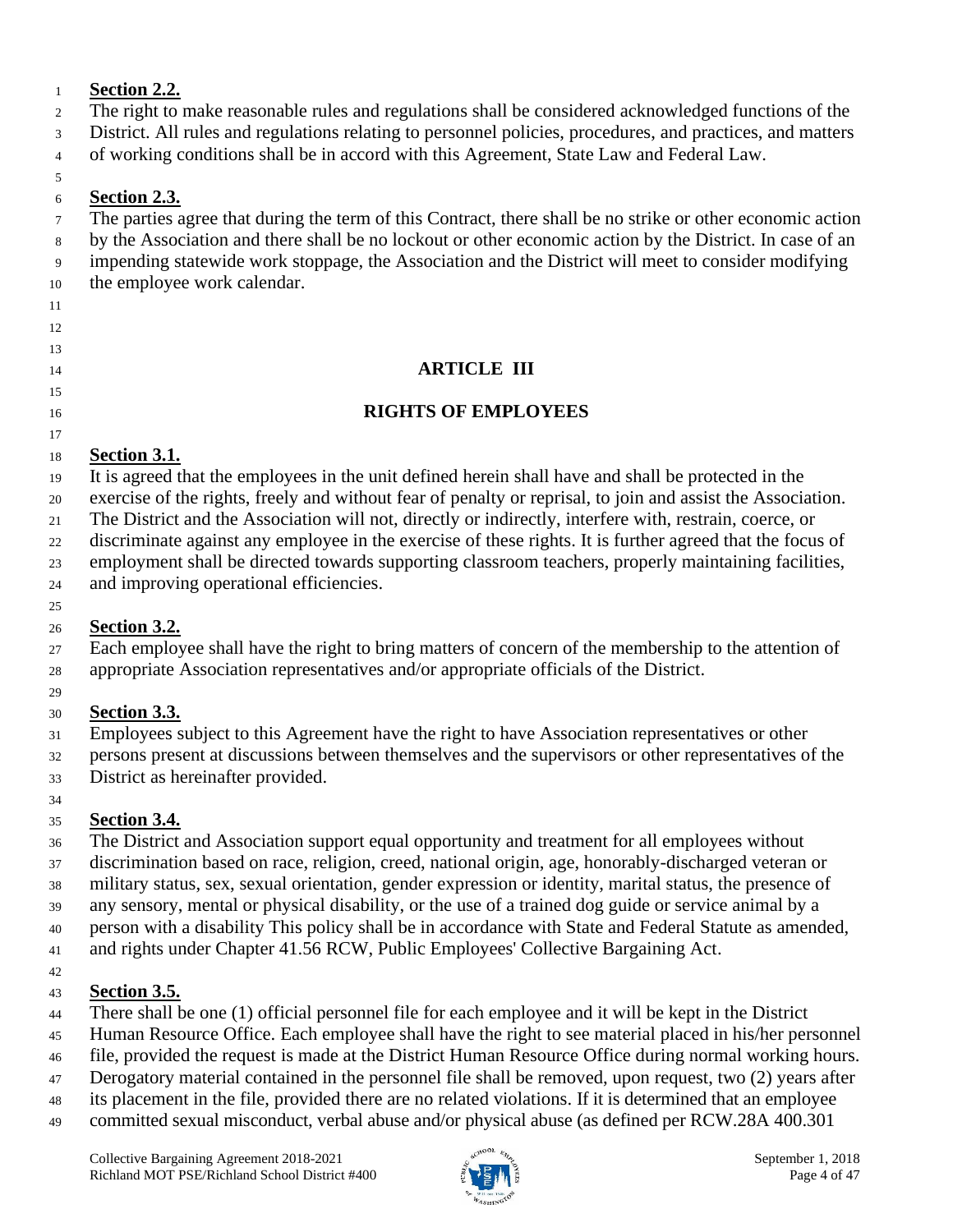Section 9) against an employee or student and the employee is not terminated, the codified corrective action will be retained for three (3) years after its placement in the file, provided there are no related violations. The employee shall have the right to respond, in writing, to any materials in the file, and such response shall become part of the file. There shall be only one (1) immediate supervisor working file.

### **Section 3.5.1. Derogatory Material.**

 Any derogatory material not shown to an employee within ten (10) workdays of receipt or composition of such material will not be used to discipline or discharge an employee. The ten (10) days will not be enforced in the case of investigatory materials. No evaluation, correspondence, other documents or material which makes derogatory reference to an employee in either character or manner will be kept or become part of the personnel file without the employee's knowledge. An employee will be allowed to attach his/her own comments which will then become part of the file. All such materials shall be signed or initialed by the employee as acknowledging receipt.

 Any existing supervisory file and/or working file will be purged annually, in conjunction with the annual performance review. The supervisory file will only be passed on to an official or maintained beyond one (1) year in the case of on-going investigatory issues. Upon the termination or resignation of a supervisor, existing supervisory files may be reviewed with the employee. Employees shall be informed of the existence of supervisory working files.

#### **Section 3.5.2. Americans With Disabilities Act.**

 The District will comply with the Americans with Disabilities Act (ADA) as adopted on July 26, 1992 and any subsequent amendments.

### **Section 3.6.**

 Each employee retains the right to delegate any right or duty contained in this Agreement, exclusive of compensation for services rendered, to appropriate officials of the Association, or to the Public School Employees of Washington/SEIU Local 1948.

#### **Section 3.7.**

 The District shall provide a general orientation of new employees within the first month of employment. The Support Services Department shall provide quarterly orientation meetings each year for building, site, and department specific information. An Association Officer shall be provided the opportunity to attend the Support Services orientation meetings and be given an appropriate amount of time to inform new employees of contractual issues. Orientation shall include information and/or

training on the following:

- 
- 1. Job description, applicable matrix, check-in protocol and Handbook if any.
- 2. Discussion of pay scale/including employees expected rate.
- 3. Explanation of Insurance, Retirement, Vacation, and leave benefits.
- 4. Blood borne pathogens, appropriate equipment, and chemical safety information as available.
- 

### **Section 3.7.1.**

- The District agrees to designate the administrator responsible for employee safety. The
- Association shall be entitled to appoint Association members to safety committees in
- accordance with L&I standards.
- 

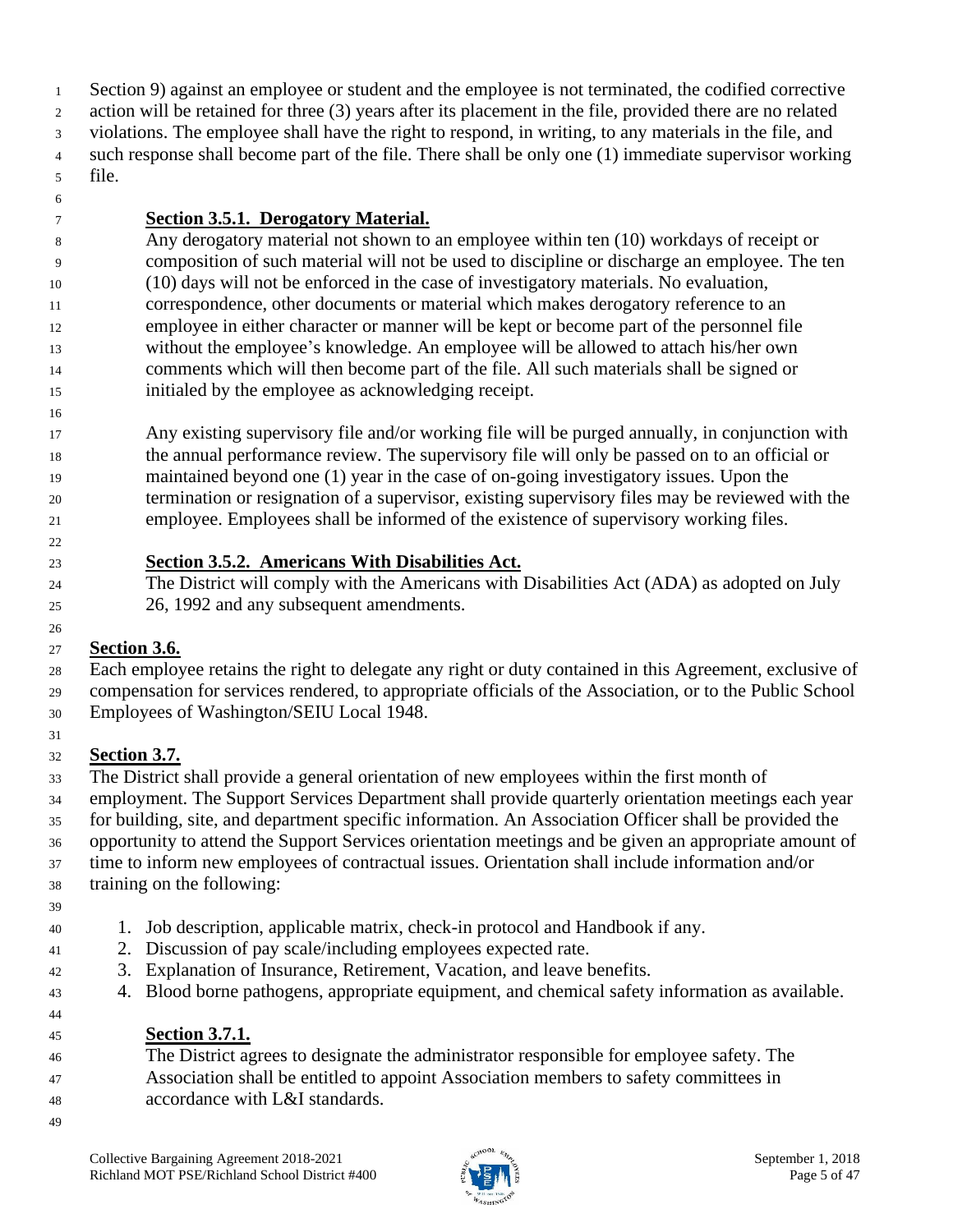| 1              | <b>Section 3.7.2. New Custodian Training Program.</b>                                                                                                               |
|----------------|---------------------------------------------------------------------------------------------------------------------------------------------------------------------|
| $\overline{c}$ | A. In addition to job orientation training, custodial substitutes will be assigned to share two                                                                     |
| 3              | (2) runs with a trainer for their first eight (8) hour shift at each level (Elementary,                                                                             |
| 4              | Middle School, High School).                                                                                                                                        |
| 5              | B. Custodians providing the first 8 hours of training will be paid as lead swing custodians                                                                         |
| 6              | an additional one dollar $(\$1.00)$ during the training.                                                                                                            |
| 7              | C. Trainers shall recommend the "pass or fail" of all substitutes they train to the                                                                                 |
| 8              | appropriate management officials.                                                                                                                                   |
| 9              | D. Trainers shall be provided all necessary documents to insure the appropriate training of                                                                         |
| 10             | substitutes in their charge.                                                                                                                                        |
| 11             | E. Trainers shall be assigned by seniority within each High School, Middle School and                                                                               |
| 12             | Elementary School with two (2) full-time swing positions.                                                                                                           |
| 13             |                                                                                                                                                                     |
| 14             | <b>Section 3.8. Staff Protection.</b><br>The District shall support any employee in seeking legal redress for violations of the law committed by                    |
| 15<br>16       | students or members of the public who verbally or physically abuse the employee while she/he is                                                                     |
| $17\,$         | performing duties for the District. Such support shall be evidenced through aiding the employee in                                                                  |
| 18             | obtaining the services of the county prosecutor for purposes of processing a case. The employee using                                                               |
| 19             | the services of private attorneys will cover his/her own obligations for fees or costs incurred for the use                                                         |
| 20             | of such services or as the court may direct otherwise.                                                                                                              |
| 21             |                                                                                                                                                                     |
| 22             | <b>Section 3.9.</b>                                                                                                                                                 |
| 23             | All bargaining unit members are advised that their behavior and conduct while on duty shall be subject                                                              |
| 24             | to monitoring by supervisory personnel.                                                                                                                             |
| 25             | 1. Surveillance cameras are intended as a security device for the Richland School District to deter                                                                 |
| 26             | potential malicious activities in and around the school district property.                                                                                          |
| 27             | 2. Employees who may be required to view videotapes at the request of supervisory personnel                                                                         |
| 28             | shall be compensated at the normal hourly rate.                                                                                                                     |
| 29             | 3. No employee shall be negatively impacted due to the use of video cameras. Only criminal                                                                          |
| 30             | misconduct as referenced in RCW 28A.400.320 (Crimes against Children) or any felony                                                                                 |
| 31             | offense observed on videotape shall be subject to formal action, all other issues shall be                                                                          |
| 32             | addressed in accordance with #4 of this document.                                                                                                                   |
| 33             | 4. Employees may be subjected to disciplinary action if they are observed during their work shift                                                                   |
| 34             | to be doing something inappropriate or that is in direct violation of school district policy. Any                                                                   |
| 35             | behavior that may be observed on a recording, that may be inappropriate or may violate policy,<br>will be addressed accordance with procedures outlined in the CBA. |
| 36<br>37       | 5. Video recordings obtained through use of District equipment are the property of the Richland                                                                     |
| 38             | School District and shall not be removed from the District without the express authorization                                                                        |
| 39             | from the Executive Director of Support Services.                                                                                                                    |
| 40             |                                                                                                                                                                     |
| 41             |                                                                                                                                                                     |
| 42             |                                                                                                                                                                     |
| 43             | <b>ARTICLE IV</b>                                                                                                                                                   |
| 44             |                                                                                                                                                                     |
| 45             | <b>RIGHTS OF THE ASSOCIATION</b>                                                                                                                                    |
| 46             |                                                                                                                                                                     |
| 47             | <b><u>Section 4.1.</u></b>                                                                                                                                          |
| 48             | The Association has the right and responsibility to represent the interests of all employees in the unit,                                                           |
| 49             | to represent its views to the District on matters of concern and enter into collective negotiations with                                                            |

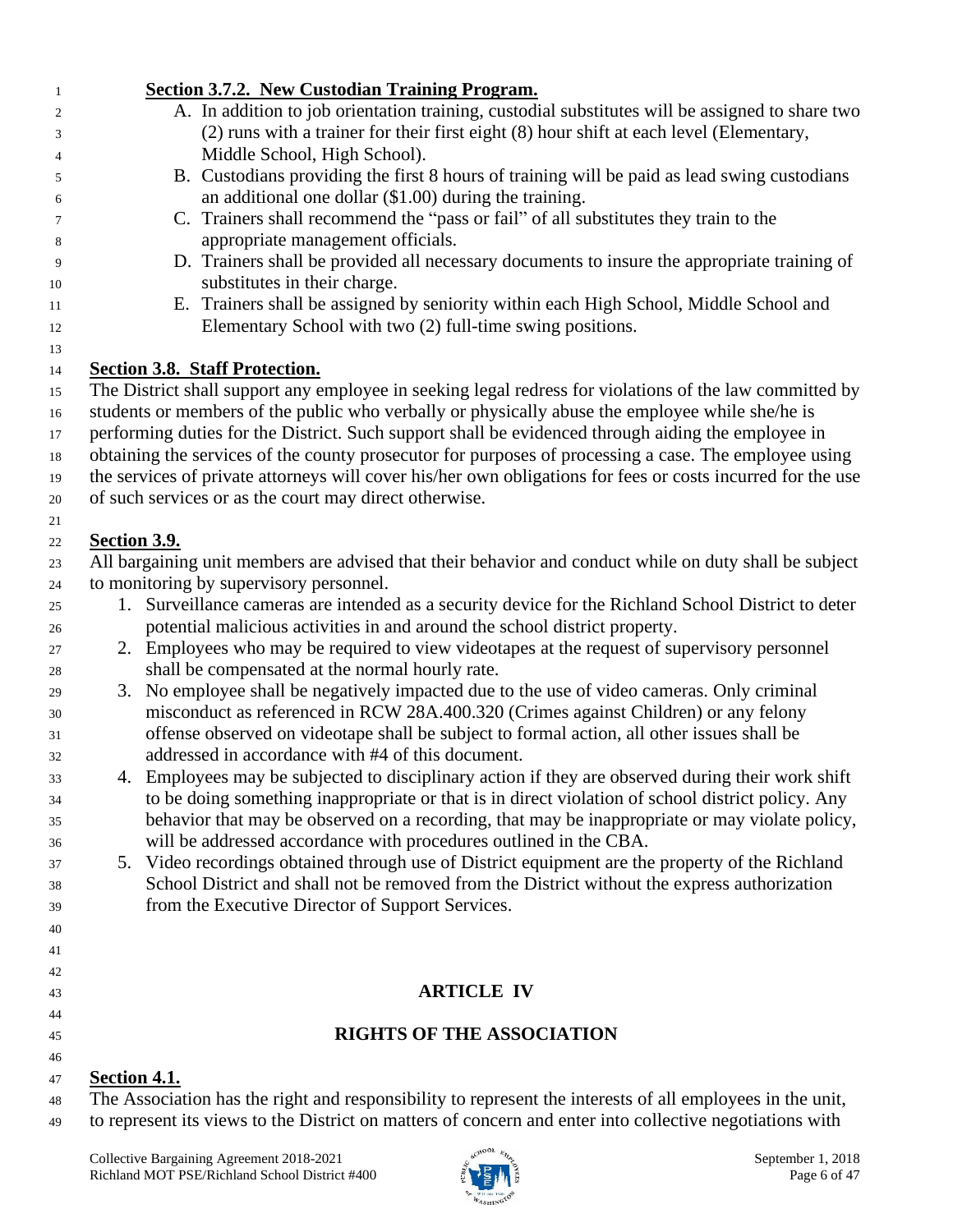- the object of reaching an agreement applicable to all employees within the bargaining unit. The
- Association shall be consulted with respect to the manner and method of any reduction in force
- because of lack of work or other legitimate reason. Employee relations matters which affect the
- bargaining unit as a whole shall be channeled through the Association President. (Such as job postings,
- notification of new hires, dues sheets, etc.)
- 

### **Section 4.2. New Hire Orientation.**

- The District shall provide each new employee with a copy of this Agreement. The District will provide an opportunity for a PSE representative to be included in any general orientation meeting for new employees. In case there is no District orientation meeting, the District shall provide the Association a paid thirty-minute (30) meeting for all new hires during the bargaining unit employees' work time within one (1) week of their hire date. The Union President or designee shall be granted paid release time to conduct this meeting; this time shall not count toward the release time outlined in Article IV,
- Section 4.2.l and 4.5.
- **Section 4.3.**
- The Association shall be promptly notified by the District of any grievances or disciplinary action of
- any employee in the unit in accordance with the provisions of Discharge and Grievance procedure
- Articles contained herein. The Association is entitled to have observers at discipline hearings and
- formal proceedings involving both parties and make known the Association views concerning the case.
- **Section 4.4. Member Information.**
- 1. The Association Officers will have access to relevant information, in the exercise of their representational duties, upon request at the District business offices during regular business hours in accordance with State and Federal laws and regulations.
- 2. The District will notify PSE of Washington and the Chapter President and the Membership Officer electronically of all new hires within ten (10) workdays of the hire date. Information provided will include: name, position, work location, home address, Hourly rate, hours contracted during the work year, and hire date.
- 3. Personnel updates (Board reports) of new hires, terminations, etc. will be reported electronically to the Chapter President, Chapter Membership Officer and to the PSE state membership department.
- 4. The District will supply an electronic file listing all bargaining unit employees with the above- listed information in Section 4.3 #4 to PSE of Washington upon request, provided that such lists are not requested more than four (4) times each calendar year.
- **Section 4.4.1. Seniority List.**
- Seniority lists for each job classification will be updated by November 1 of each year and posted in each worksite. A copy of the list will be provided to the Association President prior to final distribution. The Association and District shall have twenty (20) workdays to reconcile any errors on the Seniority List.
- **Section 4.5.**
- The Association reserves and retains the right to delegate any right or duty contained herein to appropriate officials of the Public School Employees of Washington/SEIU Local 1948.
- 

### **Section 4.6.**

- The Association shall be entitled to use, when available, the following District equipment for
- Association Business: copiers, email, fax machines and computers. The Association shall pay the cost

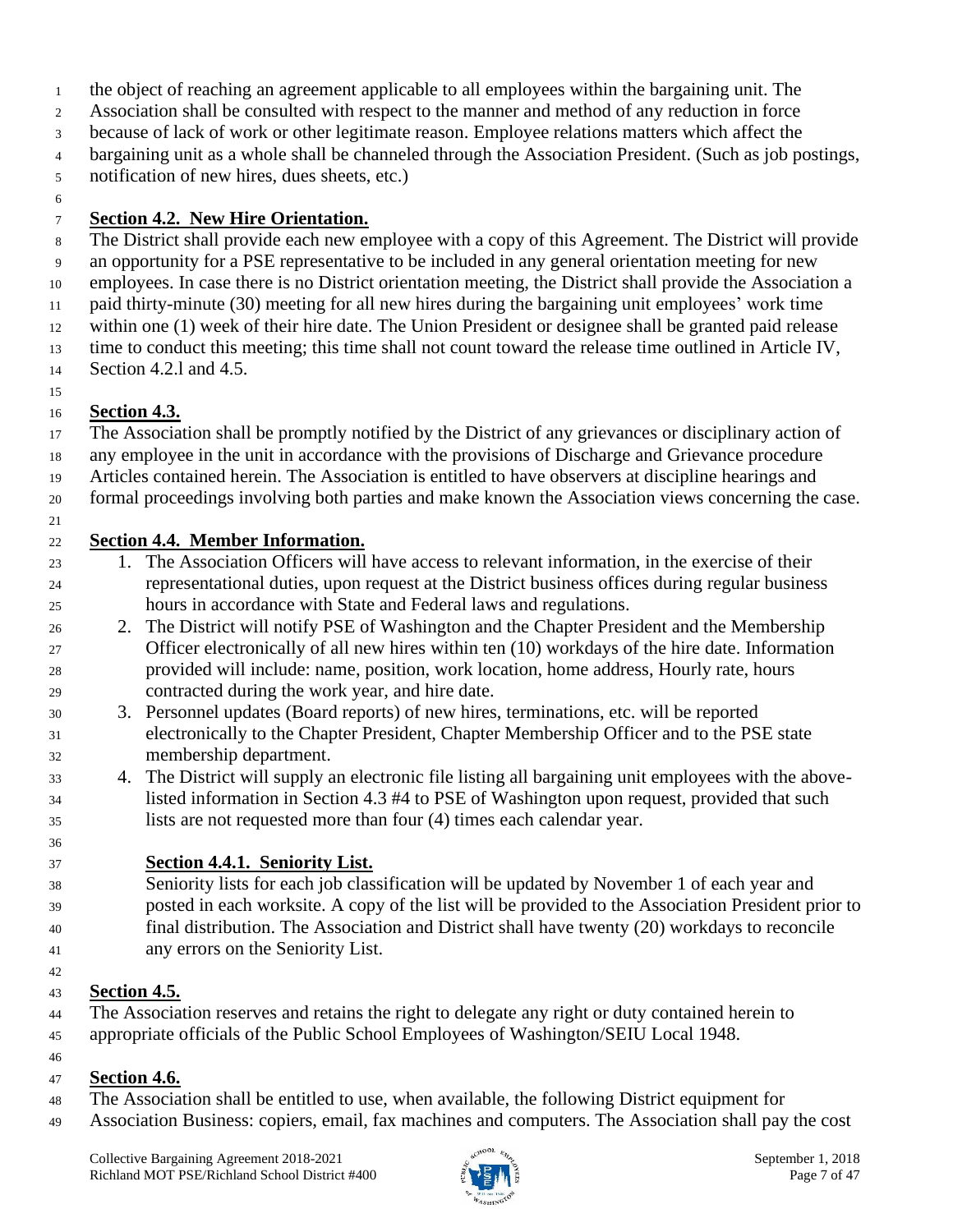- of any consumable materials including paper, toner, etc. The Association will be required to follow the
- appropriate District policies in effect when using any District equipment. The Association will be
- allowed to use the in-district mail service, electronic mail or other communication service used to
- communicate with classified employees.

#### **Section 4.7.**

- The District will provide the Association President or their designee, each month, a current list of temporary positions and hours worked.
- $\mathbf{Q}$

### **Section 4.8. PSE Field Staff.**

- The PSE field staff, upon making their presence known to the District, shall have access to the District
- premises during business hours, provided, that no conference or meetings between employees and PSE
- Field Staff will in any way hamper or obstruct the normal flow of work during the employees work time.
- 

### **Section 4.9. Bulletin Boards.**

The District shall provide bulletin board space in each building for the use of the Association. The

- bulletins posted by the Association are the responsibility of the officials of the Association. Each
- bulletin shall be signed by the Association official responsible for its posting. Unsigned notices or bulletins may not be posted. There shall be no other distribution or posting by employees or the
- Association other than herein provided and provided in Section 4.5. The responsibility for the prompt
- removal of notices from the bulletin boards after they have served their purpose shall rest with the
- individual who posted such notices.
	-

### **Section 4.9.1.**

 The district administrative offices are designed as the official job-posting center. During the summer months, job announcements shall be posted for no less than two (2) weeks to allow ample opportunity for all employees to review these postings. The district job website address shall be posted on all official bulletin boards.

 For the purposes of this section only, with regard to position postings -- summer months are defined as: The first  $(1<sup>st</sup>)$  Monday after the release of school to one  $(1)$  week prior to the first  $(1<sup>st</sup>)$  official day of school.

### **Section 4.10. Meeting Sites.**

 The Association shall be allowed to use District buildings for Association meetings with the approval of the Facilities Coordinator.

#### **Section 4.11.**

 All written communication intended to inform bargaining unit employees of employment issues or changes shall be typed, dated and the author shall be identified.

- 
- 
- 
- 
- 
- 
- 
- 
- 

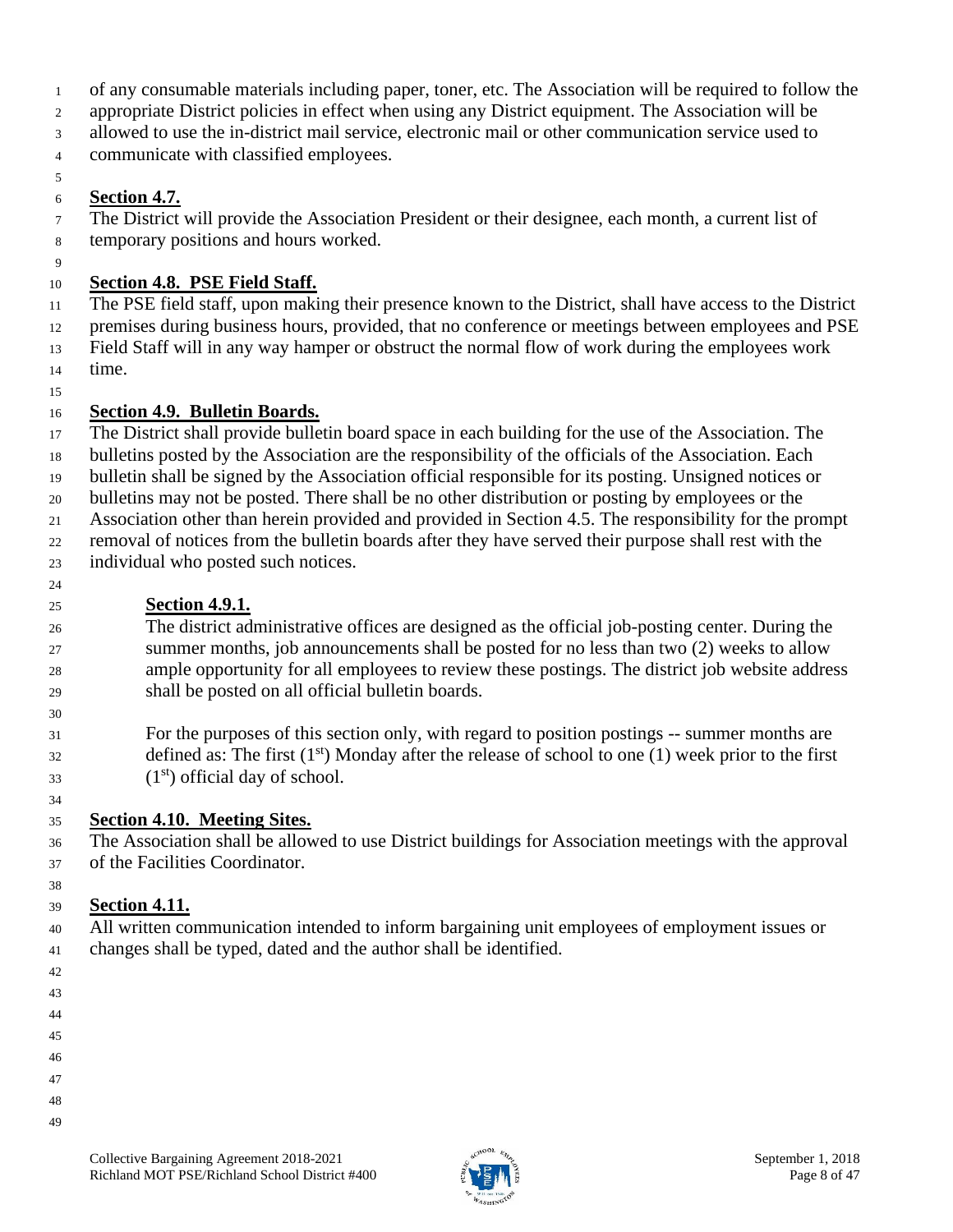### **ARTICLE V**

### **APPROPRIATE MATTERS FOR CONSULTATION AND NEGOTIATION**

### **Section 5.1.**

 It is agreed and understood that appropriate matters for consultation and negotiation are grievance procedures, wages, hours, and working conditions.

#### **Section 5.2.**

 It is further agreed and understood that the District will consult with the Association, and meet with the Association upon its request, in the formulation of any changes being considered in existing benefits,

policies, practices and procedures.

### **Section 5.3.**

In the event that a new job category is established, the wage rate shall be negotiated with the

Association before it is established. In the event that good faith negotiations result in impasse for the

new job, the District will implement the proposed wage rate.

#### **Section 5.4.**

 The District shall provide copies of the draft school calendar to the Association President prior to any implementation, and bargain the impact on employee work schedules, upon request.

### 

### 

### **ARTICLE VI**

### 

# 

### **ASSOCIATION BUSINESS**

## **Section 6.1.**

 The Labor/Management committee is designed to allow the parties to meet at mutually scheduled times to discuss appropriate matters that do not require negotiations. The purpose of this committee is to mutually discuss and resolve appropriate matters. The committee shall consist of the Association President and three (3) members chosen by the Association, and the Executive Director of Support Services and three (3) management representatives chosen by the District. These committee meetings

will be held at a mutually agreed upon time.

### **Section 6.2.**

 Association representatives will be allowed sufficient time during work hours to discuss with employees grievances and appropriate matters directly related to working situations in their area or craft. Association representatives will guard against the use of excessive time in the handling of such matters.

### **Section 6.2.1.**

 The Association agrees to provide a current list of Association Officers and Trustees to the Human Resource Executive Director and the Executive Director of Support Services.

### **Section 6.3.**

Association representatives may receive and investigate to conclusion complaints or grievances of

employees, and thereafter advise employees of rights and procedures outlined in this Agreement and

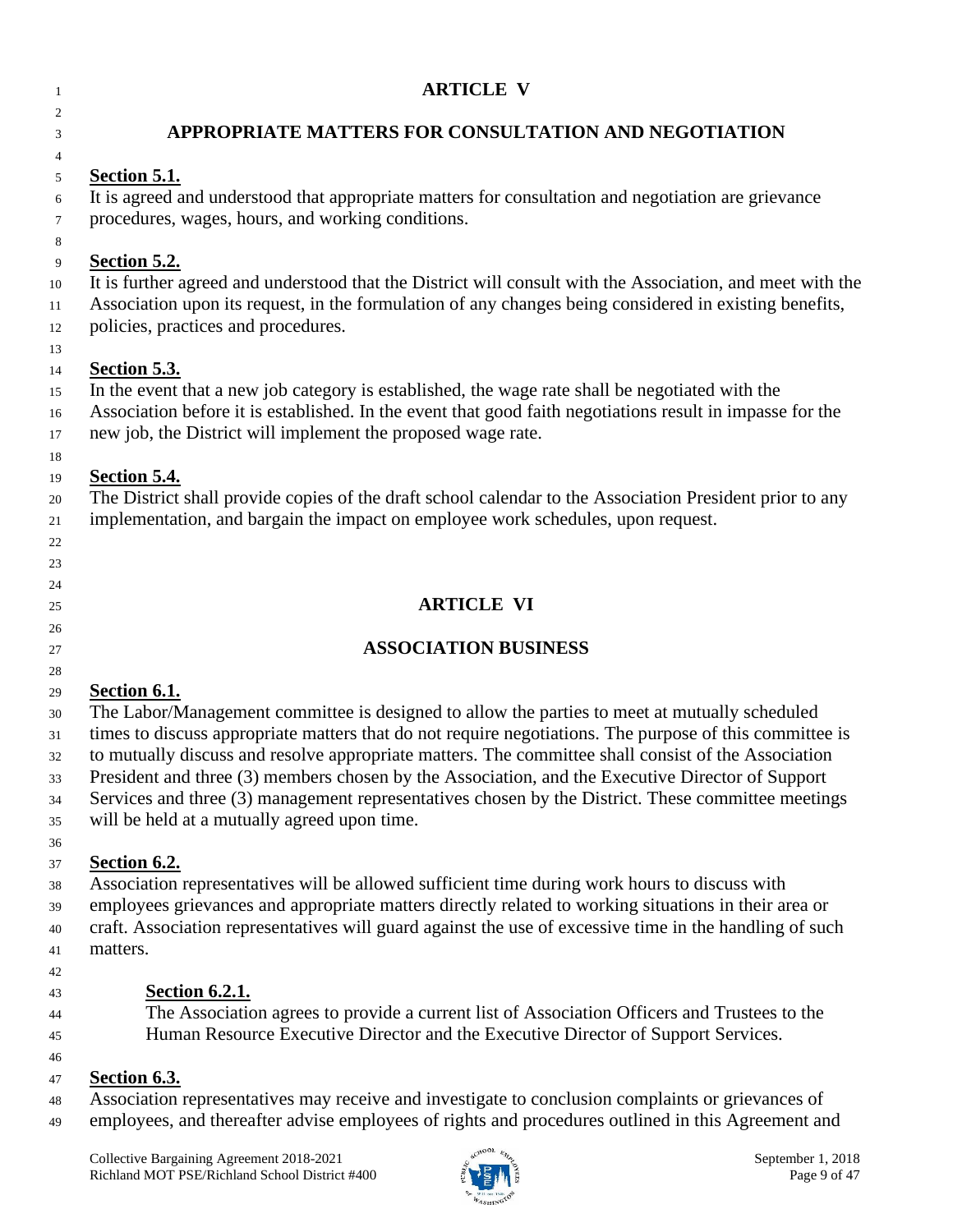applicable regulations or directives for resolving the grievances or complaints. The Association may

consult with the District on complaints without a grievance being made by an individual employee, and

may pursue the matter to conclusion.

#### **Section 6.4.**

When formal meetings/negotiations are held between the District and the Association, each party shall

be responsible for preparing its own minutes, unless the parties mutually agree to utilize a shared note

- taker. In the event the parties agree on a shared note taker, the notes shall not be considered "official'
- until both parties have reviewed, modified as appropriate, and signed the draft.

#### **Section 6.5.**

Association representatives shall be granted time off, paid for by the Association, to attend the State

Seminar held annually by the Public School Employees of Washington/SEIU Local 1948, PSE

Legislative Conference, and Leadership Training. Such time off without loss of pay shall be limited to

a bargaining unit total of thirty-two (32) hours annually, or eight (8) hours per twenty-five (25)

employees. The District will not be responsible for any other cost associated with the PSE State

Seminar. Employees shall give advance written notice.

#### **Section 6.6.**

 Association representatives, when leaving their work for association business, must first obtain permission from their immediate supervisor. The representative will report their return to work to their immediate supervisor.

 

### **Section 6.7.**

 All board policy manuals and updates shall be provided to the Association President in a timely manner.

### **ARTICLE VII**

### **HOURS OF WORK AND OVERTIME / PREMIUM RATES OF PAY**

#### **Section 7.1.**

 Eight (8) working hours, exclusive of lunch, shall constitute a day's work. Five (5) consecutive days, Monday through Friday, shall constitute a week's work. All hours worked in excess of forty (40) hours in one (1) workweek, shall be overtime and shall be compensated at the rate of one and one-half (1½) times the regular rate. Employees will not be assigned to a work schedule that flexes their daily hours worked in a day for the purpose of circumventing overtime hours' accrual. Compensatory time off with pay in lieu of overtime pay may be granted if the employee so requests. Holidays and approved vacation/personal leave are considered hours worked for the accrual of overtime purposes. Maintenance staff under the direction of the Director of Facilities and Operations can request an alternate shift of four (4) ten (10) hour workdays, with Director of Facilities and Operations approval. Shifts will be scheduled to provide craft coverage both Mondays and Fridays.

### **Section 7.1.1.**

 The employer reserves the right after the ratification date of this Agreement to hire new employees for non-standard workweeks where appropriate because of the nature of the work.

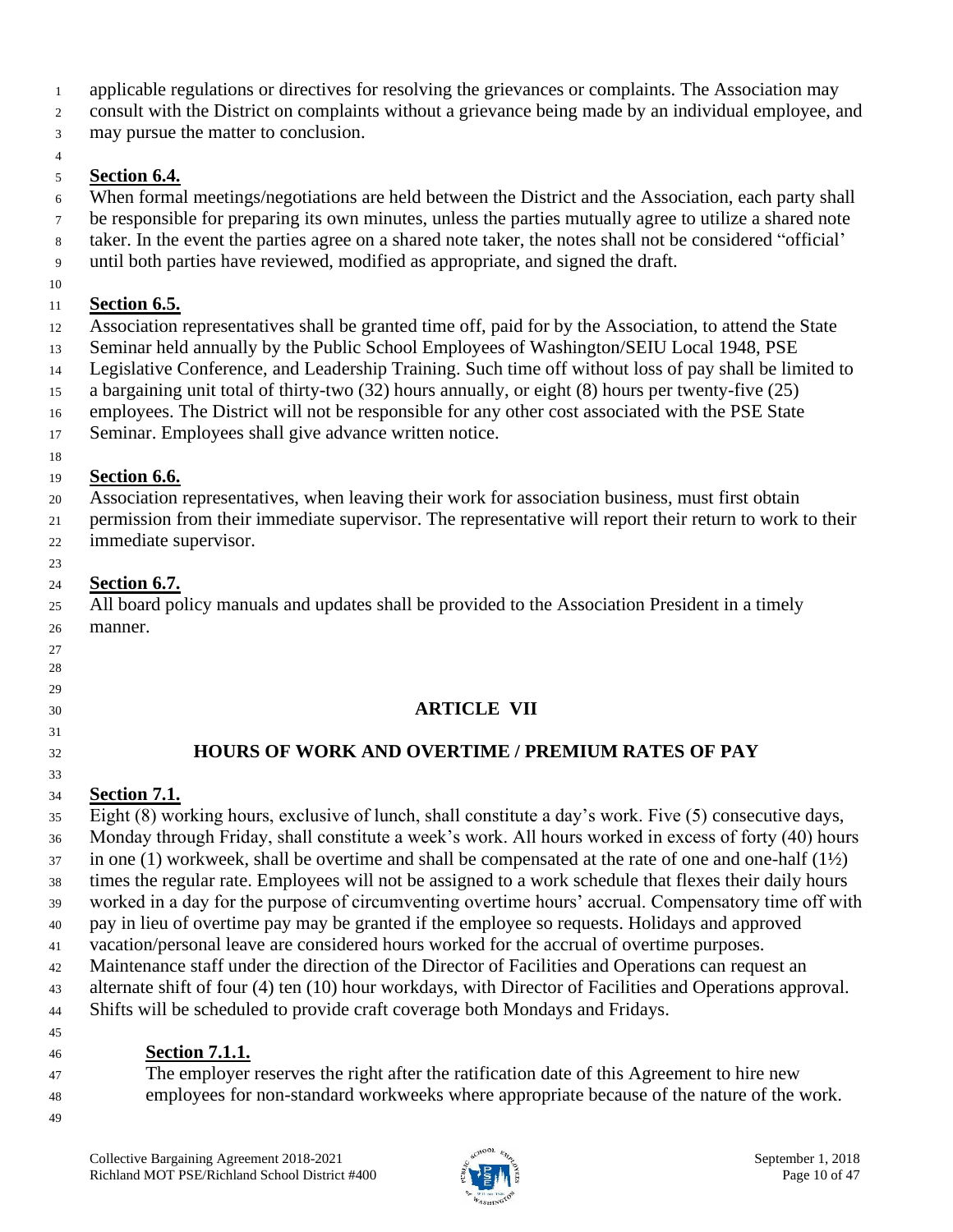#### Security Staff may be requested to work a flex schedule to cover after school events at their site. With a minimum of two (2) week advanced notice, Security Staff may flex/move up to two (2) hours per day to cover school events at their site that occur outside of the regular school hours. This is not intended to circumvent overtime. *(Site Administrators will provide a quarterly calendar of events that may fit the above criteria.)* **Section 7.2.** An employee's work shift and/or workweek shall not be changed without prior notice to the employee of two (2) calendar weeks, except in cases of emergency. If possible, such changes will be accomplished with volunteers. In the event that no qualified volunteer is available or more than one (1) employee volunteers, shift assignment shall be accomplished by seniority bidding. Employees must meet the minimum qualification and performance standards required to complete the assigned tasks. **Section 7.2.1.** On days when students are not in attendance, and with the prior approval of the Supervisor, an evening shift employee may work the day shift hours. **Section 7.2.1.1.** The District may require an evening shift employee to work the day shift hours on days when students are not in attendance and in order to accommodate last minute changes to activity schedules. In the event an evening shift employee does not volunteer to work the day shift, the least senior evening shift employee may be assigned the work. **Section 7.2.2. Summer Schedule.** Employees of Richland MOT, and seasonal employees, may opt for an alternative workweek beginning the Monday after the last School day in June and will begin transitioning back to regular shifts, based on building needs, the first full week before school starts in August.  $\mathbb{E}_{\text{m}}$  Employees will submit their choice no later than May 1<sup>st</sup> of each year. Said schedule will be agreed upon with the Director of Facilities and Operations no later than May 15<sup>th</sup> of each year. Alternative work schedule may include the following: A. Four (4) ten (10) hour workdays, staggered to cover a five (5) day work week. B. Early starting times to enable an early end to the individual shifts. C. An extended workday for four (4) days per week to enable a half-day schedule for each Friday. D. Or any other alternative schedule agreed to by the Immediate Supervisor and the employee. Vacation and Leave banks will be charged accordingly to the shift worked. Building custodial teams will select their summer schedule and everyone on the building team will work the same shift. If the building teams cannot reach a decision then the default summer schedule is the regular, Monday through Friday, eight (8) hour shift. No other shift configurations will be considered.

### **Section 7.3.**

**Section 7.1.2.**

Rest periods of fifteen (15) uninterrupted minutes, with pay, shall be granted for each four (4) hours of

working time. Rest periods shall be scheduled at the midpoint of each four (4) hours of work time and

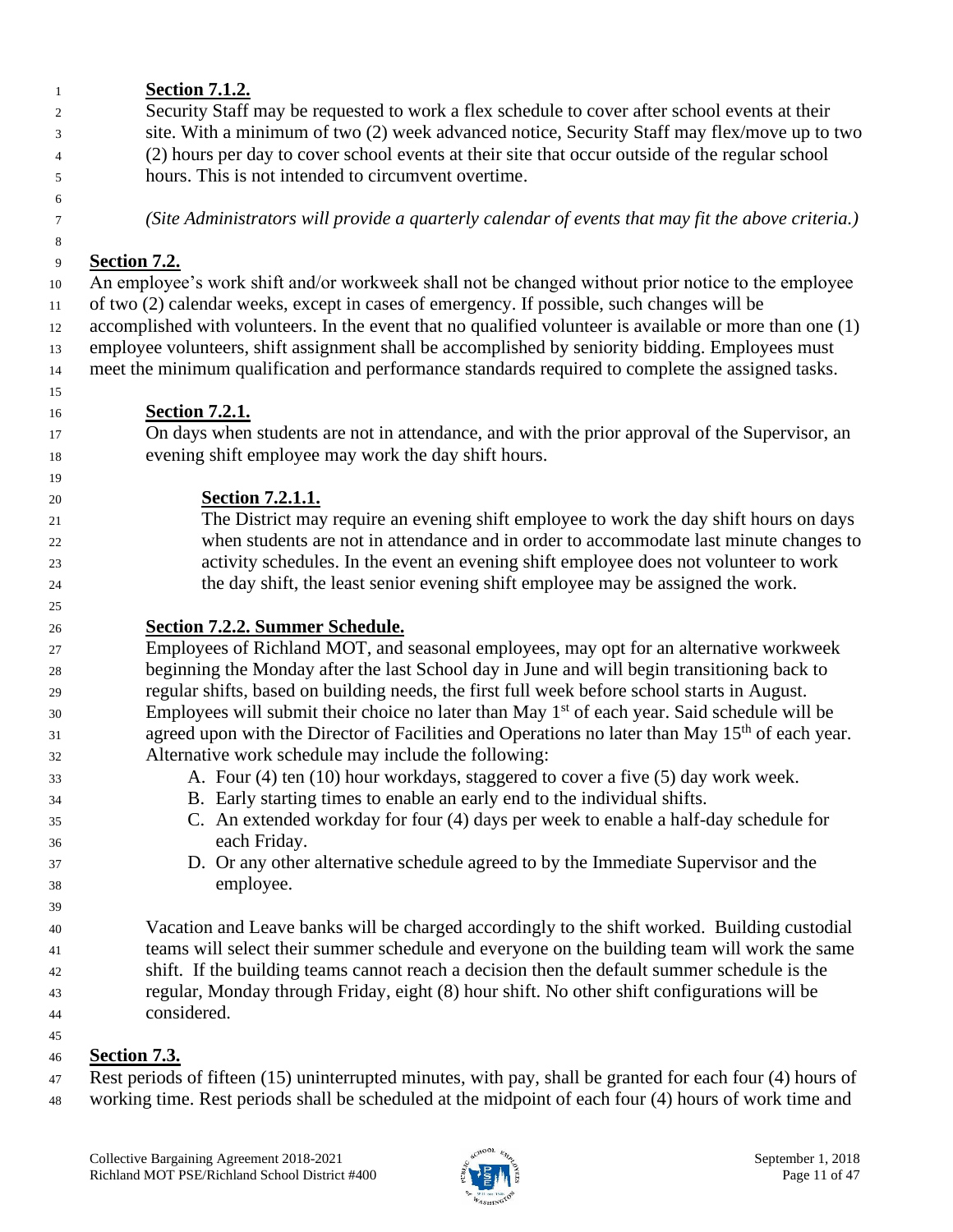will not be taken at the end of the shift or combined with the lunch period without prior approval of the

immediate supervisor.

### **Section 7.4.**

 Meal periods shall be thirty (30) uninterrupted minutes, without pay, established near the midpoint of the employee's work shift. In the event that the employee is required by his/her immediate supervisor or building administrator to remain on duty during the meal period, and is therefore required to forego the meal period, or any portion thereof, the employee shall be compensated for the foregone meal period, or portion thereof, at the appropriate rate. In the event that the employee and the supervisor mutually agree, the regular meal period will be taken at another time during the shift, without compensation, or, only at the option of the employee and with the approval of the supervisor, the employee may leave the work site early to compensate for the lost meal period. 

### **Section 7.4.1.**

 A maximum of fifteen (15) minutes shall be allowed at the end of each shift for cleanup. Bus driver clean-up is defined in the transportation section of this Agreement.

#### **Section 7.5.**

All hours worked on the sixth  $(6<sup>th</sup>)$  consecutive day (the first  $(1<sup>st</sup>)$  day of rest) shall be compensated at the rate of one and one-half (1½) times the employee's regular rate of pay. All hours worked on the seventh  $(7<sup>th</sup>)$  consecutive day (the second day of rest) shall be compensated at the rate of two (2) times the employee's regular rate of pay. Transportation employees shall be compensated as noted below for 23 work performed on the sixth  $(6<sup>th</sup>)$  or seventh  $(7<sup>th</sup>)$  day.

### **Section 7.5.1.**

 Transportation employees shall be paid overtime in accordance with Section 7.1. Drivers shall 27 receive one and one-half  $(1 \frac{1}{2})$  times their regular rate of pay for all hours worked on their six (6) or seventh (7) consecutive workday without consideration of the forty (40) hour workweek threshold in Section 7.1. Compensatory time may be accrued in accordance to Section 7.8 (D).

### **Section 7.6.**

 All hours worked on a holiday as provided hereinafter shall be compensated at the rate of two (2) times the employee's regular rate of pay.

### **Section 7.6.1.**

- The District shall make every effort not to book evening activities on the days identified below. However, in the event that evening activities are booked on those days, employees will be given the option of workdays or taking an authorized leave. If no employee opts to work these evening activities, the District may make alternative arrangements, including the use of substitutes:
- 

- 41 A. Thanksgiving Eve (early release)
- B. Christmas Eve (non-school day)
- C. New Year's Eve (non-school day)

### **Section 7.7.**

 Call-back time shall not be less than two (2) hours and shall be compensated at the appropriate rate of pay.

- 
- Collective Bargaining Agreement 2018-2021  $\frac{1}{2}$   $\frac{1}{2}$   $\frac{1}{2}$  September 1, 2018 Richland MOT PSE/Richland School District #400  $\frac{3}{2}$  Ps  $\frac{1}{2}$   $\frac{5}{2}$  Page 12 of 47

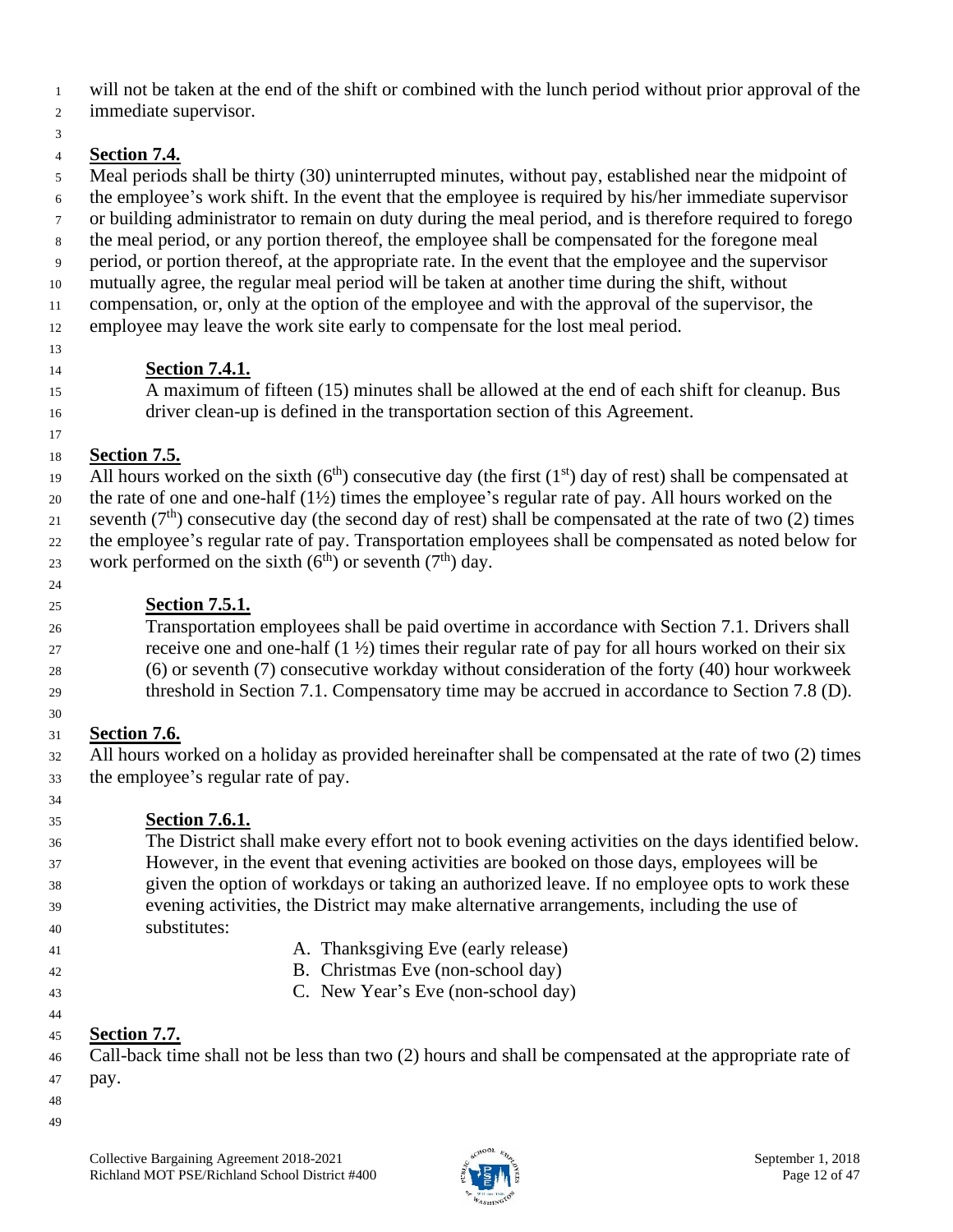| $\mathbf{1}$ | Section 7.7.1. On Call or Availability Pay.                                                            |
|--------------|--------------------------------------------------------------------------------------------------------|
| 2            | Any employee who is required to be on call (to carry a District pager or cell phone and who is         |
| 3            | required to restrict their personal activities in order to be available to respond to calls) before or |
| 4            | after the employees normal work shift shall be compensated at a rate of one dollar and fifty           |
| 5            | cents (\$1.50) per hour. Compensation shall begin after the last hour of the normal work shift.        |
| 6            | An employee required to be on call must be available to respond to call-outs immediately.              |
| 7            | When the employee responds to any call out, compensation shall be in accordance with Section           |
| 8            | 7.7. Any employee who does not respond shall forfeit on call/availability pay for that period.         |
| 9            |                                                                                                        |
| 10           | The distribution of on call/availability pay shall be equal among the employees in the                 |
| 11           | classification requiring on call/available employees. In the case of an emergency, the                 |
| 12           | immediate supervisor may assign the work.                                                              |
| 13           |                                                                                                        |
| 14           | <b>Section 7.8. Overtime Assignments.</b>                                                              |
| 15           | The District will authorize and approve overtime as and when needed. Site/Classification Overtime      |
| 16           | Boards (See Sections 7.5.1 & 7.15 (Trip Board) for Transportation O/T Process):                        |
| 17           |                                                                                                        |
| 18           | Overtime Boards shall be established at the beginning of each year (September), as follows:            |
| 19           |                                                                                                        |
| 20           | 1. Custodial – at each job site                                                                        |
| 21           | 2. Warehouse (including light delivery) – classification                                               |
| 22           | $Transportation - job site/classification$<br>3.                                                       |
| 23           | 4. Grounds – classification                                                                            |
| 24           | 5. Maintenance – classification, as appropriate                                                        |
| 25           | Security – site, then Rivers Edge, then Classification<br>6.                                           |
| 26           | 7. Print Shop – classification                                                                         |
| 27           | A. Accumulated Overtime hours will not carry over each year; boards will run from                      |
| 28           | September 1 through August 31 of each year.                                                            |
| 29           | B. All available overtime shall be posted and recorded, in advance, on the appropriate                 |
| 30           | overtime board for each classification or at each work site.                                           |
| 31           | C. Overtime shall initially be distributed by seniority at each site/classification.                   |
| 32           | D. After the initial overtime board set up and distribution based on seniority - overtime              |
| 33           | shall then be distributed among employees at each job site or classification, according to             |
| 34           | the employee with the lowest number of accumulated overtime hours, as defined in                       |
| 35           | Section 1.4., and provided that the employee is available and qualified to accomplish                  |
| 36           | the required work.                                                                                     |
| 37           | E. The supervisor, with assistance from the building foreman, will make a reasonable                   |
| 38           | effort to notify the next eligible employee(s) of available overtime assignments as soon               |
| 39           | as possible after the need for overtime is known.                                                      |
| 40           | F. The supervisor with assistance from the building foreman, will record and make                      |
| 41           | available for inspection, at each site/classification overtime board, all overtime hours               |
| 42           | available and all overtime hours (actual) worked by the employees listed on that                       |
| 43           | site/classification overtime board.                                                                    |
| 44           | G. Employees are not responsible for the upkeep of the overtime boards. However,                       |
| 45           | building Foreman shall assist the supervisor in the maintenance and upkeep of said                     |
| 46           | boards                                                                                                 |
| 47           | H. Employees may refuse an overtime assignment; however, those refused hours shall be                  |
| 48           | calculated in the total accumulation of overtime hours.                                                |

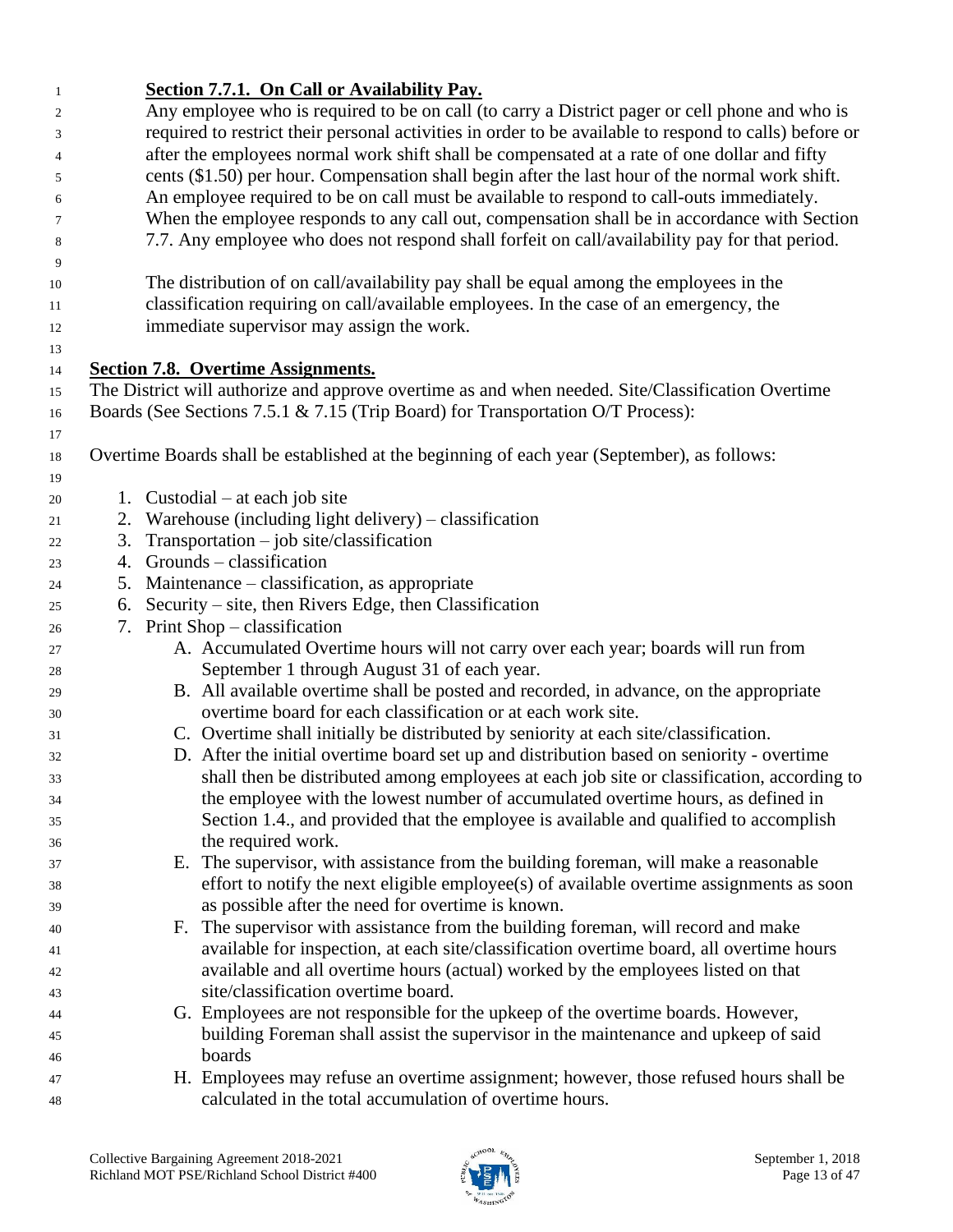| $\mathbf{1}$             |                     | I. In the event an employee refuses over time, those hours shall be offered to the next               |
|--------------------------|---------------------|-------------------------------------------------------------------------------------------------------|
| $\boldsymbol{2}$         |                     | eligible employee. The process shall be repeated until the overtime is assigned.                      |
| 3                        | J.                  | If there is no employee who voluntarily accepts the overtime, management may assign                   |
| $\overline{\mathcal{L}}$ |                     | such work to the employee with the least O/T hours worked (excluding refused O/T) at                  |
| 5                        |                     | the site, or within the classification.                                                               |
| 6                        |                     | K. Employees will not be eligible for overtime that occurs during time taken as vacation.             |
| 7                        |                     | However, any hours that may be available shall not be counted as refused, and shall be                |
| 8                        |                     | offered to the next employee on the overtime board.                                                   |
| 9                        |                     | L. Employees who call in sick on Fridays shall not be eligible for scheduled weekend                  |
| 10                       |                     | overtime work.                                                                                        |
| 11                       |                     | M. In the event of an emergency requiring immediate attention, the provisions of Section              |
| 12                       |                     | 7.8 may be set aside to address the situation.                                                        |
| 13                       |                     | N. Employees may not perform overtime tasks without appropriate authorization; however,               |
| 14                       |                     | employees will not be denied appropriate payment when the task requiring overtime                     |
| 15                       |                     | was unavoidable and prior authorization could not be obtained. [Intent – those                        |
| 16                       |                     | employees who may have to "work" extra time — because a function ran long]                            |
| 17                       |                     | O. Compensatory time shall be administered per FLSA, including the approval of the                    |
| 18                       |                     | employee's supervisor.                                                                                |
| 19                       |                     | P. Employees may accrue and maintain up to a maximum of one (1) contracted workweek                   |
| 20                       |                     | of compensatory time during their contracted work year.                                               |
| 21                       |                     |                                                                                                       |
| 22                       |                     | <b>Section 7.8.1. Non-site Classification Overtime List.</b>                                          |
| 23                       |                     | A. In the event that no employee at the site or within the classification accepts the                 |
| 24                       |                     | overtime, Management may offer the available time to bargaining unit employees in                     |
| 25                       |                     | accordance with seniority, availability, and qualifications.                                          |
| 26                       |                     | B. Management shall establish, twice (2) a year (September and March), a non-                         |
| 27                       |                     | site/classification overtime list.                                                                    |
| 28                       |                     | C. Employees, who refuse O/T three (3) consecutive times, shall be removed from the list              |
| 29                       |                     | until the next available sign up time. (Reasonable efforts shall be made to reach                     |
| 30                       |                     | employees, however, a no contact is not to be considered a refusal or a bypass.)                      |
| 31                       |                     | D. Those employees desiring to be considered for the non-site/classification overtime list            |
| 32                       |                     | must place their name on the list no later than November and March of each year.                      |
| 33                       |                     | E. The parties agree to meet periodically throughout the program to monitor the progress.             |
| 34                       |                     |                                                                                                       |
| 35                       | <b>Section 7.9.</b> |                                                                                                       |
| 36                       |                     | Any employee temporarily transferred to a higher paying job classification or assigned to perform the |
| 37                       |                     | duties of a higher paying job classification shall receive the higher rate of pay commencing with the |
| 38                       |                     | first day of such an assignment.                                                                      |
| 39                       |                     |                                                                                                       |
| 40                       |                     | Section 7.9.1. Temporary Assignment.                                                                  |
| 41                       |                     | Any employee who is temporarily assigned to duties of a lower classification will not suffer a        |
| 42                       |                     | loss in wages or hours for the duration of the assignment.                                            |
| 43                       |                     |                                                                                                       |
| 44                       |                     | <b>Section 7.9.2.</b>                                                                                 |

#### Temporary night leads will be filled by a worker at the school site, by seniority on the shift involved. Any substitutes will be used to fill the position vacated by the employee temporarily filling the lead position.

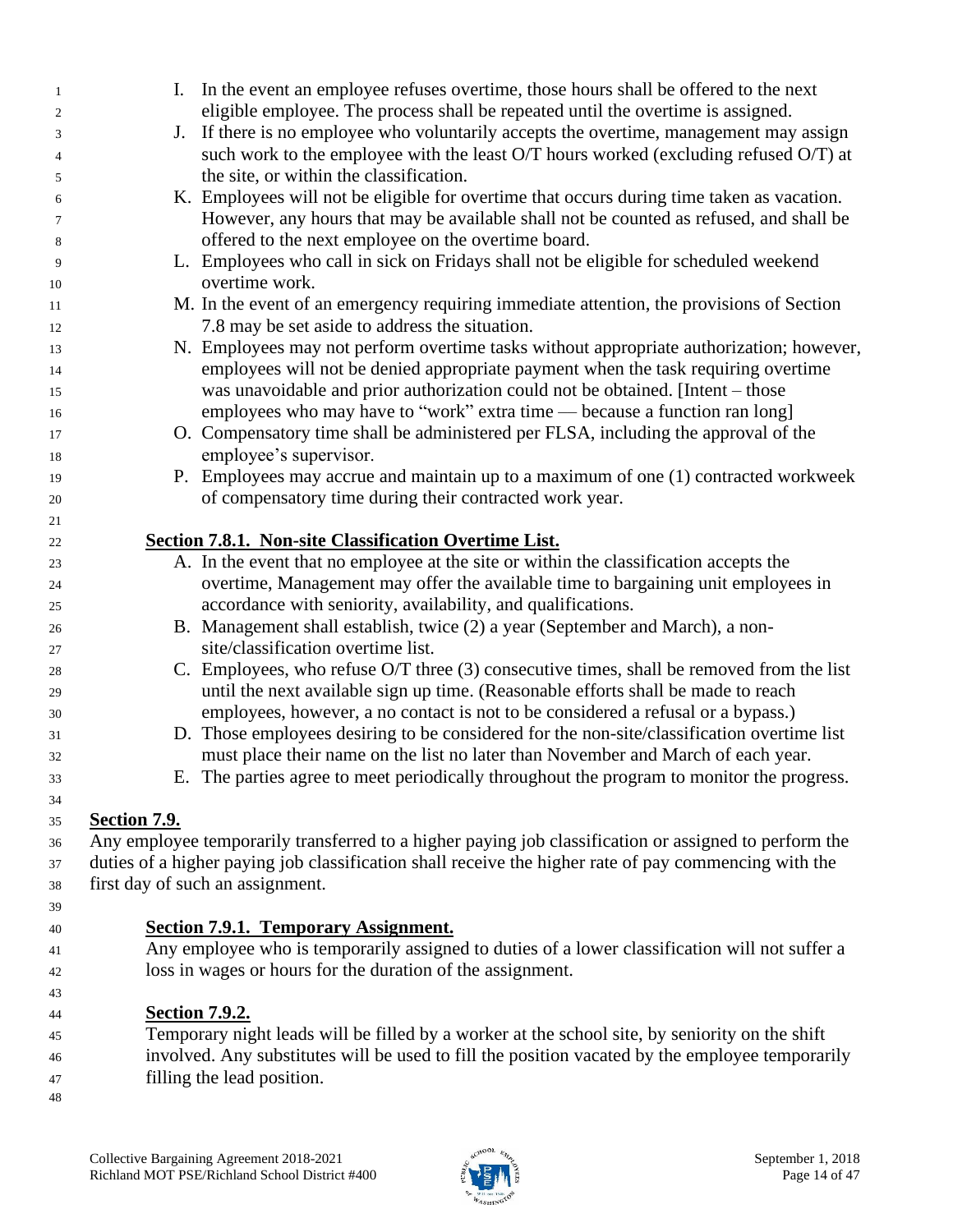#### **Section 7.10.**

Employees shall receive an additional five dollars (\$5.00) per hour while working at unusually high

places (at heights greater than thirty (30) feet), such as stadium lights and flagpoles or unusually

hazardous locations such as on temporary scaffolding. Such payment shall be applicable to the

 employee operating at these heights and to the spotter located on the ground. This premium shall also apply to employees performing duties in confined spaces according to the strict definition of same

found in WAC 296-809.

### **Section 7.11. Jurisdiction of Work.**

 The Association supports the use of volunteers and volunteer organizations for extraordinary projects approved in advance by the Association. The District will give the Association President at fifteen (15) workdays' advance notice of its intent to perform bargaining unit work, and bargain at the request of the Association. All requests turned in late with the exception of the state playoff tournaments will be denied.

 All capital projects to be completed by PTA/PTO, volunteer organizations and Booster Club shall be submitted in writing on the Project Plan Form to the Association President or his/her designee. The

District will meet with the Association President and or his/her designee and walk through or discuss

the plan. The District will complete a Project Plan which will include a more detailed scope of work so

that District craftwork can be easily identified. If there are any substantive changes to the Project Plan

from prior to submittal to the School Board, the Association President and or his/her designee will be

notified and will have the opportunity to deny the work.

 The District agrees that all PTA/PTO volunteer organizations and Booster Club projects that require craftwork shall be done by members of Richland MOT. This does not include City of Richland or other power provider's power distribution lines to a school district service or capital projects such as new construction, new portable classrooms, large renovations or replacement of school facilities. Through the PSE agreement and after consultation the members of Richland MOT may authorize this work to be completed by others. However, nothing in this Section shall override the requirements of Prevailing Wage laws which may prohibit employees from working on any portion of volunteer projects.

**Section 7.11.1.**

Work within each general job classification shall be limited to same.

### **Section 7.11.2.**

The District shall provide a timely list of contract work being performed in the unit.

### **Section 7.12. Inclement Weather Closure.**

 In the event of an unusual closure due to inclement weather, plant in operation, or the like, the District will make every effort through local radio and telephone announcements, text messaging, and when possible, telephone calls, to notify employees to refrain from coming to work. In the event the District fails to make said radio announcements prior to 6 a.m. or prior to the time the employee would ordinarily depart for work, the District shall compensate such employee for two (2) hours at base rate. Employees are required to work if they arrive and are compensated for two (2) hours at their normal rate. The District agrees to implement a telephone tree and will strive for notification of the Transportation Department by 5:30 a.m. 

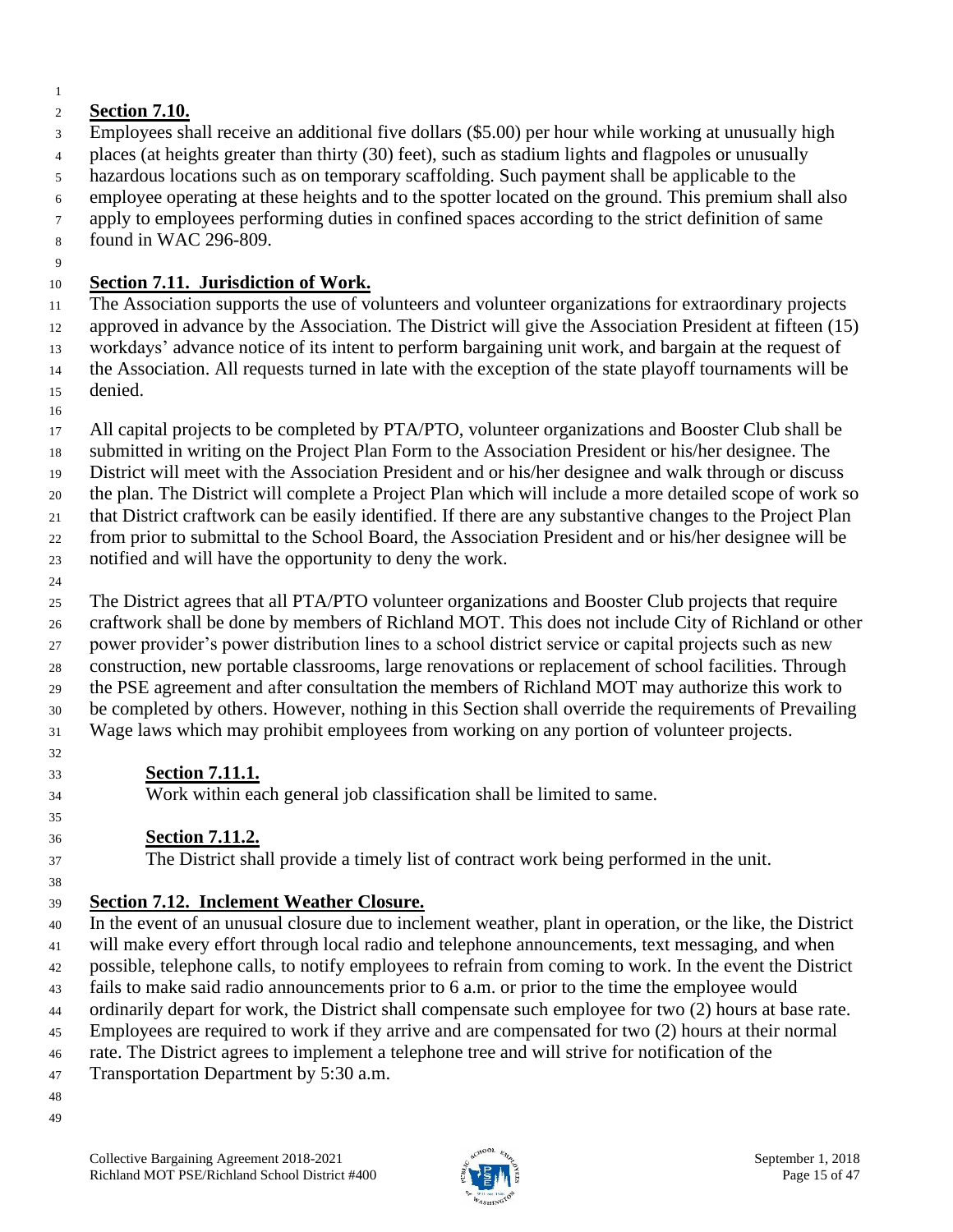### **TRANSPORTATION ONLY**

### **Section 7.13. Definitions.**

- 1. *Regular Driver*: CDL License/First Aid/CPR/Current Physical bids on routes by seniority and is responsible for transporting district students.
- 2. *Run*: The AM or PM portion of a route or linked route (home to school to home).
- 3. *Route*: Combined AM and PM run, which can consist of two (2) or more runs.
- 4. *Midday*: A run that can't be defined as AM or PM and is generally between 10:00 AM and 1:00 PM.
- 5. *Shuttle*: Transfer of students school to school, worksite, any District approved facility. Award based on seniority and availability of drivers at home school.
- 6. *Assignment*: Combination of all daily time, including runs, routes, middays, shuttles, pre-and post-trip times.
- 7. *Pre/post times*: Fifteen (15) minute pre-trip inspection for each run and fifteen (15) minute post 17 trip (maximum of sixty (60) minutes per day).
- 8. *Trip*: Bus transportation assignments other than regular daily scheduled runs/routes. All trips shall be posted on the Transportation Trip Board except as noted below.
- A. *Group/Cluster Trips*. Is defined as five (5) or more buses transporting students to the same event, on the same day. These trips will also have the same return or release time from the event. These trips will not be posted on the Transportation Trip Board; even if the Group/Cluster Trip drops to four (4) buses or less it will remain as a Group/Cluster Trip. Trips on the Trip Board will remain on the trip board. Group/Cluster Trips will be awarded based on seniority and availability of those drivers signing the signup sheet.
- B. *Freebie*. Trips with less than twenty-four (24) hour notice this includes those trips previously assigned but turned back due to illness, unavailability, or other circumstances. Freebies are not posted on the trip board but are awarded on a rotating and availability basis.
- C. *Special Olympics*: Posted and awarded based on the most senior drivers who are closest in proximity of students needing transportation to the Special Olympics event. Only Regular Drivers will be utilized to transport students for Special Olympics.
- D. *Transportation in the Tri-Cities*: The Transportation of students within the area of Richland, Pasco and Kennewick will continue with the practice that all trips occur as two-way trips when there are students who need return transportation. However, student transportation within the Richland School District may be limited to the delivery of the students to the playing site only (one-way trip), this occurring when students will not be returning on District provided transportation and according to District policy (e.g. parent pickup).
- 9. *"Hours owed" to fulfill contract*: Employees whose contract hours differ from their actual drive time will participate in a process hereinafter known as "hours owed". Hours owed may be "paid" back to the district in the following manner before the end of the next pay period:
- A. Personal Leave
- B. Hours Deducted from pay
- C. Compensatory time stored
- D. Fill in work (Bus Driver related work)
- E. Meetings
- F. Trainings
- G. Trips (option of the employee)

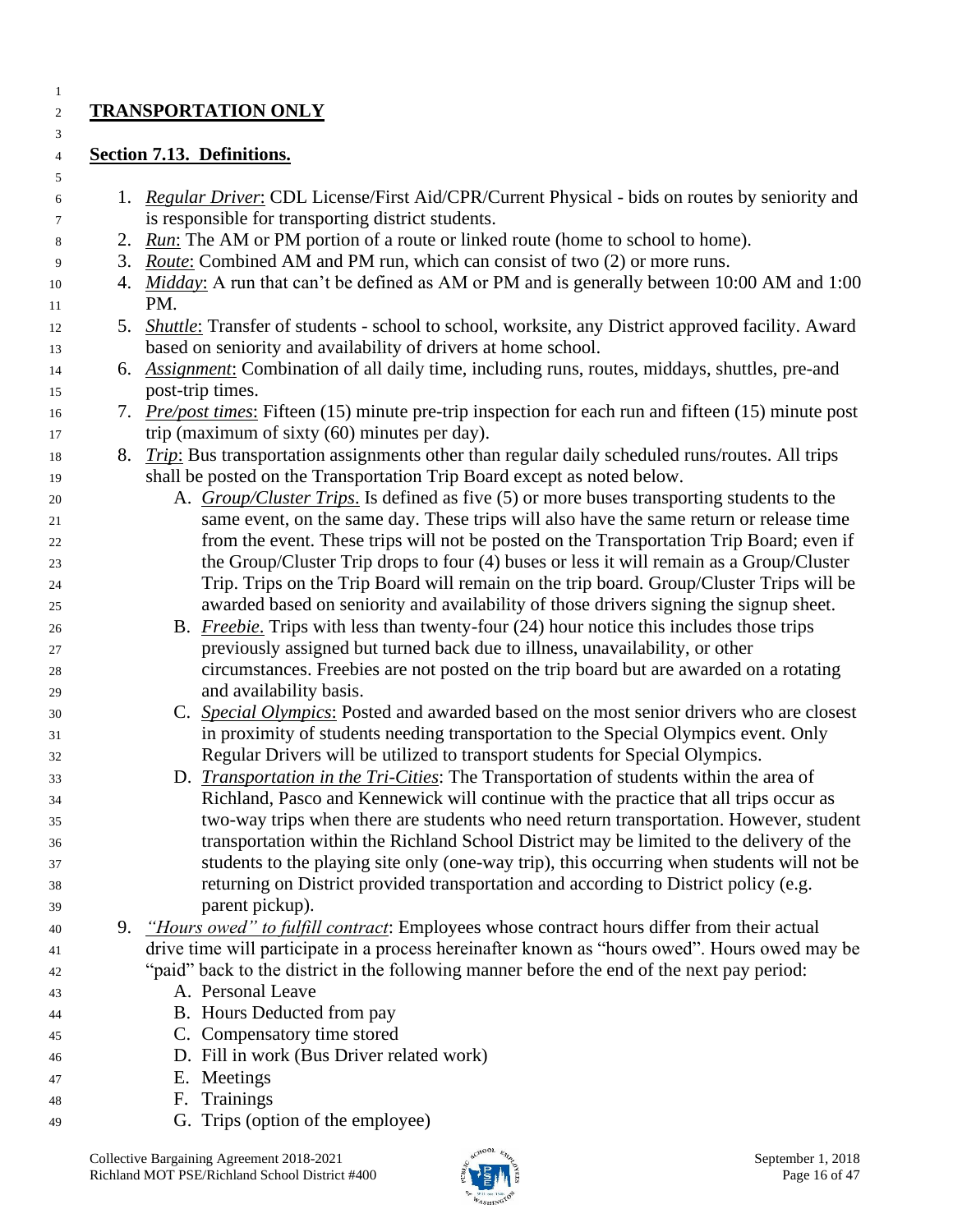| -1 | It is the responsibility of the employee to indicate their availability on the availability list to be      |
|----|-------------------------------------------------------------------------------------------------------------|
| 2  | considered for extra work to fulfill their contracted time.                                                 |
| 3  | 10. Continuous Time: Is defined as that time between an employee's AM or PM high school and                 |
| 4  | elementary school portion of their run – Monday through Friday. This time is incorporated into              |
| 5  | the route times and this time is not included in the hours owed. During conferences when                    |
| 6  | elementary students are taken home prior to secondary students, drivers will not accrue extra               |
| 7  | time for choosing to lay over between runs; nor will they be negatively impacted on dates both              |
| 8  | high school and elementary students attend school.                                                          |
| 9  | 11. <i>Flow Through</i> : Is defined as time between an employee's route(s). Flow through will be           |
| 10 | applied to all time of thirty (30) minutes or less between routes. All time less than thirty (30)           |
| 11 | minutes between regularly scheduled bus runs shall be counted as hours worked.                              |
| 12 | 12. <i>Original Bid Time:</i> This is the daily shift of the driver at the conclusion of the bid fair. This |
| 13 | time shall not be involuntarily decreased once the bid fair has concluded. After the conclusion             |
| 14 | of the bid fair, loss or gain of time shall be governed by the remainder of the "transportation"            |
| 15 | only" section, but in no event, will a driver involuntarily be reduced below the August Bid Fair            |
| 16 | time. Bid time must incorporate pre/post/etc. as a complete assignment.                                     |
| 17 | 13. Transportation Replacement Positions:                                                                   |
| 18 | A. Is a position created by an employee on a leave of absence, and may be posted for                        |
| 19 | employee consideration.                                                                                     |
| 20 | B. Current employees who apply for a Replacement Position will be given priority over                       |
| 21 | outside candidates only when the move would result in an increase of hours, wages or                        |
| 22 | both.                                                                                                       |
| 23 | C. Employees who take a replacement position will not be returned to their previous                         |
| 24 | assignment.                                                                                                 |
| 25 | D. At the conclusion of the replacement leave, the returning employee will be returned to                   |
| 26 | all their previously held hours (not route).                                                                |
| 27 | E. Seniority will be applied to the newly hired replacement employee.                                       |
| 28 | F. A newly hired replacement employee will not be allowed to transfer during the duration                   |
| 29 | of their time as a replacement employee.                                                                    |
| 30 | G. When a regular driver has been granted a leave of absence, the duration of which is                      |
| 31 | expected to be ninety (90) workdays or more, their assignment will be considered open                       |
| 32 | and put up for bid within five (5) workdays of the beginning of the leave of absence.                       |
| 33 | The most senior employee bidding for the assignment will be assigned to the route. A                        |
| 34 | regular driver granted a leave of absence, the duration of which is expected to be less                     |
| 35 | than ninety (90) workdays, will retain their route until the time of return. During the                     |
| 36 | employee's absence; if no regular driver is available to fill in any portion of the driver's                |
| 37 | assignment, the assignment shall be filled by a substitute employee. If an employee fails                   |
| 38 | to return within the ninety (90) workday period, the route will then be opened for bid.                     |
| 39 |                                                                                                             |
| 40 | <b>Section 7.14. Hours Owed Process.</b>                                                                    |
| 41 | 1. In the event drivers, have lost part of their route, programs have not started, the Driver may           |
| 42 | request this time be added to hours owed in lieu of being present/on stand-by during their                  |
| 43 | contracted hours. Hours owed will be computed by the Director of Transportation and reviewed                |
| 44 | with the driver. That time will be used in accordance with the hours owed agreement.                        |
| 45 | 2. Hours owed will be tracked on a school year basis                                                        |
| 46 | 3. Employees who have not paid back owed time on the last week of school shall have that amount             |

- deducted on June check.
- 

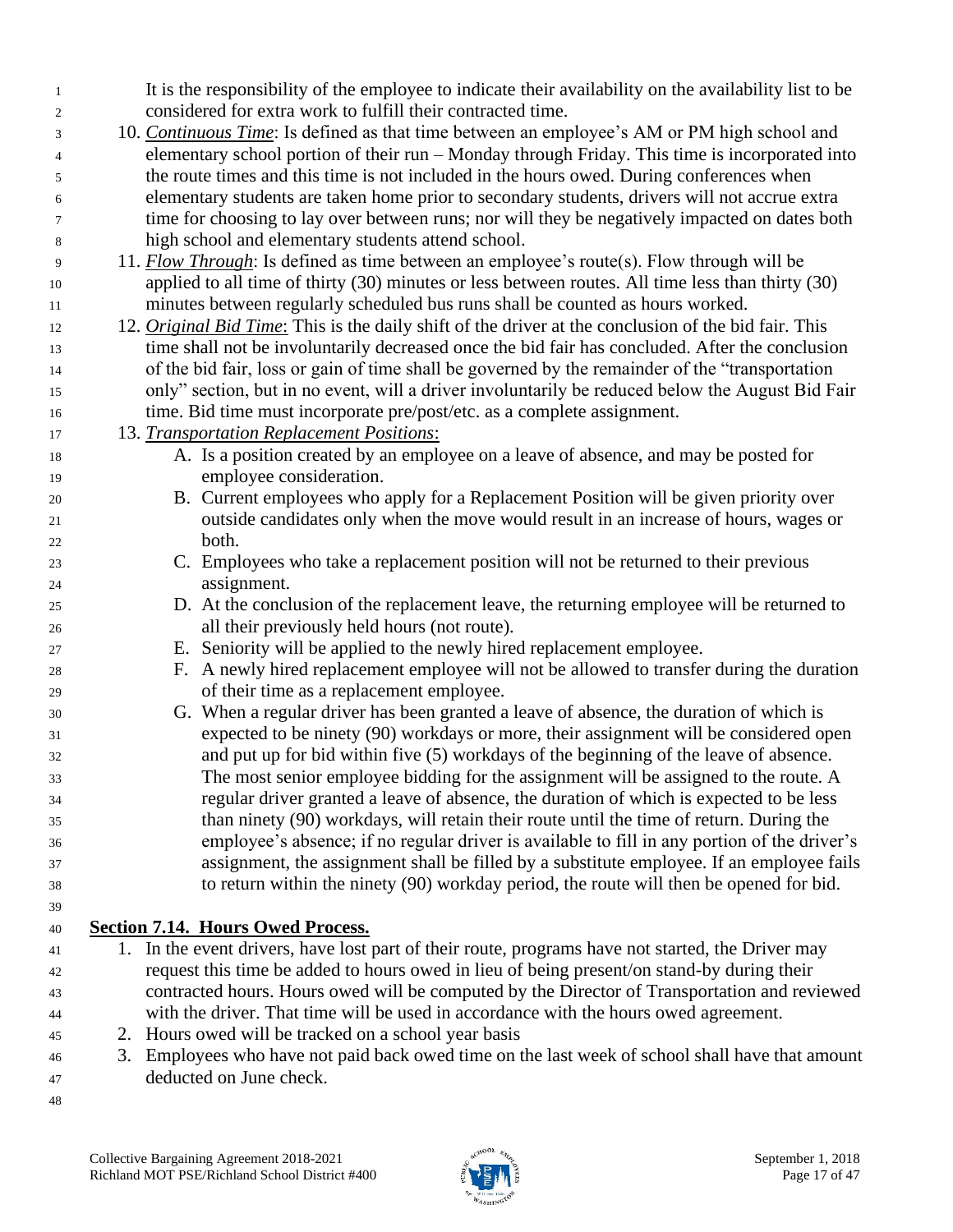#### **Section 7.15. Transportation Bid Process.** 1. Management and MOT Representatives may request to meet prior to bid fair to discuss the process and all written information that should be included in the bid fair. 2. Employees will receive their bid date and time in the annual in-service letter that will be sent by the last workday of July. Employees who have not received notification by the last workday of the first week in August need to contact the transportation office. 3. The bid process shall take place in August and will continue until all AM and PM runs/midday's/shuttles are bid. 4. Up to Five (5) hours shall be the allocated time frame for the route bidding process and to prepare for the start of school. This time shall include fifteen (15) minutes for route reviews, fifteen (15) minutes for route selection, and fifteen minutes (15) for route contract signing. After route selection, the following will be accomplished; route book updating, assigned bus, cleaning, and installation of restraints, fueling and new route driving if desired by the driver. The Transportation Supervisor or designee may authorize additional time if needed to complete all tasks. The above items may be accomplished over a several day period, so long as they are accomplished prior to the first  $(1<sup>st</sup>)$  day of school. 5. Drivers will be contracted for the actual number of days they actually transport students according to the calendars for each program. If alterations should occur after the start of school, it is understood that drivers will either have their contracts modified as necessary or fulfill any time in which they are being paid or include such time into "hours owed" per Section 7.14. Hours Owed Process. 6. The District shall combine and present secondary/elementary routes, runs, midday's and shuttles for drivers to view at least three (3) workdays available to view at the bus lot and employee online. will not be severable or traded and will be bid on as presented. 7. The following information will be provided on bid sheets: route number, school name, stick maps and estimated assigned student number. Lists that SPED routes may or may not contain special equipment. 8. The bargaining unit recognizes that it is the responsibility of each individual employee to be aware of their bid date and time. In the event that an employee arrives more than fifteen (15) minutes late of their scheduled bid time, the next less senior driver will be allowed to bid at their scheduled time. If the more senior driver shows up while a less senior driver is in the process of writing their contract with management, the more senior driver will be allowed to bid once the less senior drivers contract has been completed. In the event a more senior driver arrives more than fifteen (15) minutes late, that driver will be inserted into the next available bid. 9. Drivers may bid on any routes, runs, midday's and shuttles totaling up to forty (40) hours a week. 10. If a driver is unable to attend for any reason, the driver can choose someone to bid for them. All proxies must be in writing and should include the name of the party bidding on their behalf. 11. Generally, buses will be bid by seniority. However, the following areas shall be identified and discussed between the parties in order to identify the availability of buses for bidding purposes: A. Route Composition (need for a specific bus). B. Special Needs students. 12. All information will be kept from year to year for review by Management, Association and Drivers and updated to ensure the Bid Fair is successful.

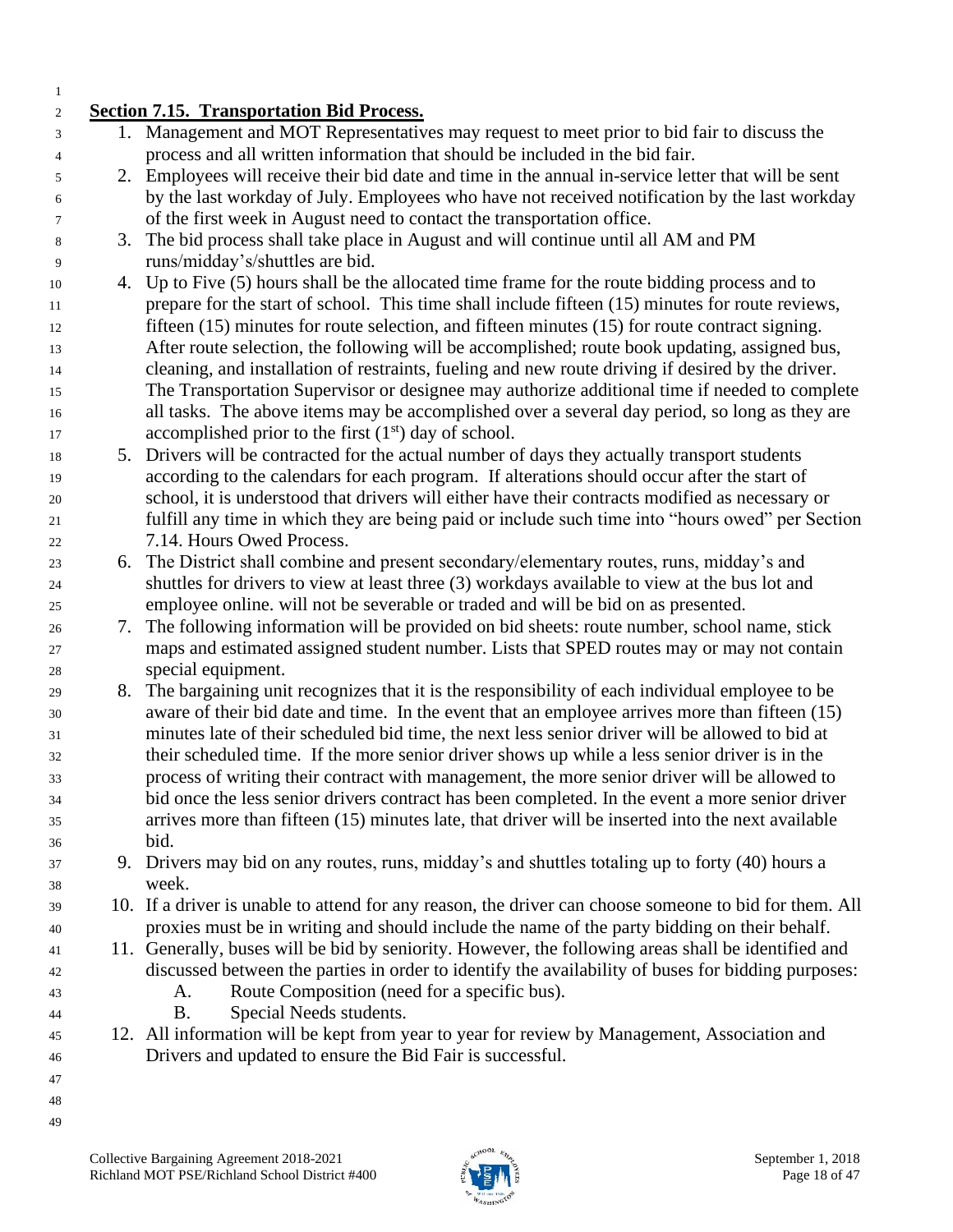| $\mathbf{1}$ | Section 7.16. Fill In Work.                                                                          |
|--------------|------------------------------------------------------------------------------------------------------|
| 2            | 1. Those regular drivers, whose time permits, will be allowed to fill in on any available            |
| 3            | assignments. Drivers will be selected to perform fill in work assignments in the following           |
| 4            | A. To fill lost hours from their original bid by availability, seniority and proximity<br>order:     |
| 5            | B. To makeup hours owed by availability seniority and proximity                                      |
| 6            | C. Availability by seniority and proximity                                                           |
| 7            | The availability list shall be posted each afternoon, by 1 PM and Drivers desiring to be             |
| 8            | considered for fill in work must indicate their availability on the "availability list" to be        |
| 9            | considered for fill in assignments the next day.                                                     |
| 10           | Any employee indicating CTO on the availability list must apply those worked hours to<br>п           |
| 11           | their CTO balance.                                                                                   |
| 12           | Once the fill in assignments are made, those assignments shall not be redistributed because<br>п     |
| 13           | of a sudden employee absence or transportation cancellation. Assignments will be posted              |
| 14           | each morning, no later than 9:00 a.m., for transportation personnel.                                 |
| 15           | 2. The available work will be distributed among as many drivers who sign up to work as possible,     |
| 16           | providing an equal opportunity to obtain extra hours by all, ensuring that drivers owing time are    |
|              | assigned work first to fulfill their contract. The largest single run will be assigned to the most   |
|              | senior driver and so on.                                                                             |
| 19           | 3. Once fill in assignments are made, those assignments shall not be redistributed because of a      |
|              | sudden employee absence or transportation cancellation. Assignments will be posted each              |
|              | morning, no later than 9:00am, for transportation personnel.                                         |
|              | 4. CDL certified employees, who are not transportation employees, will not be required to            |
|              | substitute as a bus driver, and are not considered eligible for "fill in" work except in the case of |
|              | an extreme emergency.                                                                                |
| 26           | <b>Section 7.17. Changes to Routes.</b>                                                              |
| 27           | 1. Management may adjust bus routes and assignments throughout the year based on Route               |
| 28           | Composition/Special needs of students after consultation with the Association.                       |
|              | 2. The District agrees to provide a list identifying the drivers name and package hours to the       |
|              | Association President by November 1 and March 1 of each year.                                        |
|              |                                                                                                      |
|              | <b>Section 7.17.1. Adding Route Time.</b>                                                            |
|              | A. After the bid process, employees can continue to add additional time up forty (40) hours          |
|              | per week. If an employee would go into overtime, they would not be eligible for the                  |
|              | additional time.                                                                                     |
|              | B. New or Additional time of thirty (30) minutes or more shall be formally posted and                |
|              | awarded in accordance with seniority and availability.                                               |
|              | C. Available transportation time of less than thirty (30) minutes shall be awarded in                |
|              | accordance with seniority and Proximity with the following criteria:                                 |
|              | a. A driver who is in "Hours Owed status to fulfil their contract time"                              |
|              | b. Will be offered by management to drivers by seniority who can accommodate                         |
|              | the new work within their daily route without going into overtime of those                           |
|              | employees who signed the posted consideration notice.                                                |
|              | D. Route time (including Flow Through time) added outside of the October Bid Fair is not             |
| 45           | protected as Original Bid Time.                                                                      |
|              |                                                                                                      |
|              | Section 7.17.2. Bidding Off and/or Changing Routes.                                                  |
| 48           | A. Employees may bid on any new or open runs/routes/midday's/shuttles.                               |

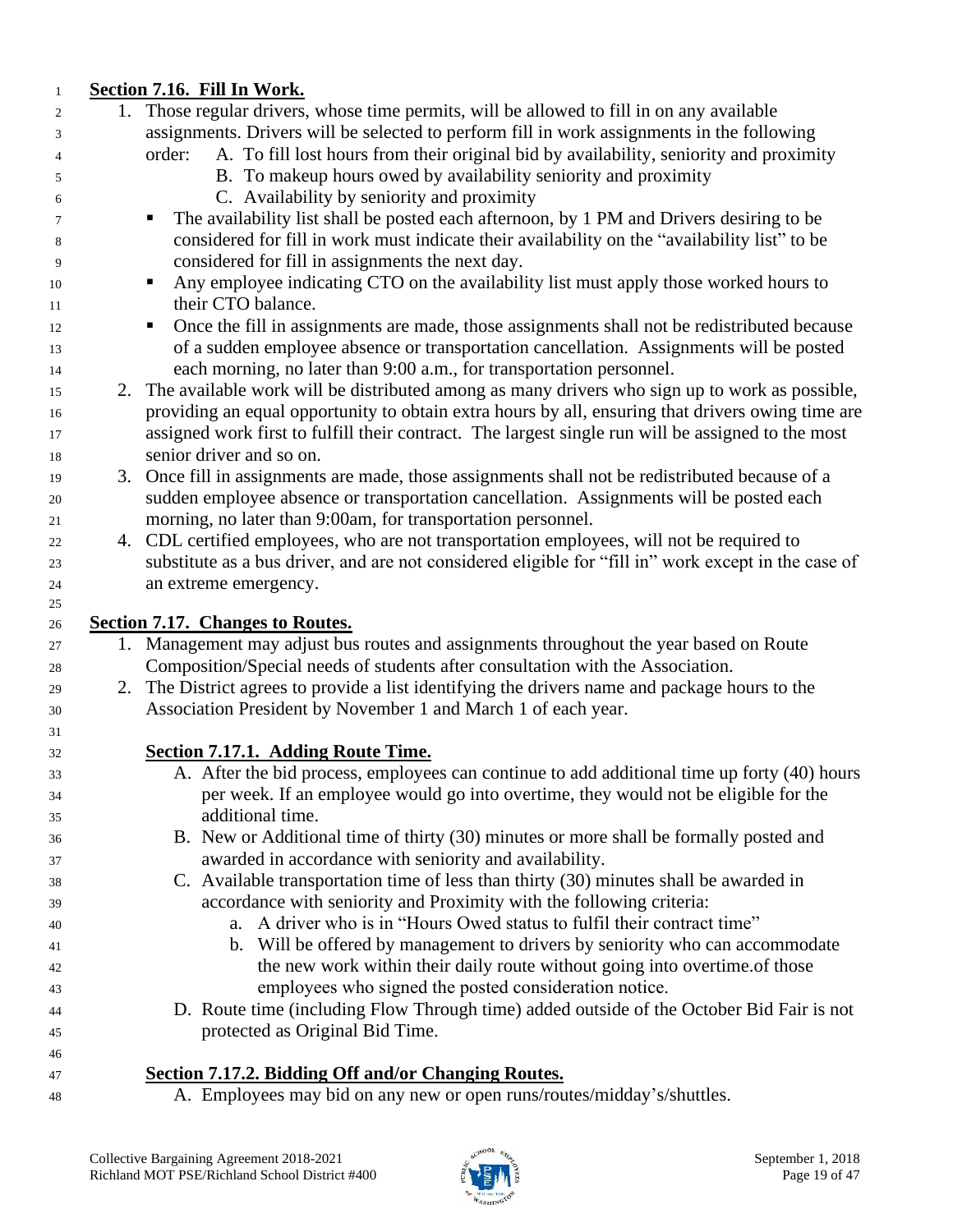| $\mathbf{1}$   |                               | B. If an employee chooses to bid off their assignment or any portion thereof, the employee       |  |  |
|----------------|-------------------------------|--------------------------------------------------------------------------------------------------|--|--|
| $\overline{c}$ |                               | must bid off the entire AM/PM secondary/elementary route; special circumstances shall            |  |  |
| 3              |                               | be resolved on a case-by-case basis after consultation with management, the                      |  |  |
| $\overline{4}$ | Association and the employee. |                                                                                                  |  |  |
| 5              |                               | C. Changing routes will result in a recalculation of the Assignment including rounding of        |  |  |
| 6              |                               | hours and Flow Through. Flow Through connected to new routes/added time is not                   |  |  |
| $\tau$         |                               | protected as Original Bid Time.                                                                  |  |  |
| 8              |                               | D. Midday runs, shuttles, and other student specific runs are separate, and may be vacated       |  |  |
| 9              |                               | separately or completely by drivers.                                                             |  |  |
| 10             |                               |                                                                                                  |  |  |
| 11             |                               | <b>Section 7.17.3. Reduction of Route/Time.</b>                                                  |  |  |
| 12             |                               | A. Drivers will not lose time from their original bid, unless they voluntarily accept a          |  |  |
| 13             |                               | reduction in time.                                                                               |  |  |
| 14             |                               | B. If a drivers route decreases after the bid, that driver will be required to perform           |  |  |
| 15             |                               | appropriate transportation work assignments to maintain their Original bid hours, until a        |  |  |
| 16             |                               | new opportunity to increase their hours, or bid a newly posted assignment, occurs and            |  |  |
| 17             |                               | they are successful in the bidding process.                                                      |  |  |
| 18             |                               | C. In the case where a driver loses time and does not wish to voluntarily accept a reduction     |  |  |
| 19             |                               | in time, that driver's AM or midday or PM time will not increase more than half of the           |  |  |
| 20             |                               | total lost time to either the front or back end of their originally awarded AM or midday         |  |  |
| 21             |                               | or PM times. If no fill in work is available, drivers may ask that the unfulfilled time be       |  |  |
| 22             |                               | added to their CTO.                                                                              |  |  |
| 23             |                               | D. Drivers who do not have midday routes will not be required to begin performing                |  |  |
| 24             |                               | midday routes to recoup time lost under this situation.                                          |  |  |
| 25             |                               | E. Drivers who have lost time from their original bid, and who have NOT recaptured               |  |  |
| 26<br>27       |                               | hours, shall have priority in performing fill in work, in accordance with Section 7.16.          |  |  |
| 28             |                               | Section 7.17.4. Start of School Adjustments.                                                     |  |  |
| 29             |                               | A. At the beginning of each school year, Drivers shall be returned to the same route and/or      |  |  |
| 30             |                               | hours that they held at the conclusion of the previous year until bid time.                      |  |  |
| 31             |                               | B. In the event that a route requires substantial modification prior to the bid process, the     |  |  |
| 32             |                               | driver shall not be negatively impacted.                                                         |  |  |
| 33             |                               | C. The parties agree that in the event substantial changes occur within transportation, they     |  |  |
| 34             |                               | will meet and confer as necessary, regarding this process.                                       |  |  |
| 35             |                               |                                                                                                  |  |  |
| 36             |                               | Section 7.18. Trips.                                                                             |  |  |
| 37             |                               | 1. All trips (Except Group/Cluster Trips and/or Freebies) shall be scheduled on the Trip Board.  |  |  |
| 38             |                               | 2. All trips shall be awarded using contract section "Attachment A – Trip Board Procedures".     |  |  |
| 39             |                               | 3. Grounds/Warehouse employees on the trip board prior to September 1, 1997 shall be             |  |  |
| 40             |                               | considered grandfathered and no other Grounds/Warehouse employees shall appear on the trip       |  |  |
| 41             |                               | board.                                                                                           |  |  |
| 42             |                               | 4. Once an eligible Grounds/Warehouse employee is voluntarily removed from the trip board,       |  |  |
| 43             |                               | they shall not be re-inserted on the trip board.                                                 |  |  |
| 44             |                               | 5. Eight (8) hours of off-duty rest time must be provided during each twenty-four (24) hour      |  |  |
| 45             |                               | period, six (6) of which shall be consecutive.                                                   |  |  |
| 46             |                               | 6. Employees other than regular drivers as defined in Section 7.13 shall not be permitted on the |  |  |
| 47             |                               | Trip Board, unless there are no other regular drivers available. Employees hired to Richland     |  |  |
| 48             |                               | School District prior to September 1, 2012 shall be grandfathered from this clause and shall     |  |  |
| 49             |                               | remain on the trip board.                                                                        |  |  |

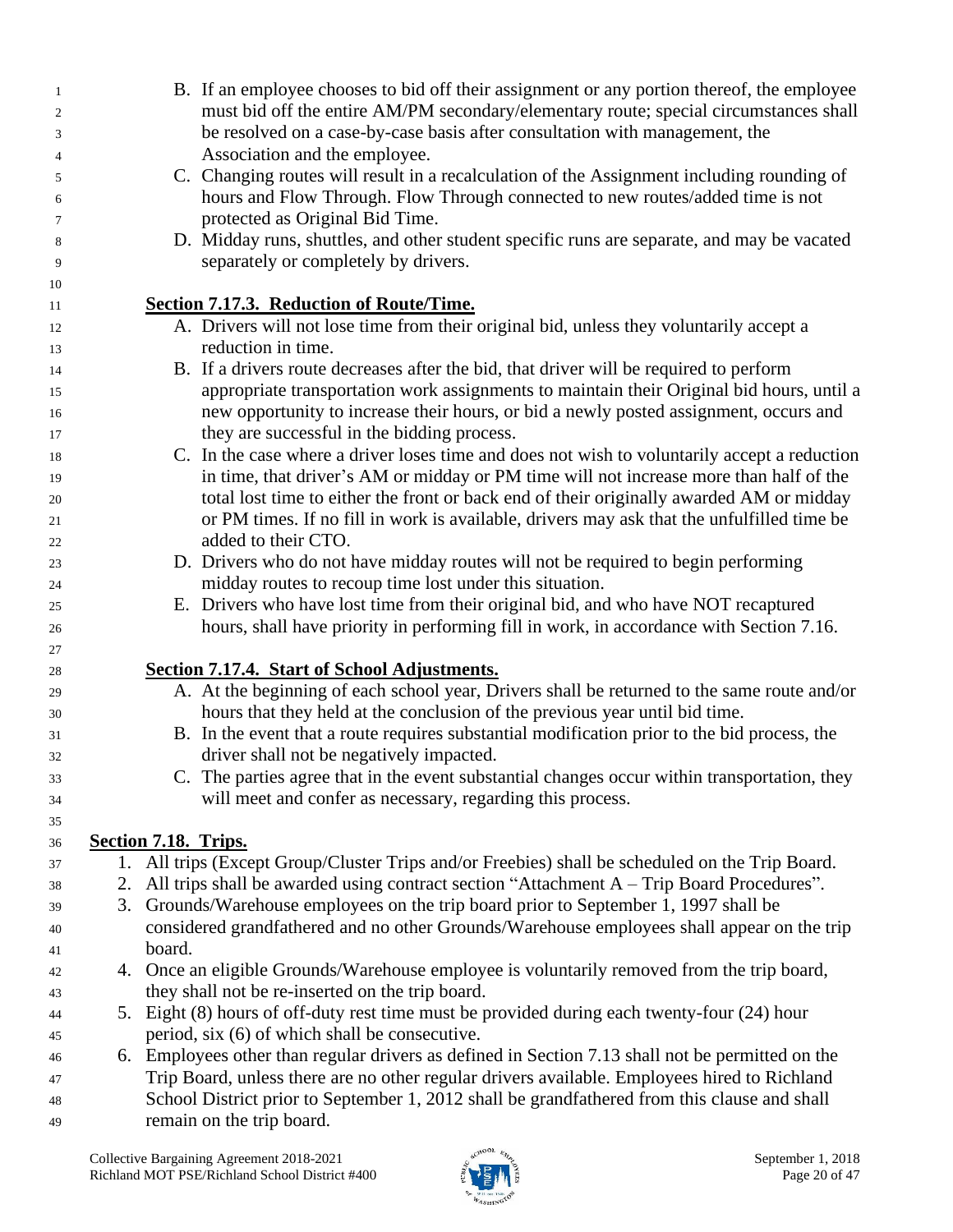#### **Section 7.19. Non-Bargaining Unit Transportation.**

 The parties recognize that transporting students is bargaining unit work. The Administration continues to support the use of district buses and RSD Bus Drivers for the extra trips. However, the parties agree that there are times when it may be appropriate to use alternative modes of transportation for extra- curricular trips instead of using district drivers and buses. The parameters outlined below will be used as guiding criteria to determine when it may be appropriate to use alternative modes of transportation. 1. When no RSD buses or drivers are available to transport students for the requested trip. 2. When no District funds are being used for the trip and either the destination is over 175 miles one way or the trip includes an overnight stay. This excludes all trips that stop at Silverwood. 3. When the storage of instruments, luggage and personal items is more than the capacity of the district buses and designated trailers. 4. Trips to State Playoff competitions may use alternative modes of transportation. 5. Trips to District and Regional competitions will use District buses (or vans if applicable per Section 7.19.1. Van/Vehicle Use) and RSD Bus drivers. 6. The parties agree that the district will continue to notify the Association of its intent to use alternative modes of transportation using the notification process in keeping with the established practices and intent of Article VII, Section 7.11 of the CBA. 7. The district will provide all relevant information concerning the trip including the rationale for using alternative modes of transportation per the parameters listed above. **Section 7.19.1. Van/Vehicle Use.** A. When nine (9) students or less are involved in a trip the District may utilize a van/vehicle, driven by a Richland School District employee, to transport those students. The use of a van does not negate a Richland School Bus driver from driving the van. B. The District shall notify the Association three (3) workdays in advance of its intent to use vans to transport nine (9) or less students. Email notification is acceptable. C. In the event that multiple schools are attending the same event and ten (10) or more students are being transported, a Richland School bus shall be used. **ARTICLE VIII HOLIDAYS Section 8.1. Holidays.** All employees shall receive the following paid holidays that fall within their work year: 1. New Year's Day 7. Veterans' Day 2. Martin Luther King, Jr. Day 8. Thanksgiving Day 3. Presidents' Day 9. Day after Thanksgiving Day 4. Memorial Day 10. Day before or day after Christmas 5. Independence Day 11. Christmas Day 6. Labor Day 12. New Year's Eve Day 

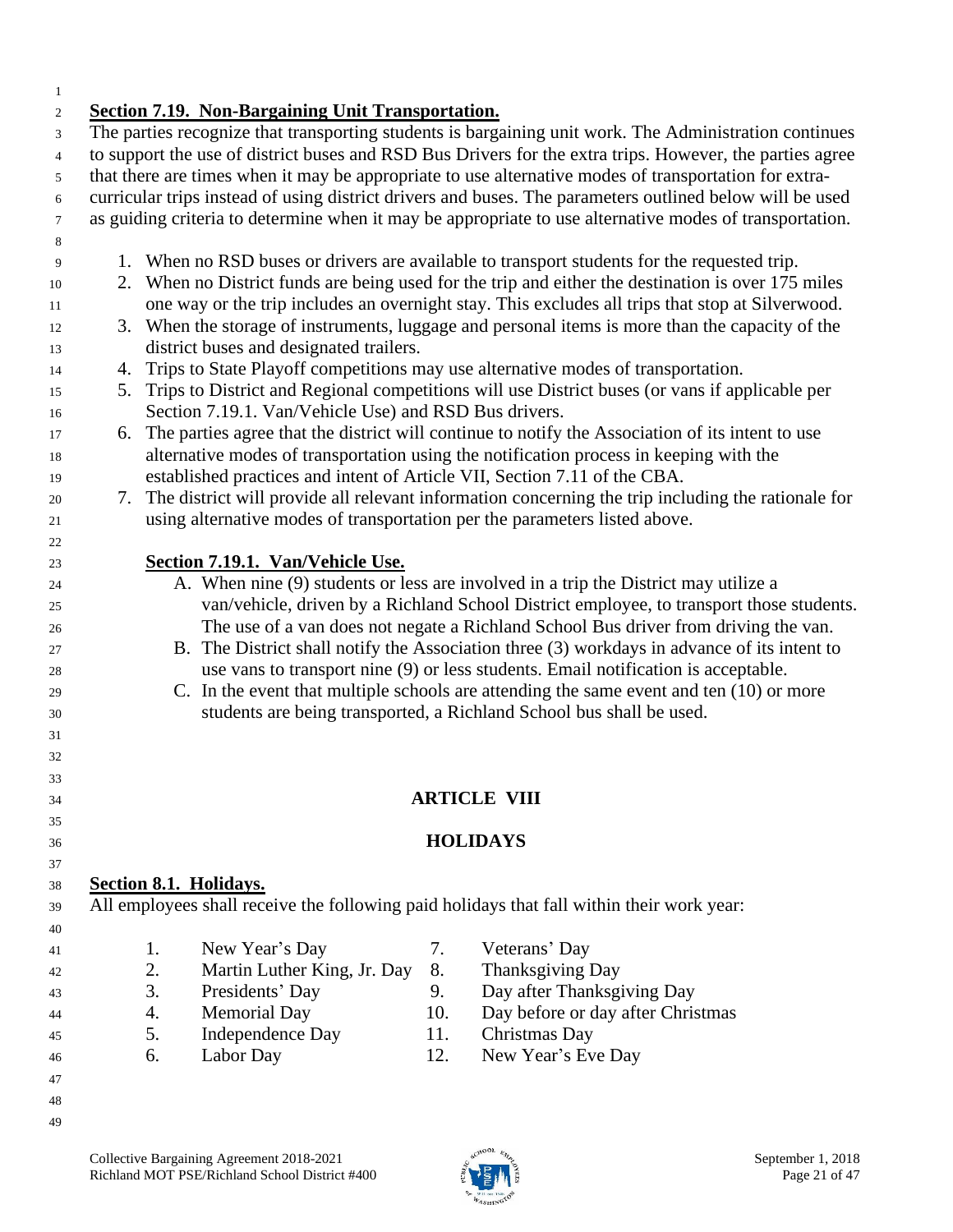| 2              | <b>Section 8.2. Unworked Holidays.</b>                                            | Eligible employees shall receive pay equal to their normal work shift at their regular rate of pay in  |
|----------------|-----------------------------------------------------------------------------------|--------------------------------------------------------------------------------------------------------|
| 3              |                                                                                   | effect at the time the holiday occurs. Employees, who are on the active payroll, and not on a leave of |
| $\overline{4}$ |                                                                                   | absence, shall be eligible for pay for such unworked holiday. In the event that holidays fall on a     |
|                |                                                                                   | Saturday or Sunday, the District may designate either the preceding or the succeeding workday as the   |
|                | holiday.                                                                          |                                                                                                        |
|                |                                                                                   |                                                                                                        |
|                | <b>Section 8.3.</b>                                                               |                                                                                                        |
|                |                                                                                   | Should a holiday occur while an employee is on vacation, the employee shall be allowed to take an      |
|                | extra day of vacation with pay in lieu of the holiday.                            |                                                                                                        |
|                |                                                                                   |                                                                                                        |
|                | Section 8.4.                                                                      |                                                                                                        |
|                |                                                                                   | In those years containing more than two hundred sixty (260) workdays, full-time employees shall be     |
|                |                                                                                   | granted one (1) additional day off for each day in excess of two hundred sixty (260) workdays, to be   |
|                | observed in conjunction with Independence Day.                                    |                                                                                                        |
|                |                                                                                   |                                                                                                        |
|                |                                                                                   |                                                                                                        |
|                |                                                                                   |                                                                                                        |
|                |                                                                                   | <b>ARTICLE IX</b>                                                                                      |
|                |                                                                                   |                                                                                                        |
|                |                                                                                   | <b>VACATION</b>                                                                                        |
|                |                                                                                   |                                                                                                        |
|                | Section 9.1.                                                                      |                                                                                                        |
|                |                                                                                   | During the first year of employment, full-time employees receive one (1) day vacation credit for each  |
|                |                                                                                   | month worked, or major portion thereof, to a maximum of ten (10) days. Upon completion of one (1)      |
|                | year of employment, employees receive vacation credit according to the following: |                                                                                                        |
|                |                                                                                   |                                                                                                        |
|                | <b>Years of Service</b>                                                           | Days of Vacation<br>10                                                                                 |
|                | $\mathbf{1}$                                                                      | 11                                                                                                     |
|                | $\overline{\mathbf{c}}$<br>$\overline{3}$                                         | 12                                                                                                     |
|                | $\overline{4}$                                                                    | 13                                                                                                     |
|                |                                                                                   | 14                                                                                                     |
|                | 6                                                                                 | 15                                                                                                     |
|                | 7                                                                                 | 16                                                                                                     |
|                | <b>Years of Service</b>                                                           | Days of Vacation                                                                                       |
|                | 8                                                                                 | 17                                                                                                     |
|                | 9                                                                                 | 18                                                                                                     |
|                | 10                                                                                | 19                                                                                                     |
|                | 11                                                                                | 20                                                                                                     |
|                | 12                                                                                | 21                                                                                                     |
|                |                                                                                   |                                                                                                        |
|                | 13 or more                                                                        | 22 (1992-93)                                                                                           |

 of vacation days according to the vacation formula in effect on August 31, 1989, said employee shall receive vacation credit according to that formula. However, no such employee shall continue to accrue

 additional days of vacation beyond twenty-one (21) days which is greater than the amount to which he or she would be entitled on August 31, 1989.

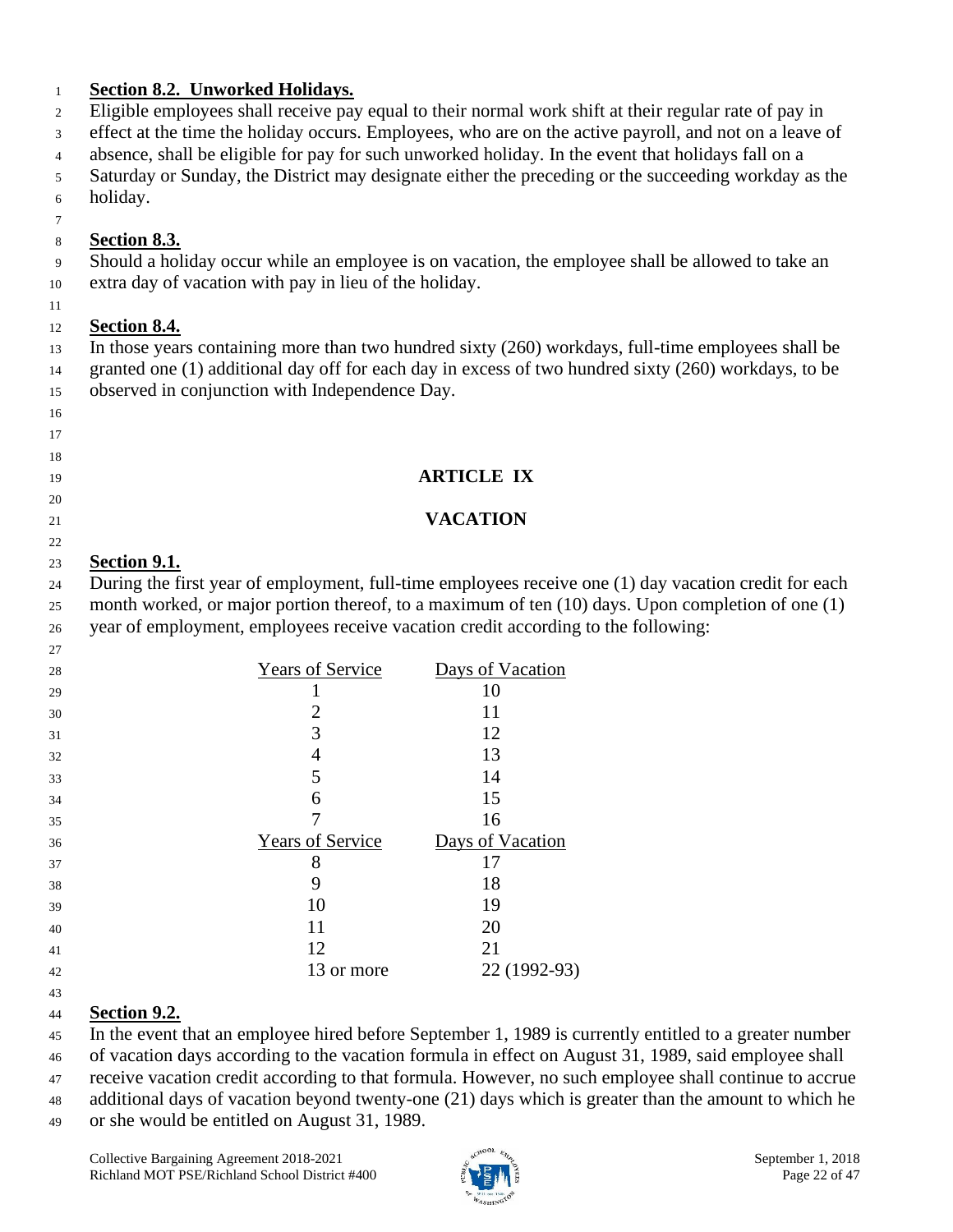| $\mathbf{1}$ |                                                                                                           |
|--------------|-----------------------------------------------------------------------------------------------------------|
| 2            | <b>Section 9.3.</b>                                                                                       |
| 3            | Employees may carry forward unused vacation. Employees may carry over a balance up to forty (40)          |
| 4            | hours of vacation each year. However, they may not exceed more than sixty (60) hours above their          |
| 5            | annual accrual at the beginning of their contracted year.                                                 |
| 6            |                                                                                                           |
| 7            | <b>Section 9.3.1. Vacation Cash-Out.</b>                                                                  |
| 8            | A maximum of five (5) days of vacation leave may be cashed out during any one (1) fiscal                  |
| 9            | year.                                                                                                     |
| 10           |                                                                                                           |
| 11           | <b>Section 9.4.</b>                                                                                       |
| 12           | Earned vacation days will be credited to the employee on September 1.                                     |
| 13           |                                                                                                           |
| 14           | <b>Section 9.5.</b>                                                                                       |
| 15           | All vacations, regardless of the time of the year when taken, shall be limited to the number of days      |
| 16           | earned or banked by September 1, exclusive of any paid holidays which may fall within the vacation        |
| 17           | period assigned to the employee. Vacations will be approved on a first $(1st)$ come basis; if there are   |
| 18           | multiple requests on the same date, seniority shall be the deciding factor.                               |
| 19           |                                                                                                           |
| 20           | Section 9.6.                                                                                              |
| 21           | Upon termination of employment for any cause, an employee shall receive payment for earned but            |
| 22           | unused vacation credit.                                                                                   |
| 23           |                                                                                                           |
| 24           |                                                                                                           |
| 25           |                                                                                                           |
| 26           | <b>ARTICLE X</b>                                                                                          |
| 27           |                                                                                                           |
| 28           | <b>LEAVES</b>                                                                                             |
| 29           |                                                                                                           |
| 30           | Section 10.1. Sick Leave.                                                                                 |
| 31           | Each employee shall accrue one (1) day of sick leave per calendar month worked. Less than full-time       |
| 32           | employees shall accrue prorated sick leave in accordance with average hours worked per day and            |
| 33           | months worked per year. Sick leave benefits shall be paid in accordance with the employee's normal        |
| 34           | daily work shift and rate of pay at the time the leave is taken. Sick leave days are to be used when      |
| 35           | absent due to illness, injury, and emergency, as provided by RCW 28A.400.300, and as provided             |
| 36           | hereinafter.                                                                                              |
| 37           |                                                                                                           |
| 38           | The District shall project the number of annual days of sick leave at the beginning of the school year    |
| 39           | according to the estimated number of months the employee is to work during that year, and the             |
| 40           | employee is entitled to that number of days of sick leave at the beginning of the school year. Sick leave |
| 41           | shall be vested when earned and shall be accumulated up to the number of days in the employee's           |

work year pursuant to State Law. In the event that an employee terminates employment with the

 District while having taken sick leave days projected, but not earned, a deduction shall be made from the last paycheck in the amount of the salary and benefits for those days (or fractions thereof). Such

deduction will be made to cover the cost of extending this leave in advance.

Probationary employees will receive one (1) day for each month worked during the probationary

 period, to a maximum of six (6) days. At the end of the probationary period, they will receive the prorated balance of days for the year.

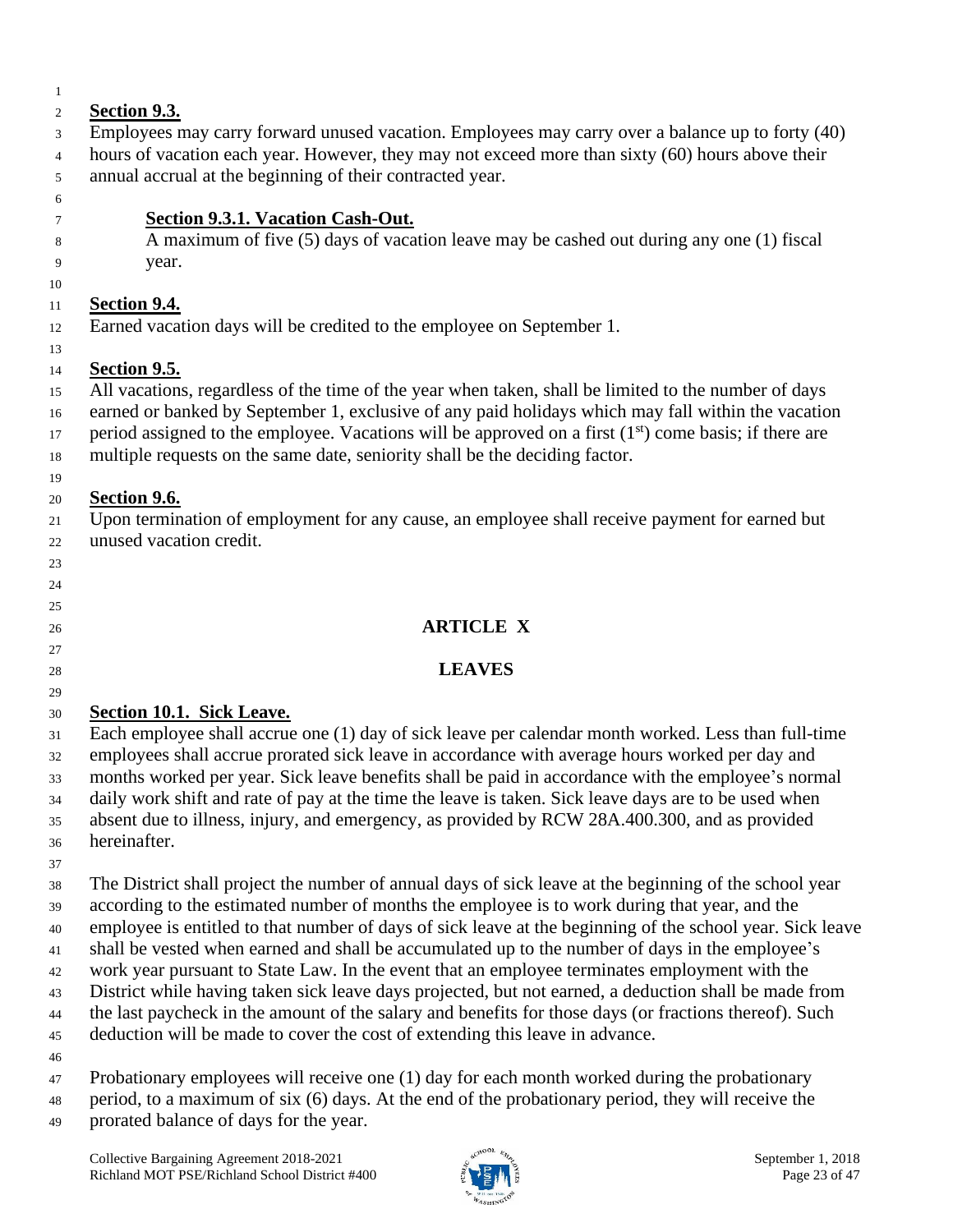| $\mathbf{1}$ |                                                                                                         |
|--------------|---------------------------------------------------------------------------------------------------------|
| 2            | <b>Section 10.1.1. Family Medical Leave Act.</b>                                                        |
| 3            | The District shall allow use of employee granted leave pursuant to RCW Chapter 49.78                    |
| 4            | (Washington Family Leave Act) or the federal statute, whichever provides the greater benefit.           |
| 5            | Notwithstanding the provisions of the Washington Family Leave Act or the federal Family and             |
| 6            | Medical Leave Act (FMLA), the employer agrees to apply the provisions of that Act to all                |
| 7            | employees in the bargaining unit who worked 1080 hours or more in the previous twelve (12)              |
| 8            | months regardless of whether they meet the eligibility requirements contained in the FMLA.              |
| 9            |                                                                                                         |
| 10           | Section 10.1.2. Family Care.                                                                            |
| 11           | An employee is authorized to utilize sick leave for the following reasons (reference RCW)               |
| 12           | 49.46.210): To provide care for a family member with mental or physical illness, injury, or             |
| 13           | health condition; care of a family member who needs medical diagnosis, care or treatment of a           |
| 14           | mental or physical illness, injury or health conditions; or care for a family member who needs          |
| 15           | preventative medical care needed to provide care for a family member with mental or physical            |
| 16           | illness, injury, or health condition. Family means any of the following:                                |
| 17           | A. A child, including a biological, adopted, or foster child, stepchild, or a child to whom             |
| 18           | the employee stands in loco parentis, is a legal guardian, or is de facto parent, regardless            |
| 19           | of age or dependency status;                                                                            |
| 20           | B. A biological, adoptive, de facto, or foster parent, stepparent, or legal guardian of an              |
| 21           | employee or the employee's spouse or registered domestic partner, or a person who                       |
| 22           | stood in loco parentis when the employee was a minor child;                                             |
| 23           | C. A spouse;                                                                                            |
| 24           | D. A registered domestic partner;                                                                       |
| 25           | E. A grandparent;                                                                                       |
| 26           | F. A grandchild; or                                                                                     |
| 27           | G. A sibling                                                                                            |
| 28           |                                                                                                         |
| 29           | <b>Section 10.1.3.</b>                                                                                  |
| 30           | Any denial for time off shall require a written reason from the District.                               |
| 31           |                                                                                                         |
| 32           | <b>Section 10.2.</b>                                                                                    |
| 33           | Only when an employee exceeds five (5) days, the District may require verification that an employee's   |
| 34           | use of paid sick leave is for an authorized purpose (reference RCW 49.46.210). If the District requires |
| 35           | an employee to provide verification from a health care provider identifying the need for use of paid    |
| 36           | sick leave for an authorized purpose, the District must not require that the information provided       |
| 37           | explains the nature of the condition.                                                                   |
| 38           |                                                                                                         |
| 39           | Section 10.3. Sick Leave Buy-Back and Cash-out.                                                         |
| 40           | The leave and attendance incentive provisions of RCW 28A.400.210 as currently in effect, and as may     |
| 41           | be amended or clarified by Administrative Code, Regulation or Federal/State Law, are by this            |
| 42           | reference incorporated herein.                                                                          |
| 43           |                                                                                                         |
| 44           | <b>Section 10.3.1. Sick Leave Sharing.</b>                                                              |
| 45           | Employees shall be entitled to sick leave sharing in accordance with all applicable State laws.         |
| 46           | Employees may request and receive sick leave donations from any RSD employee group. No                  |
| 47           | employee is obligated to donate. Such donations will remain confidential.                               |
| 48           |                                                                                                         |
| 49           |                                                                                                         |

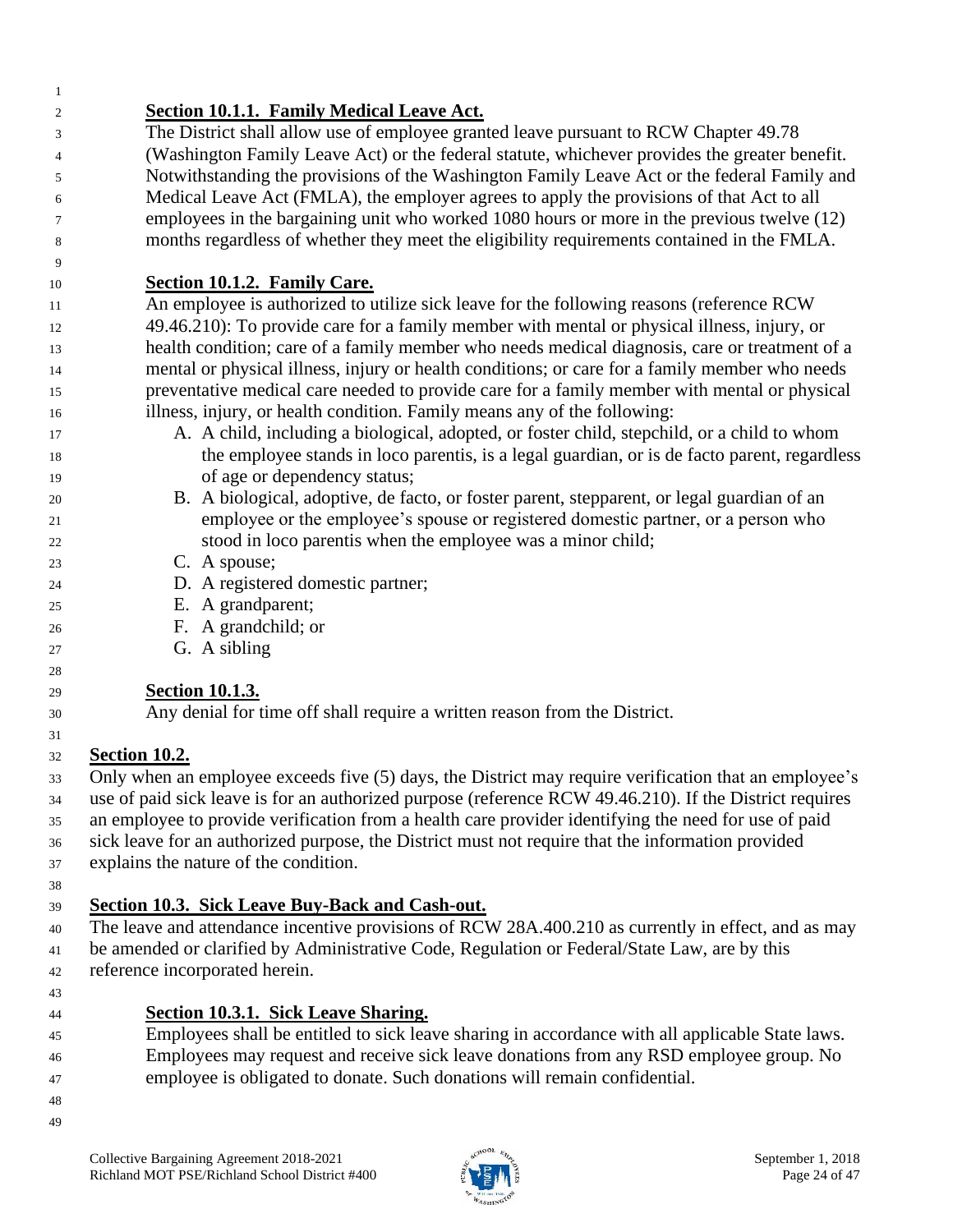**Section 10.3.2. Excess Compensation Clause.** At the time of retirement, the employee will not cash out any unused leave for the two (2) years immediately prior to retirement. If the cash out option has been exercised in the preceding two (2) year period, the employee will refund the cash out to the school district in exchange for an equivalent amount of paid time off prior to retirement.

### **Section 10.4. Bereavement Leave.**

- 1. The employee shall submit, in writing, to their Immediate Supervisor justification for the number of days needed prior to taking leave. However, this justification can be submitted upon return in emergency circumstances.
- 2. Bereavement leave shall be taken in hourly increments, or half day or whole day increments.
- 3. Bereavement leave shall not be accumulative.
- 4. The leave provided in this paragraph for the purpose of bereavement shall be limited to a maximum of five (5) days leave within a twenty (20) day period for each cause of absence caused by death in the immediate family. Immediate family is defined as spouse, parents, step- parents, guardians, grandparents, brothers, sisters, step-brothers, step-sisters, children, step-children, and grandchildren.
- 5. Bereavement leave shall be allowed for absence occasioned by the death in the classified employee's extended family provided that said leave shall be limited to a maximum of three (3) days per occasion. Extended family is defined as aunts, uncles, nieces, nephews, spouse and children's immediate family.
- 6. Bereavement leave limited to one (1) day of leave with pay is hereby provided in case of absence caused by death of 1) a close friend, or 2) a relative not included in the "immediate family" or "extended family" definition above. The single-day bereavement leave provided in this paragraph is limited to three (3) occasions per year.
- 7. Exceptions with respect to this section may be granted on a case by case basis and will not set a precedent.

### **Section 10.5. Family Illness Leave.**

- In those cases, when the employee's presence is required, a maximum of five (5) days in any one (1) year will be granted for serious illness or serious accident in the employee's immediate family which includes spouse, spousal partner, a child, step-child, adopted child or legally dependent family
- member. Family illness leave is noncumulative and is deducted from sick leave.
- 

 Employees who are not eligible for vacation and have exhausted all other paid leave may request up to five (5) days of family illness leave by making such request to the Human Resource department. This

leave is separate from any other leave bank.

#### **Section 10.6. Emergency Leave.**

- Emergency leave will be granted and will be deducted from sick leave. An emergency is defined as a problem that must have been suddenly precipitated and must be of such a nature that preplanning was 42 not possible, and of a nature that preplanning could not relieve the necessity for the employee's absence.
- 

### **Section 10.7. Maternity/Child Care Leave.**

Upon application, therefore, maternity leave shall be granted. Such leave shall commence at such time

- as the employee and her medical advisor deem necessary. Employees granted maternity/childcare leave
- must return to work not later than one (1) year following the granting of the leave. Employees granted
- maternity/childcare leave may, at their option, be granted compensation in accordance with Section

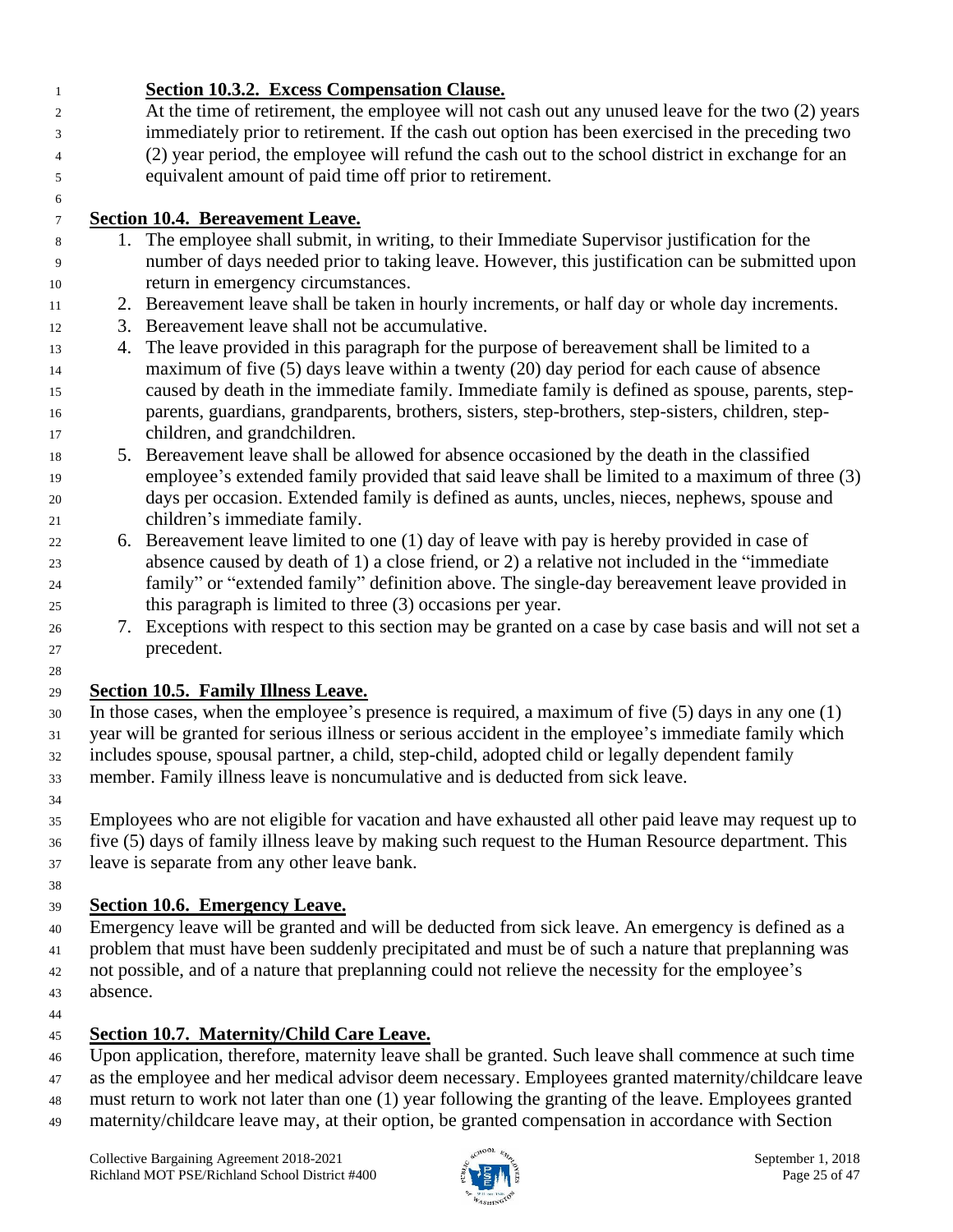- 10.1 for that portion of the leave relating to delivery, recovery, or complications of pregnancy or
- childbearing. Unpaid leave of absence will be granted for the childcare portion of maternity/childcare
- leave. Before returning to work, the employee must be certified by her physician as ready and able to
- return. The employee may not elect to return to work prior to the prearranged completion date of
- maternity/childcare leave without the District's approval to so return. Seniority shall accrue during this leave.
- 

### **Section 10.8. Paternity Leave.**

 An employee shall be granted paternity leave of five (5) days, on or about the date of birth of the child of the employee and spouse. Paternity leave is considered emergency leave and is deducted from sick leave.

### **Section 10.9. Judicial Leave.**

 In the event that an employee is summoned to serve as a juror, or appear as a witness in court, or is named as a codefendant with the District, such employee shall receive a normal day's pay for each day of required presence in court; provided, however, that any compensation received for such service shall be remitted to the District. Such repayment shall not exceed the employee's normal daily pay, less bona fide expenses. In the event that an employee is a party to a court action, such employee may request a leave of absence.

### **Section 10.10. Personal Leave.**

 Each employee with five (5) years or more of accrued service, will be allocated three (3) days of personal leave each year; Each Employee with five (5) years or less of accrue service will be allocated four (4) days of personal leave each year, available in September. Personal days are unrestricted wherein no reason need be given other than the word "personal". Advance notice shall be given by the employee taking this leave. This leave will be on a first come, first served basis. No leave may be taken on the first or last day of school. 

 Two (2) days of leave in any one year will be cumulative. The employee may bank two (2) days at the end of June, to a maximum of five (5). No more than five (5) days may be used in the next school year. Three (3) days may be cashed out at one hundred percent (100%) during the fiscal year. Payment for personal days may not be claimed under more than one District policy for any day of absence. The employee is responsible for notifying the District as to the employee's choice to cash-out or bank Personal Leave.

### **Section 10.11. Leave of Absence.**

 An employee may submit a written request to the School Board of Directors (through the Human Resource Director) for an unpaid leave of absence, not to exceed one (1) year; provided, however, that a second  $(2<sup>nd</sup>)$  year may be granted for reasons of extended illness or disability. Seniority rights shall not be lost during a leave of absence; provided, however, that seniority shall not accrue, except as otherwise provided herein. Specific conditions, including prearranged return date, shall be included with leave approval.

 

Employees who have been granted a leave of absence shall have their position filled by a replacement

- employee during the duration of the leave. Upon their return, they shall be returned to their position,
- and the newly hired replacement employee shall be eligible to bid on any existing new or open position
- or shall be considered to be in layoff. Current employees [in replacement positions] will be returned to
- their positions.

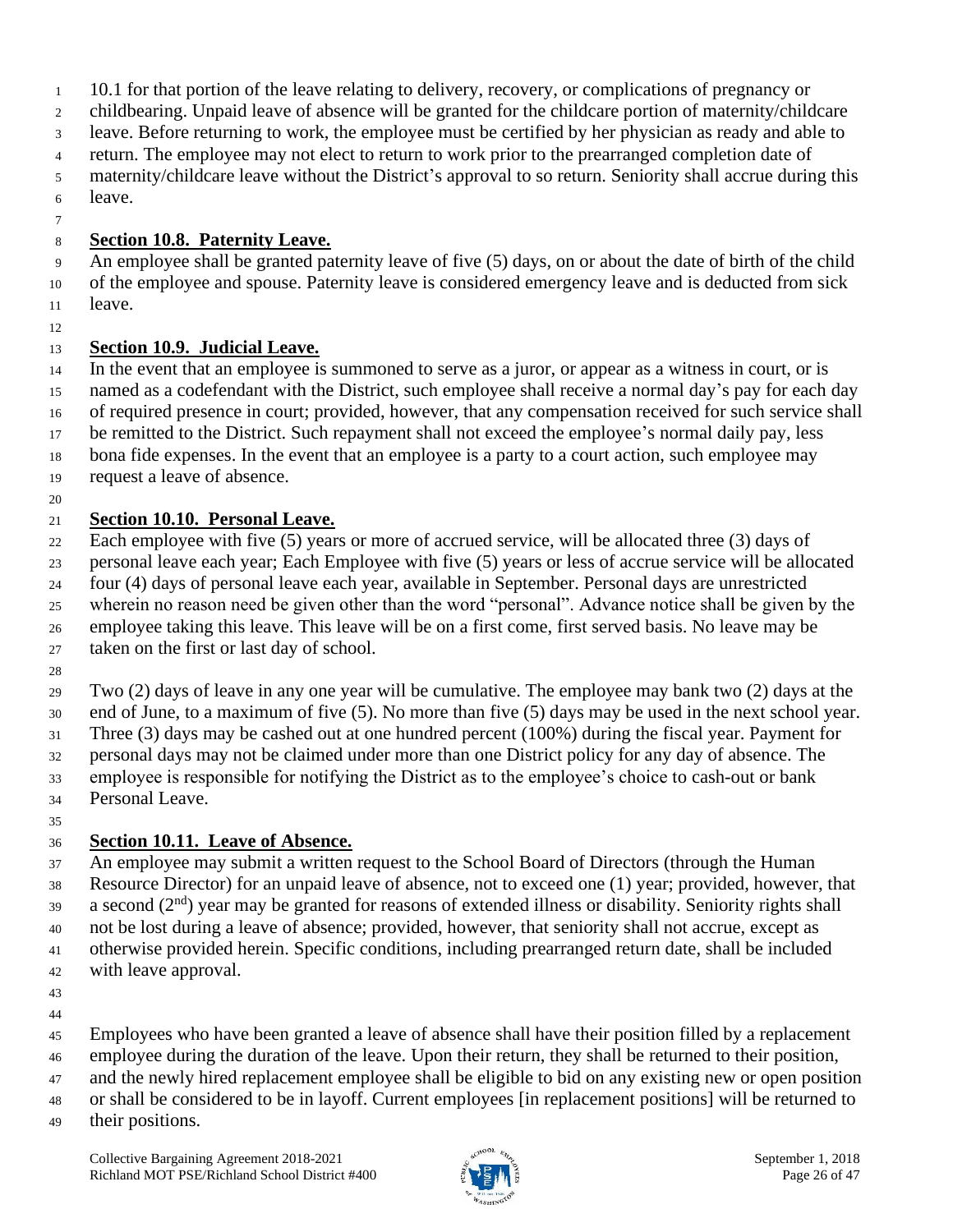#### **Section 10.12. Military Leave.** Employees shall be granted up to twenty-one (21) days of paid leave while participating in annual active duty training as members of the National Guard or U. S. Armed Forces Reserve. However, these employees are not entitled as a matter of right to a leave of absence to attend weekend or weeknight military reserve meetings held during the employee's working hours. **Section 10.13.** The District will notify the Association President of those employees off on extended leave. **Section 10.14. Faith or Conscience Leave.** Employees are entitled to two unpaid holidays per calendar year for a reason of Faith or Conscience as defined by applicable RCW's (reference RCW 1.16.050, RCW 43.41.109 and WAC 82-56-030). **ARTICLE XI PROBATIONARY PERIODS, SENIORITY, AND LAYOFF PROCEDURES Section 11.1.** The seniority of an employee within the bargaining unit shall begin as of the date on which the employee began continuous daily employment (hereinafter "hire date") unless such seniority shall be lost as hereinafter provided. **Section 11.1.1.** Each new hire shall remain in a probationary status for a period of not more than ninety (90) workdays following the hire date. Each probationary employee shall be evaluated by his or her immediate supervisor between the forty-fifth  $(45<sup>th</sup>)$  and sixtieth  $(60<sup>th</sup>)$  day of employment. At any time during probation, management may discharge an employee if it appears that employee is unable or unwilling to perform the duties of the position, or for serious workplace rule infractions. Any decision to discharge a probationary employee shall be communicated to the Association President, in writing. **Section 11.1.1.1.** The District may place employees with previous related experience on Step 2 of Schedule A. **Section 11.1.1.2.** Employees on probationary status must remain in their position through the successful completion of their probation before becoming eligible for other classified positions within the bargaining unit. **Section 11.1.2.** Upon completion of the probationary period, the employee will be subject to all rights and duties contained in this Agreement, retroactive to the hire date, and shall be moved to the "scale" rate of pay as reflected on Schedule A.

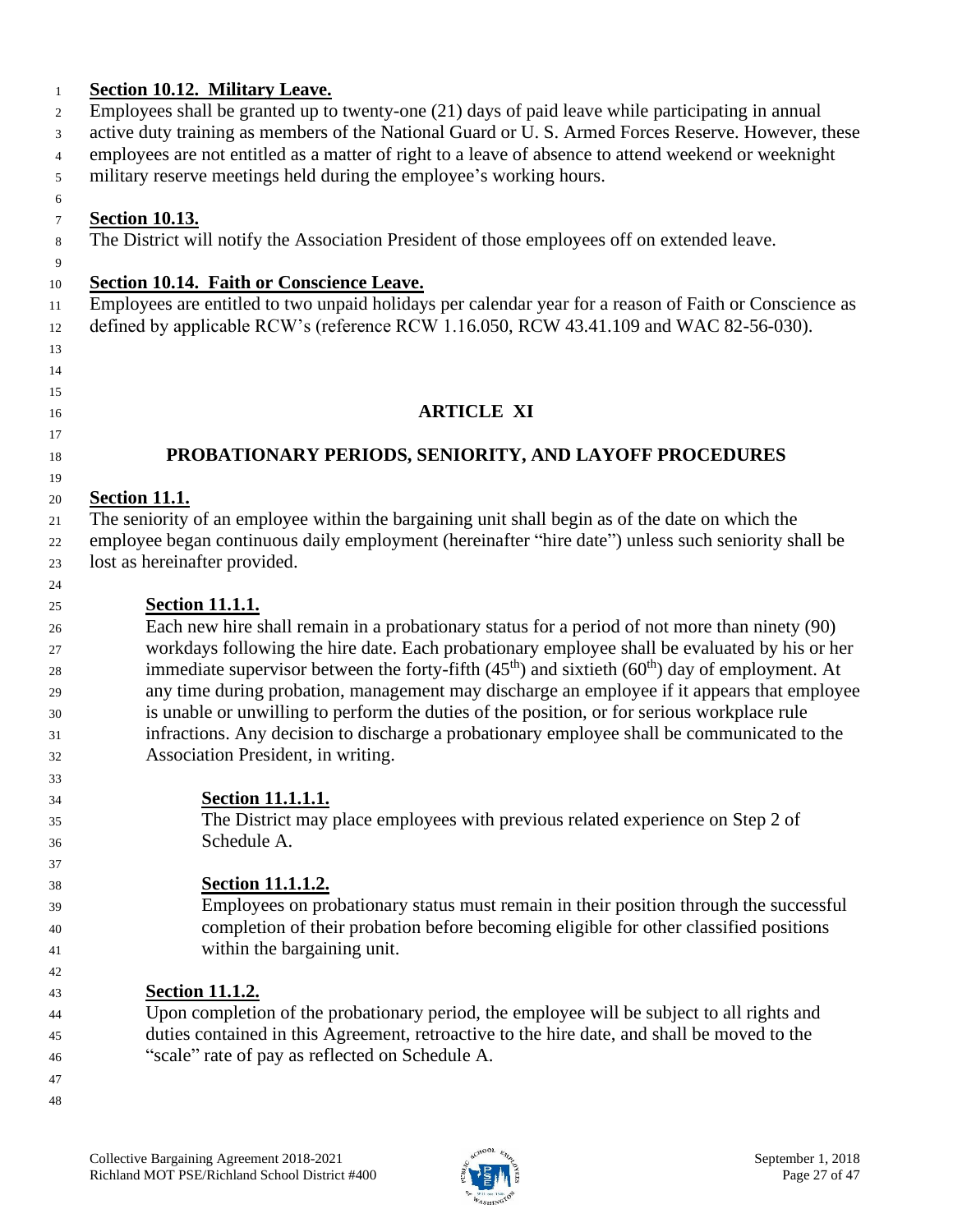### **Section 11.1.3.**

 Regular employees, who bid on and are assigned to a higher or different classification, shall serve a trial period of not more than twenty-five (25) workdays. A temporary employee shall be assigned to fill such employee's former position during the trial period.

### **Section 11.1.4.**

 A regular employee serving a trial period pursuant to Section 11.1.3 shall retain the right to return to the previous permanent position. During this period, the employee will be informally evaluated and trained in the skills and requirements of the position. A temporary employee shall be assigned to fill such employee's former position during the trial period. An employee may voluntarily request to return to his/her former position during the trial period or may be returned to their former position if found to be deficient in the skills of the position during the trial period. Any decision to return an employee to their former position shall be communicated in writing to the Association President. This section does not apply to lateral moves.

### **Section 11.1.5.**

 The trial period as referred to in Sections 11.1.3 and 11.1.4 does not imply a reduced rate of pay or termination as provided for in Section 11.1.1.

### **Section 11.1.6.**

 Regular employees who are awarded a position may not bid on or post for another in- classification position for six (6) months following their transfer date; unless there is a monetary gain or it is a transfer to a shift that is more beneficial to the employee. In the event that extenuating circumstances exist, the District and the Association will consider the situation on a case by case basis.

### **Section 11.2.**

The seniority rights of an employee shall be lost for the following reasons:

- 1. Resignation;
- 2. Discharge for justifiable cause;
- 3. Retirement;
- 4. Change in job classification, as hereinafter provided;
- 5. Service outside the bargaining unit, including as a supervisor, in excess of six (6) consecutive months.

### **Section 11.3.**

Seniority rights shall not be lost for the following reasons, without limitation:

- 1. Time lost by reason of industrial accident or industrial illness for which a leave is permitted, or judicial leave;
- 2. Time on leave of absence granted for the purpose of serving in the Armed Forces of the United States;
- 3. Time spent on other authorized leaves;
- 4. Time spent in layoff status, as hereinafter provided.
- 

### **Section 11.4.**

- Seniority rights shall be effective within the general job classification. As used in this Agreement,
- general job classifications are those set forth in Article I, Section 1.3.
- 

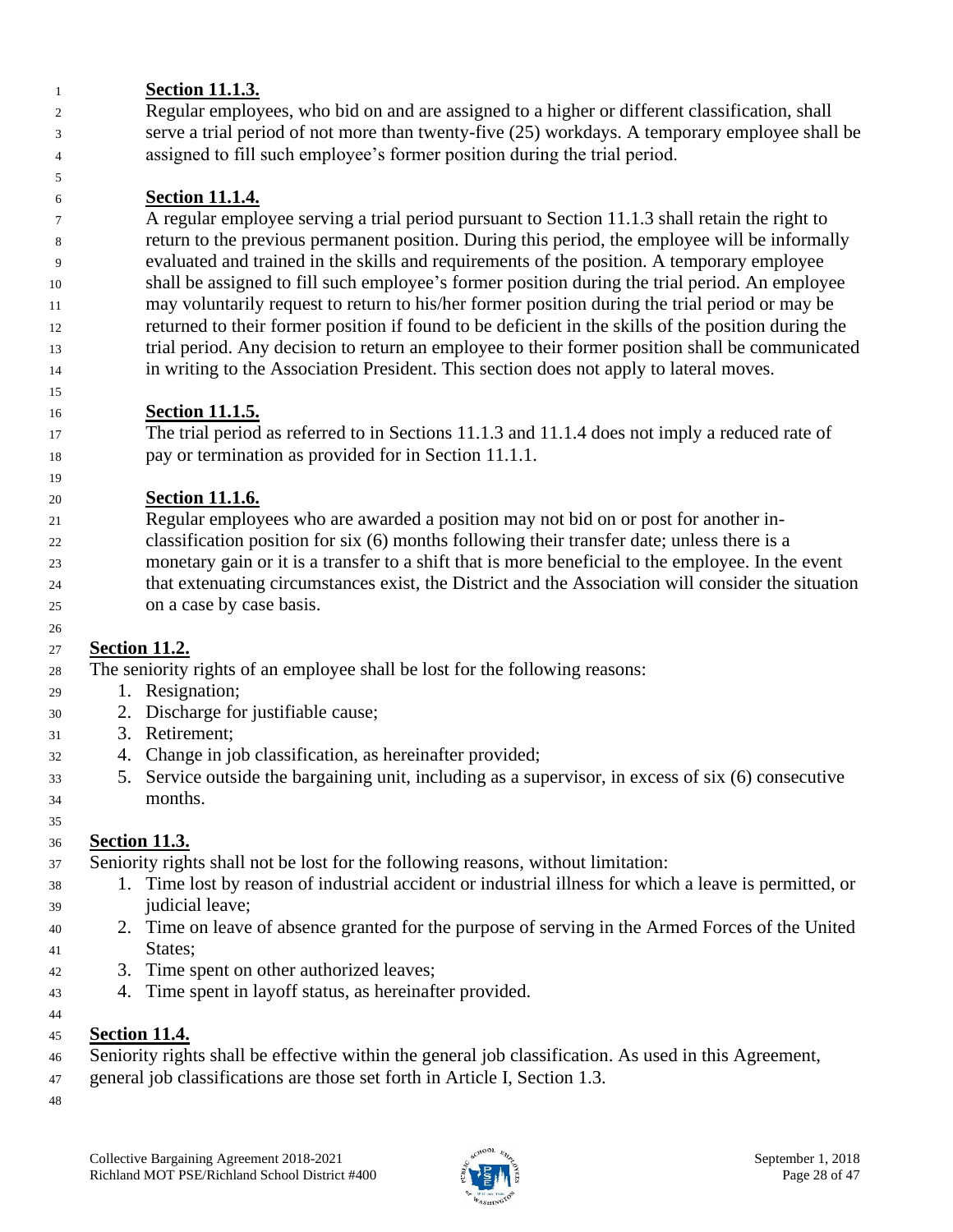### **Section 11.5.**

- In any case where seniority is equal, the employee with the earliest hire date will have "seniority". In
- the event of a further tie, the employee with the earliest date of application for District employment
- shall have "seniority". All employees with the same application date will have seniority determined by
- drawing lots.

#### **Section 11.6.**

- The employee with the greater seniority shall have preferential rights regarding shift selection,
- vacation periods, special assignments, promotions, assignment to new or open positions, and layoffs
- when ability and performance are substantially equal with the junior employee or other applicant.
- Employees within the general job classification have preferential rights over junior employees, non-
- classification employees and outside applicants; if there are no classification applicants then non-classification applicants have preferential rights over non-classification junior employees and outside
- applicants. If the District determines that the seniority rights should not govern because the junior
- employee or other applicant possesses ability or performance substantially greater than a senior
- employee or senior employees, the District shall set forth in writing to the employee or employees and
- the Association President its reasons why the senior employee or employees have been bypassed.
- 

### **Section 11.7.**

- Employees who change job classifications within the bargaining unit shall retain their hire dates in the previous classification for a period of one (1) year, notwithstanding that they have acquired a new hire
- date and a new classification.

#### **Section 11.8.**

- The District shall publicize within the bargaining unit and to the general public the availability of open
- positions as soon as possible after the District determines that such opening exists. The position shall
- be advertised for a minimum of five (5) workdays before selection is made. During the summer months, notification of open positions will be for a period of ten (10) business days. Notification of
- open positions will be sent to the Association President.
- All jobs shall be posted as soon as possible after it is determined to fill the job opening, but in no case,
- later than seventy-two (72) hours after. The District is responsible for assuring that all job openings are posted in the designated areas. All decisions to not fill a posted position shall be communicated in
- writing to the Association President.
- 

### **Section 11.8.1. Location of Postings.**

 Postings will be placed on bulletin boards in all bargaining unit lunchrooms. If bulletin boards are not available in these areas, the District will provide such boards within thirty (30) calendar days of the signing of this Agreement.

### **Section 11.8.2.**

 Up to four (4) of the most senior MOT unit members who apply and meet the required qualifications for an open position shall be interviewed, if interviews are conducted.

### **Section 11.9.**

- In the event of layoff, employees so affected are to be placed on a reemployment list maintained by the
- District according to seniority within classification. Such employees are to have priority, over junior
- employees and outside applicants, in filling an opening in the classification held immediately prior to
- layoff. Names shall remain on the reemployment list for two (2) years.

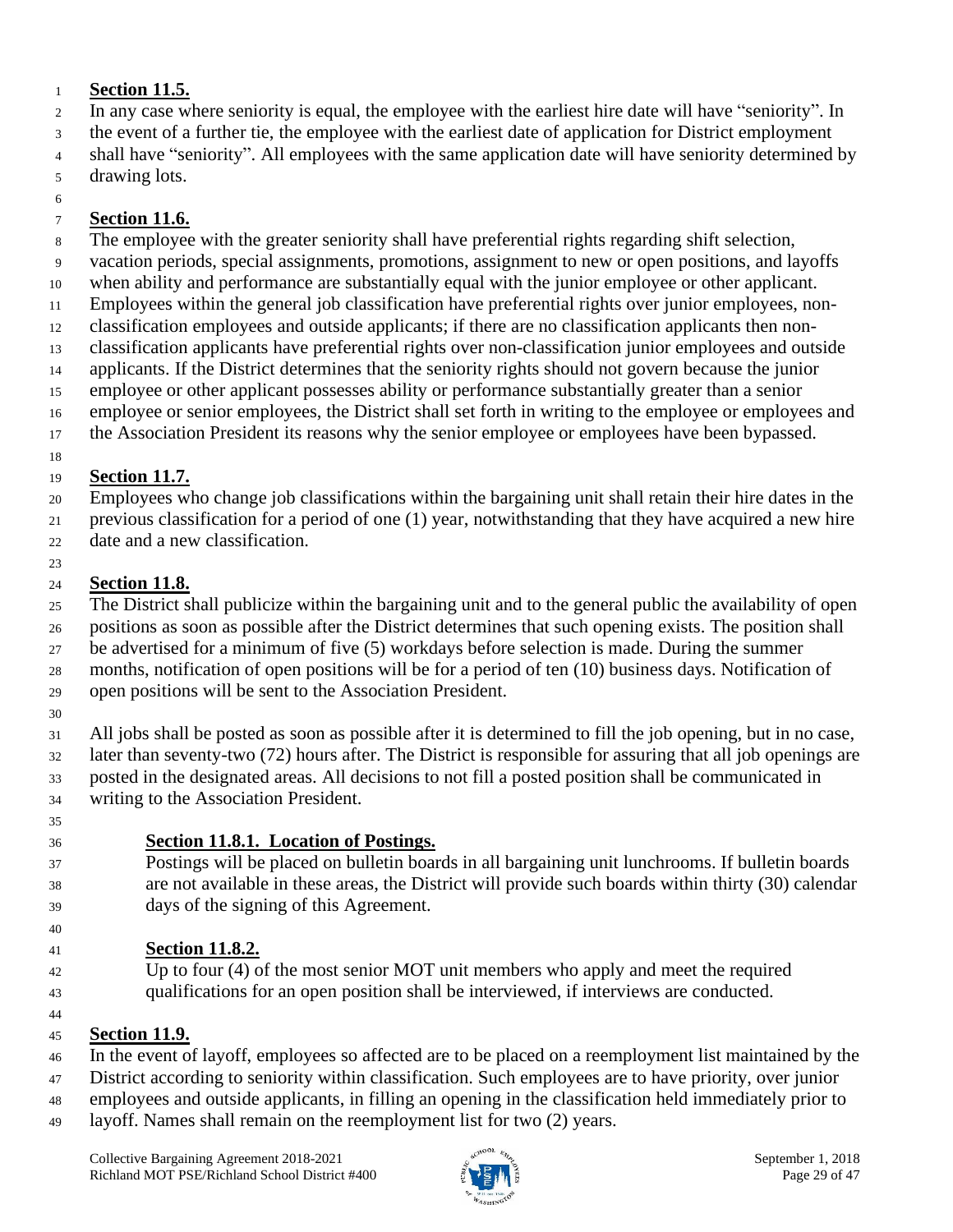### **Section 11.10.**

- Employees on layoff status shall file their address in writing with the District Human Resources office
- and shall thereafter promptly advise the District in writing of any change of address.

#### **Section 11.11.**

- An employee shall forfeit rights to reemployment as provided in Section 11.9 if the employee does not
- comply with the requirements of Section 11.10, or if the employee does not respond to an offer of
- reemployment within fifteen (15) business days. The District shall send a certified letter to the last
- address on file for the employee or obtain the signature and date of an employee being offered
- reemployment. It is the employee's obligation to ensure that a correct mailing address is on file with the District.
- 

### **Section 11.12.**

 An employee on layoff status who rejects an offer of reemployment forfeits seniority and all other accrued benefits; provided, that such employee is offered a position substantially equal to that held prior to layoff.

### **ARTICLE XII**

### **TRANSFER OF PREVIOUS EXPERIENCE**

#### **Section 12.1.**

- When an employee leaves a school district within the State of Washington and commences
- employment with the Richland School District, the employee shall be given longevity credits in
- accordance with State Law (RCW 28A.400.300). Seniority credit shall not be transferred. In the event
- that this District has a different system for computing longevity related benefits, the employee shall be
- granted the same longevity related benefits as an employee in this District who has similar
- occupational status and total years of service.
- 

### **ARTICLE XIII**

### **RETIREMENT**

### **Section 13.1.**

- In determining whether an employee subject to this Agreement is eligible for participation in the
- Washington State Public Employees' Retirement System (PERS) or School Employees Retirement System (SERS), the District shall report all hours worked, whether straight time, overtime, or
- otherwise.
- 
- 
- **ARTICLE XIV**
- **INSURANCE**
- 

### **Section 14.1.**

- Those employees projected to be working four (4) hours or more (seven hundred twenty (720) hours
- annually) shall be eligible to receive a District contribution for their selected insurance benefits that is a prorated percentage of a full-time equivalent employee's District contribution. The percentage of

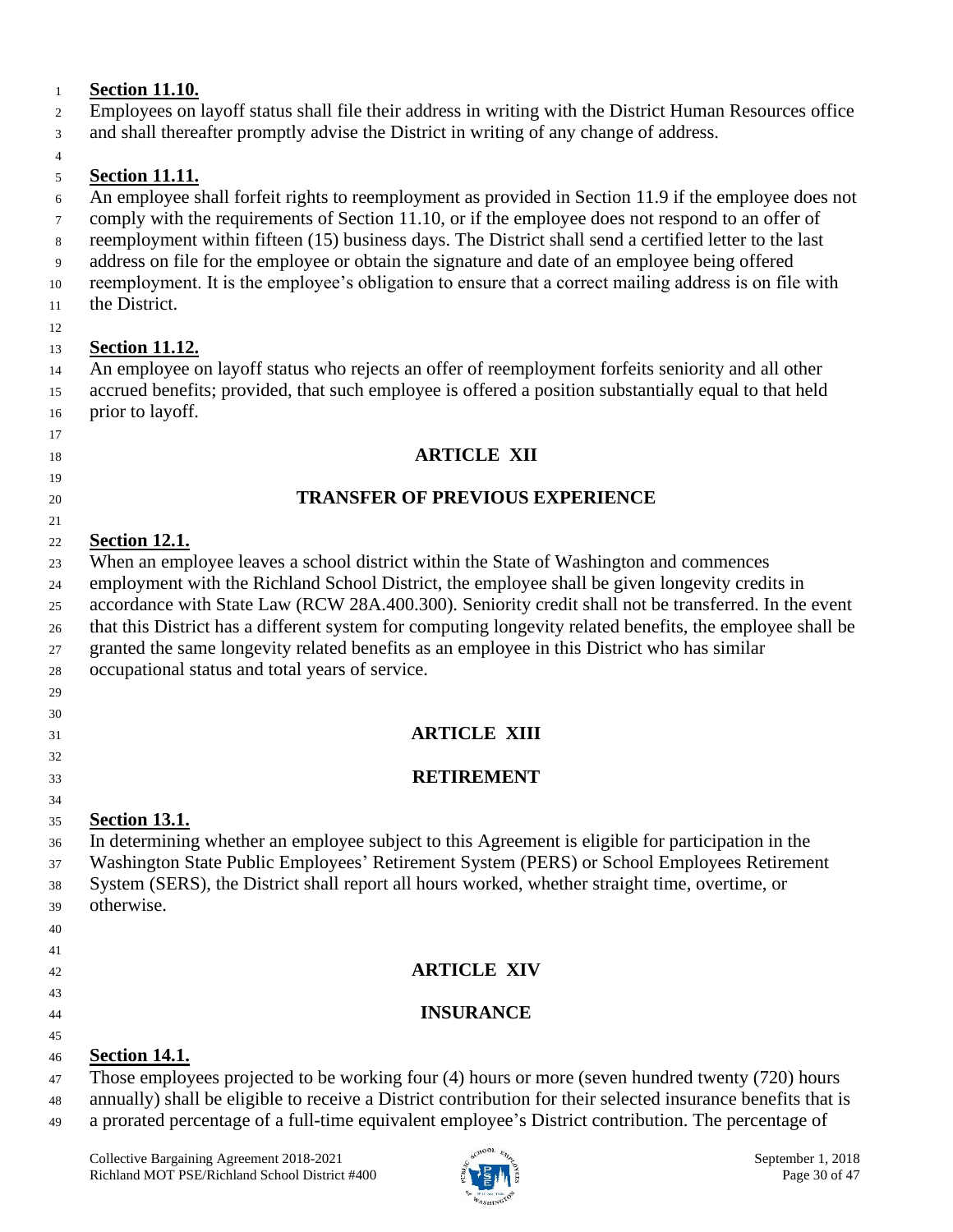- full-time equivalence ("FTE") will be determined by projecting the expected work year for an
- employee and finding the percentage of that projection when compared to a full-time position. For
- purposes of insurance benefit calculation only, "full-time" is defined as 1,440 annual hours. The full-
- 4 time District contribution shall be State flow through for twelve (12) months.
- 
- After each employee has made his/her selection of benefits under the program provided herein,
- remaining funds in the pool, if any exist, shall be available for distribution to cover employees
- requested coverages. The pool shall be set each year in November and continue through October 31st.
- The amounts of pooled funds will be distributed by equal shares beginning with the smallest amount
- requested and thereafter repeating this function until all pooled funds are exhausted.
- 
- The Richland School District shall pay HCA costs from non-allocated/non-pooled funds as noted on Schedule A.
- 
- *Beginning January 1, 2020*, and each year thereafter unless modified by the Legislature, those employees projected to be working six hundred thirty (630) hours or more shall be eligible to receive a
- District contribution for their selected benefits.
- 
- The employer agrees to provide the insurance plans, follow employee eligibility rules and provide
- funding for all bargaining unit members and their dependents as required by State law, the State
- Operating Budget, and the School Employee's Benefit Board (SEBB). Inclusive of employer funding
- will be payment of the retiree carve-out for all eligible employees.

#### **Section 14.2.**

- Mandatory participation: Basic Life and Accidental Death and Dismemberment (AD&D), Basic Long Term Disability, Dental, and Vision Insurance, as provided.
- 
- Optional participation: Medical, Salary, Life and Accidental Death and Dismemberment (additional
- coverage may be purchased by employees at their discretion), Long Term Disability (additional coverage – may be purchased by employees at their discretion) or other approved plans, as provided.
- 

### **Section 14.3. Insurance Enrollment.**

- The enrollment period shall be for thirty (30) days and shall be completed October 1 of each school year. Once enrollment is completed, no insurance options may be added or deleted during the school year except for reasons associated with family status changes. Employees filling new positions and hired after October 1 may elect insurance coverage from the plans available during the first thirty (30) days of employment. Coverage for new employees shall begin after the first full month of employment
- and shall continue for each month thereafter.
- 

### **Section 14.4.**

- The District shall provide tort liability coverage for all employees subject to this Agreement.
- 

### **Section 14.4.1. Tort Liability Policy.**

- 
- A copy of the tort liability insurance will be provided to the President of the Association. Any subsequent changes will be provided on a timely basis.

#### **Section 14.5.**

- The employer agrees to provide information about SEBB insurance plans to eligible employees during
- the school year (as required or recommended by SEBB) and during open enrollment period.

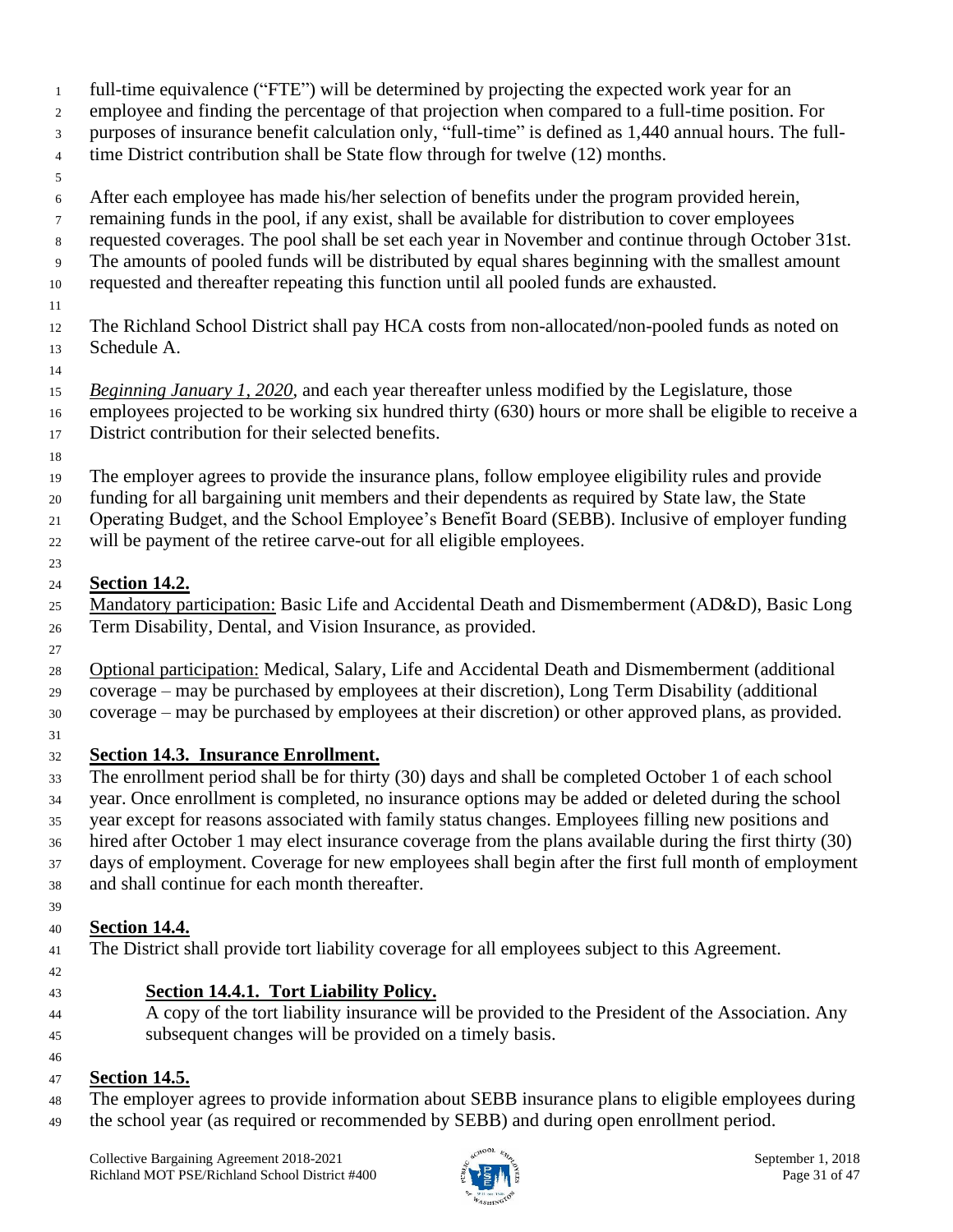### **Section 14.6.**

- All employees subject to this Agreement shall be entitled to participate in a District approved tax
- shelter annuity plan. On receipt of a written authorization by an employee, the District shall make
- contributions by withholding authorized deductions from the employee's salary and remitting same to
- the selected plan.

#### **Section 14.7. Workers' Comp.**

- In the event an employee is absent due to work related injury or illness and qualifies for Workers'
- Comp benefits, the District shall pay the employee an amount equal to the difference between the
- benefit received from Workers' Comp and the employee's regular salary. A deduction may be
- (employee option) made from the employee's accumulated sick leave in accordance with the amount
- paid. Those employees who are placed on L/I shall automatically be considered to be on an authorized
- Leave of Absence in accordance with Section 11.1. The District, upon notification from L/I of an
- injured employee, shall contact the employee and provide them with information and instructions regarding any L/I processes.

### **ARTICLE XV**

### **STAFF DEVELOPMENT / IN-SERVICE**

### **Section 15.1.**

The District and Association representatives will establish a committee to address staff development.

- The District will provide up to five thousand dollars (\$5,000.00) per year for professional staff
- development (workshops, seminars, etc.). If this money is not exhausted in full, it will be rolled over
- and added to the allotment for the next contract year, up to a maximum of seven-thousand five hundred
- dollars (\$7,500.00). The specific expenditure of these funds will be determined jointly by a committee
- of two (2) administrators, designated by the Executive Director of Support Services and two (2)
- Association members, designated by the Association President.

#### **Section 15.2. Cross Training.**

 Employees who are directed by their immediate supervisor to provide job-specific training to an employee, who is in a new position or job, will be authorized to receive an additional one dollar (\$1.00) per hour to their hourly rate of pay, up to a maximum of eighty (80) cumulative hours per year. This excludes apprenticeship programs, transportation trainers, and employees who move laterally

- within a position, i.e., to a new site.
- 

 

- 
- 
- **ARTICLE XVI**

### 

### **ASSOCIATION MEMBERSHIP, AND DUES DEDUCTION**

### **Section 16.1. Association Dues.**

(Reference RCW 41.56.110 & 41.59.100) The Association, which is the legally recognized Exclusive

- Bargaining Representative of the classified employees as described in the recognition clause of this
- Agreement, shall have the right to have deducted from the salary of members of the Association (upon
- receipt of a written authorization form), an amount equal to the fees and dues required for membership

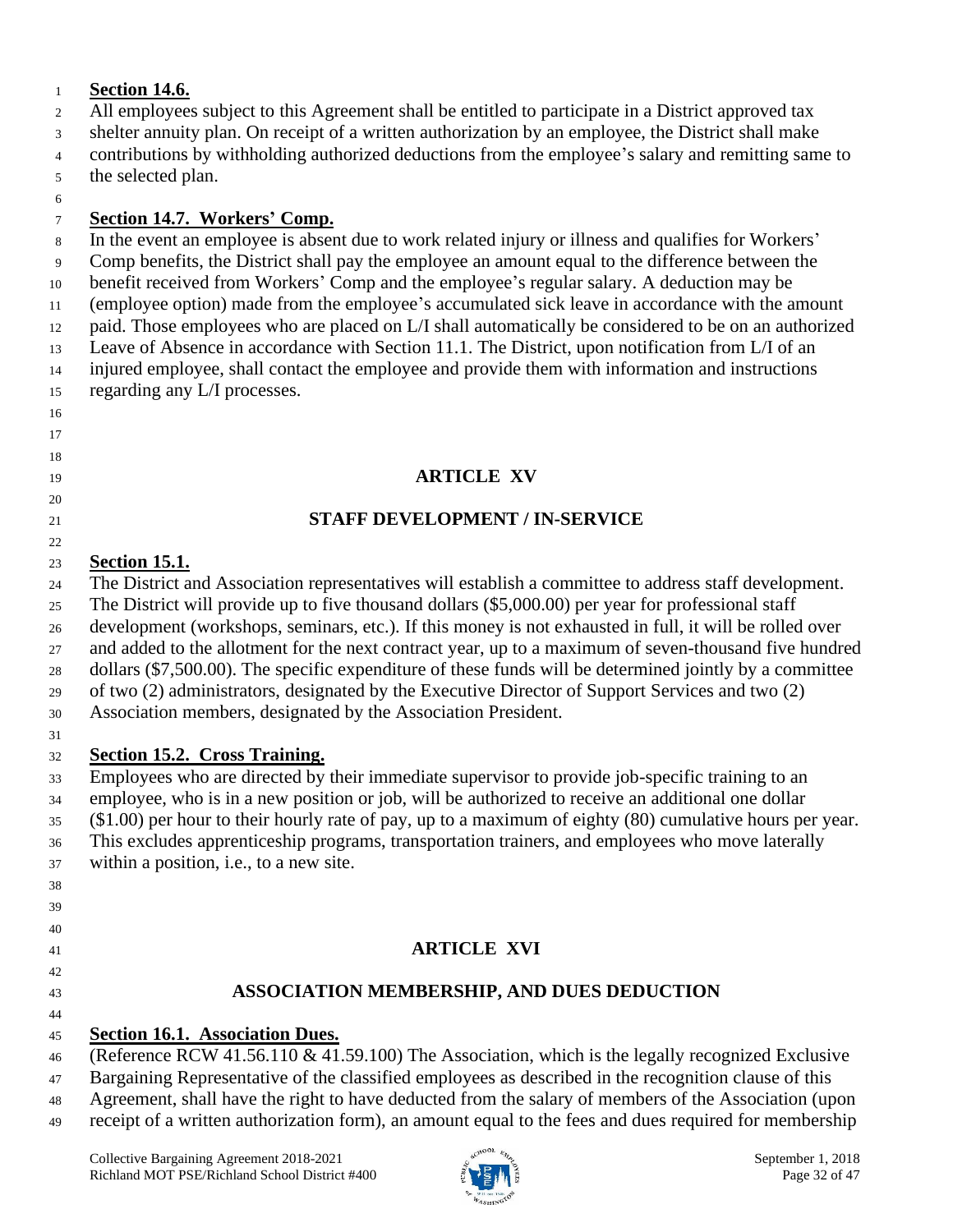in the Association. Employees, who do not sign the written authorization form, will have deducted a

fee equivalent to the fees and dues deducted for association members. Employees who have a bona

- fide religious objection may file a request to have the RSD remit an amount equivalent to the fees and dues of members directly to a non-religious charity or charitable organization. Disputes between
- employees and the Association regarding appropriate charitable organization shall be resolved through
- the Public Employee Relations Commission.
- 

### **Section 16.1.1. Classified Employee Report To PSE.**

- The Employer agrees to submit a report monthly along with its remittance of dues which identifies each employee by name, position, gross salary and dues amount remitted. The
- Employer agrees to provide the names of all classified employees who are not having dues
- 12 withheld to the Union on October 1<sup>st</sup> and March 1<sup>st</sup> of each year of this Agreement. Copies of
- this report will be provided to the Association President

### **Section 16.2.**

- The dues deduction and authorization form shall remain in effect from year to year, unless withdrawn
- in writing by the employee. Dues deduction forms must be delivered to the Business Office within
- thirty (30) days from the start of the school year or within thirty (30) days of the employee's beginning date of employment.
- 

### **Section 16.3. Representation Fees.**

 No member of the bargaining unit will be required to join the Association; however, those employees who are not members, but are part of the bargaining unit, will be required to pay a representation fee to

- the Association or become a member. The amount of the fair share representation fee will be
- determined by the Association and transmitted to the Business Office in writing. The representation fee
- shall be regarded as fair compensation and reimbursement to the Association for fulfilling its legal
- obligation to represent all members of the bargaining unit pursuant to RCW 41.56.080.

### **Section 16.4.**

- In the event that the representation fee is regarded by an employee as a violation of the right to non-
- association, such bona fide objections shall be resolved according to the provisions of RCW 41.56.122, or the Public Employment Relations Commission.
- 

### **Section 16.5.**

 The Association agrees to defend and hold the District harmless against any legal action brought against the District in reference to the representation fee or voluntary political contribution.

### **Section 16.6. Political Action Committee.**

- During open enrollment September 1 through October 1 the District shall, upon receipt of a written authorization form that conforms to legal requirements, deduct from the pay of such bargaining unit employee the amount of contribution the employee voluntarily chooses for deduction for political purposes and shall transmit the same to the Union on the Union dues transmittal check. Section 19.2 of the Collective Bargaining Agreement shall apply to these deductions. The employee may revoke the request at any time. At least annually, the employee shall be notified by the PSE State Office, about the right to revoke the request.
- 

### **Section 16.7. Electronic Signature.**

 The parties acknowledge and agree that the term "written authorization" as provided in this Agreement includes authorizations created and maintained by the use of electronic records and electronic

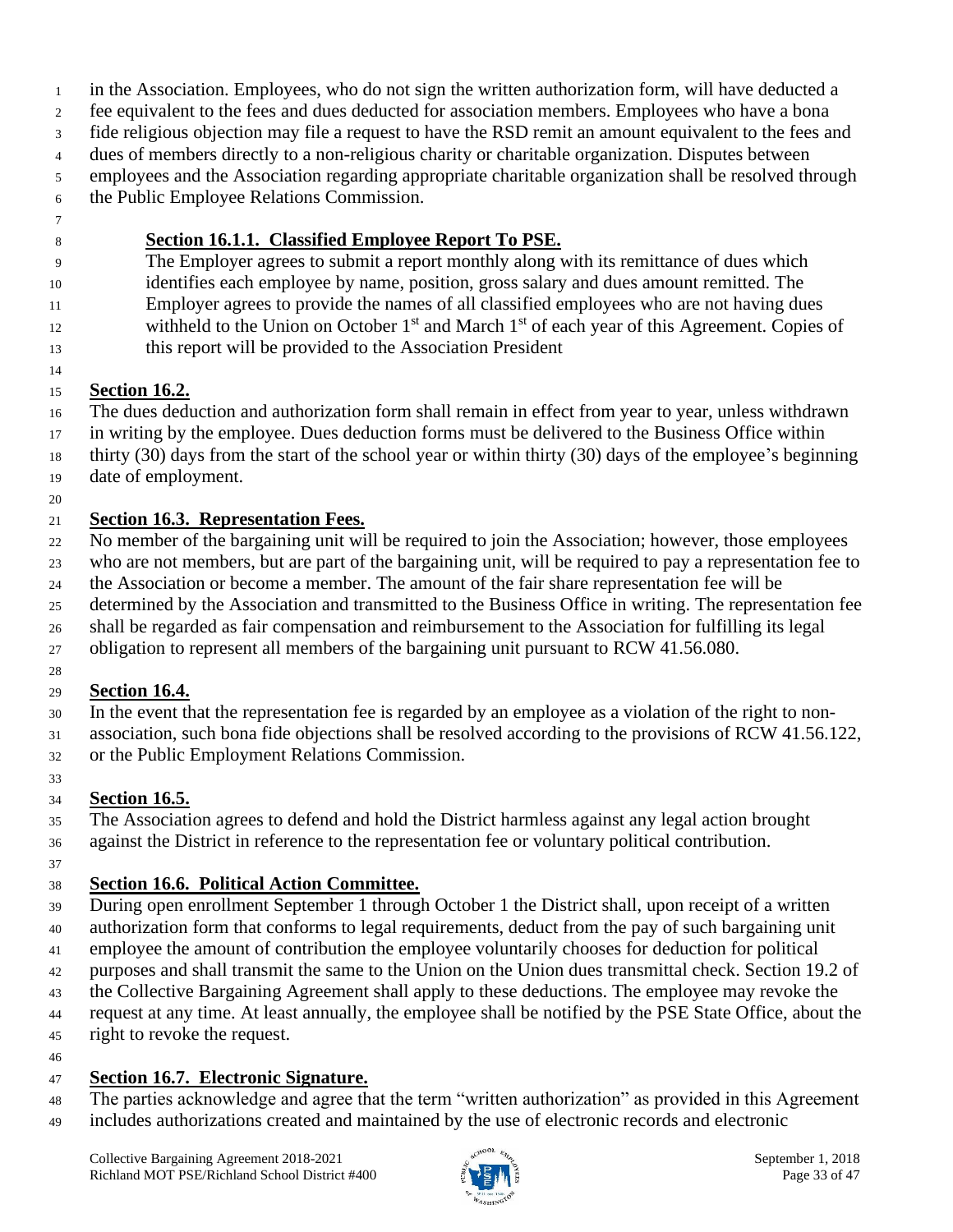| $\overline{1}$                 | signatures consistent with state and federal law. The association therefore may use electronic records                                                                                                                                                                                                                                                                                                                                                   |  |  |
|--------------------------------|----------------------------------------------------------------------------------------------------------------------------------------------------------------------------------------------------------------------------------------------------------------------------------------------------------------------------------------------------------------------------------------------------------------------------------------------------------|--|--|
| 2                              | to verify membership, authorization for voluntary deduction of dues and fees from wages or payments                                                                                                                                                                                                                                                                                                                                                      |  |  |
| $\mathbf{3}$                   | for remittance of COPE funds subject to requirements of state and federal law. The employer shall                                                                                                                                                                                                                                                                                                                                                        |  |  |
| $\overline{4}$                 | accept confirmations from the association that the association possesses electronic records of such                                                                                                                                                                                                                                                                                                                                                      |  |  |
| 5                              | membership and give full force and effect to such authorizations as "written authorization" for                                                                                                                                                                                                                                                                                                                                                          |  |  |
| 6                              | purposes of this Agreement.                                                                                                                                                                                                                                                                                                                                                                                                                              |  |  |
| $\tau$                         |                                                                                                                                                                                                                                                                                                                                                                                                                                                          |  |  |
| 8                              |                                                                                                                                                                                                                                                                                                                                                                                                                                                          |  |  |
| 9                              |                                                                                                                                                                                                                                                                                                                                                                                                                                                          |  |  |
| 10                             | <b>ARTICLE XVII</b>                                                                                                                                                                                                                                                                                                                                                                                                                                      |  |  |
| 11                             | DISCIPLINE, DISCHARGE, AND EVALUATION OF EMPLOYEES                                                                                                                                                                                                                                                                                                                                                                                                       |  |  |
| $12\,$<br>13                   |                                                                                                                                                                                                                                                                                                                                                                                                                                                          |  |  |
| 14                             | <b>Section 17.1.</b>                                                                                                                                                                                                                                                                                                                                                                                                                                     |  |  |
| 15<br>$16\,$<br>17<br>18<br>19 | The District shall have the right to discipline or discharge an employee for justifiable cause. The issue<br>of justifiable cause shall be resolved in accordance with the grievance procedure hereinafter provided.<br>If the District has reason to discipline an employee, it shall be done in private. The following<br>progression of employee discipline shall generally be followed: oral warning, written reprimand,<br>suspension, termination. |  |  |
| 20<br>21                       | <b>Section 17.1.1. Investigatory Interviews/Disciplinary Actions.</b>                                                                                                                                                                                                                                                                                                                                                                                    |  |  |
| 22                             | In the event formal investigatory interviews are to be conducted, each employee has the right to                                                                                                                                                                                                                                                                                                                                                         |  |  |
| 23                             | the following information prior to such interview:                                                                                                                                                                                                                                                                                                                                                                                                       |  |  |
| 24                             |                                                                                                                                                                                                                                                                                                                                                                                                                                                          |  |  |
| 25<br>26                       | 1. Written notice twenty-four (24) hours (one workday) prior to any meeting, unless waived,<br>in writing, by the employee and Association Representative;                                                                                                                                                                                                                                                                                               |  |  |
| 27                             | 2. Written notice of allegations, if any or topic of the investigation, unless waived, in writing,                                                                                                                                                                                                                                                                                                                                                       |  |  |
| 28                             | by the employee and Association Representative;                                                                                                                                                                                                                                                                                                                                                                                                          |  |  |
| 29                             | 3. Written notice informing the employee that he/she has the right to have representatives of                                                                                                                                                                                                                                                                                                                                                            |  |  |
| 30                             | their choosing.                                                                                                                                                                                                                                                                                                                                                                                                                                          |  |  |
| 31<br>32                       | In all disciplinary actions where formal, written charges are to be given an employee, the                                                                                                                                                                                                                                                                                                                                                               |  |  |
| 33                             | District will give the following notice:                                                                                                                                                                                                                                                                                                                                                                                                                 |  |  |
| 34                             |                                                                                                                                                                                                                                                                                                                                                                                                                                                          |  |  |
| 35                             | 1. Minimum notice of twenty-four (24) hours (one workday) prior to the meeting time;                                                                                                                                                                                                                                                                                                                                                                     |  |  |
| 36                             | 2. Give the employee a copy of the written charges a minimum of twenty-four (24) hours prior                                                                                                                                                                                                                                                                                                                                                             |  |  |
| 37                             | to the meeting time.                                                                                                                                                                                                                                                                                                                                                                                                                                     |  |  |
| 38                             |                                                                                                                                                                                                                                                                                                                                                                                                                                                          |  |  |
| 39                             | Inform the employee that he/she has the right to have representatives of their choosing at the meeting.                                                                                                                                                                                                                                                                                                                                                  |  |  |
| 40                             |                                                                                                                                                                                                                                                                                                                                                                                                                                                          |  |  |
| 41                             | Section 17.2. Notification to Non-Annual Employees.                                                                                                                                                                                                                                                                                                                                                                                                      |  |  |
|                                | This section is intended to be applicable to those employees whose duties necessarily imply less than                                                                                                                                                                                                                                                                                                                                                    |  |  |
| 42                             | twelve (12) months (excluding vacations) work per year.                                                                                                                                                                                                                                                                                                                                                                                                  |  |  |
| 43                             |                                                                                                                                                                                                                                                                                                                                                                                                                                                          |  |  |
| 44                             |                                                                                                                                                                                                                                                                                                                                                                                                                                                          |  |  |
| 45                             | <b>Section 17.2.1.</b>                                                                                                                                                                                                                                                                                                                                                                                                                                   |  |  |
| 46                             | Should the District decide to reduce hours, discharge or lay off any non-annual employee, the                                                                                                                                                                                                                                                                                                                                                            |  |  |
| 47                             | employee shall be so notified in writing prior to the expiration of the school term.                                                                                                                                                                                                                                                                                                                                                                     |  |  |
| 48                             |                                                                                                                                                                                                                                                                                                                                                                                                                                                          |  |  |

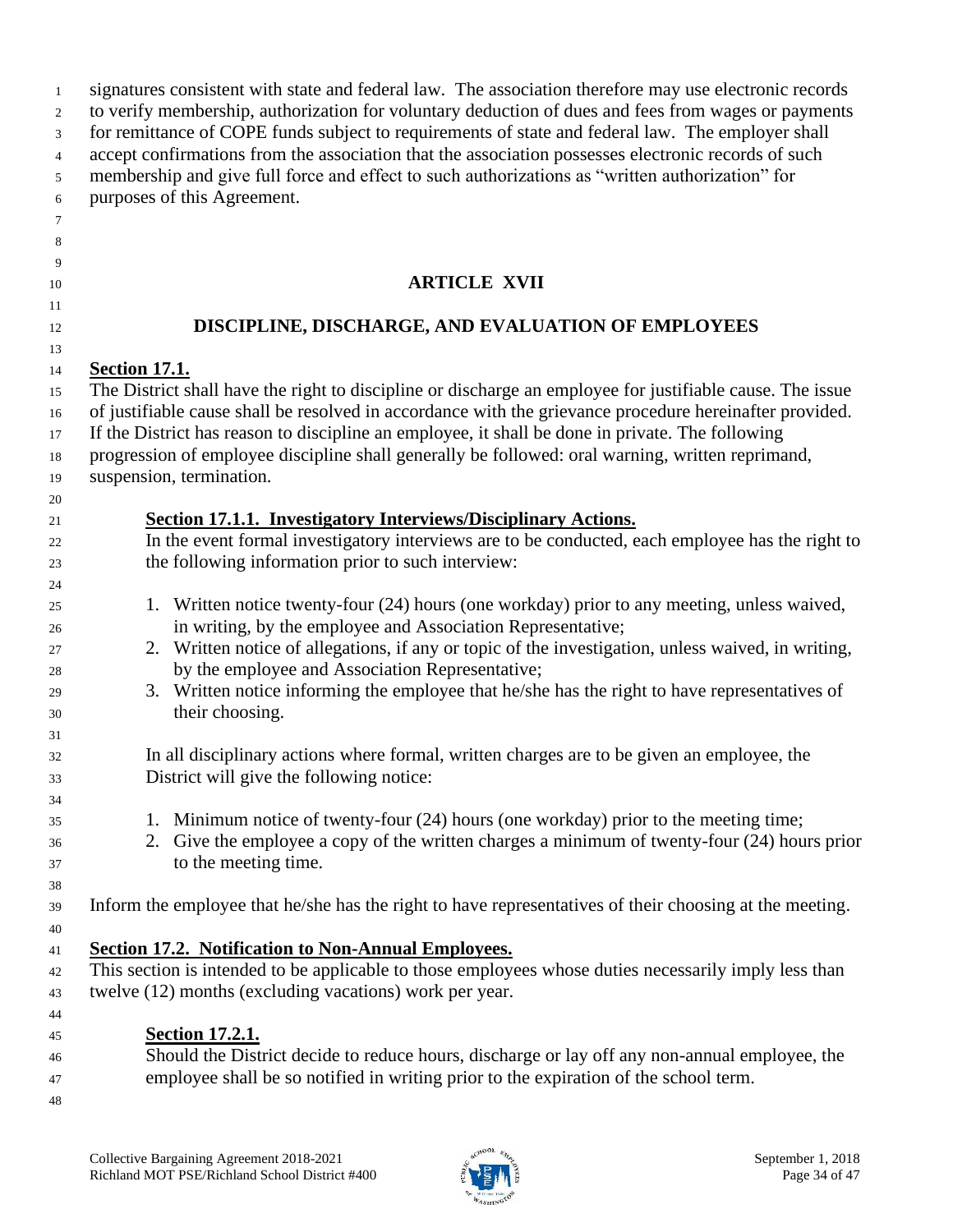### **Section 17.2.2.**

 Employees charged or convicted of crimes which may affect abilities to perform duties around children, in accordance with RCW 28A.400.320, are required to notify the Executive Director of Support Services by the next business day of any such charge or conviction. An employee whose position requires him/her to operate a district vehicle and who is not CDL certified is required to notify the Executive Director of Support Services within two (2) business days upon receiving a citation for a DUI or a moving violation involving negligent or reckless driving, or upon notification by the Washington State Patrol of traffic point assessment. In the event that any employee is required under this section to notify the District, the District must provide a mandatory opportunity to allow the employee to explain the circumstances related to the above referred to incidents. Notification by any employee does not imply that disciplinary action is warranted.

### **Section 17.2.3.**

 Nothing contained in this section shall in any regard limit the operation of other sections of this Article.

#### **Section 17.3.**

Except in extraordinary cases, and as otherwise provided in this Article, the District will give

employees two (2) weeks' notice of intention to layoff.

#### **Section 17.4.**

All employees shall be evaluated by July 31st of each year by the supervisor who supervises the

 employee for the major portion of the employee's work year. Building foreman and employees in lead positions may provide input to the supervisor responsible for the evaluation but will not be responsible for preparing or signing the evaluation.

#### **Section 17.5.**

Donated leave will not be addressed on performance evaluations.

### **ARTICLE XVIII**

### **GRIEVANCE PROCEDURE**

### **Section 18.1.**

 Grievances or complaints arising between the District and its employees within the bargaining unit defined in Article I herein, with respect to matters dealing with the interpretation or application of the terms and conditions of this Agreement, shall be resolved in strict compliance with this Article. Grievances related to the interpretation and/or application of this Agreement when filed in the name of the Association, or when filed by an individual when resolution can only be obtained through the Superintendent or his/her designee, may be initiated at the Superintendents level as provided hereinafter.

 

### **Section 18.2. Grievance Steps.**

### **Section 18.2.1. STEP I – INFORMAL - IMMEDIATE SUPERVISOR.**

 The employee shall first discuss the grievance with his/her immediate supervisor. If the employee wishes, he/she may be accompanied by an Association representative at such

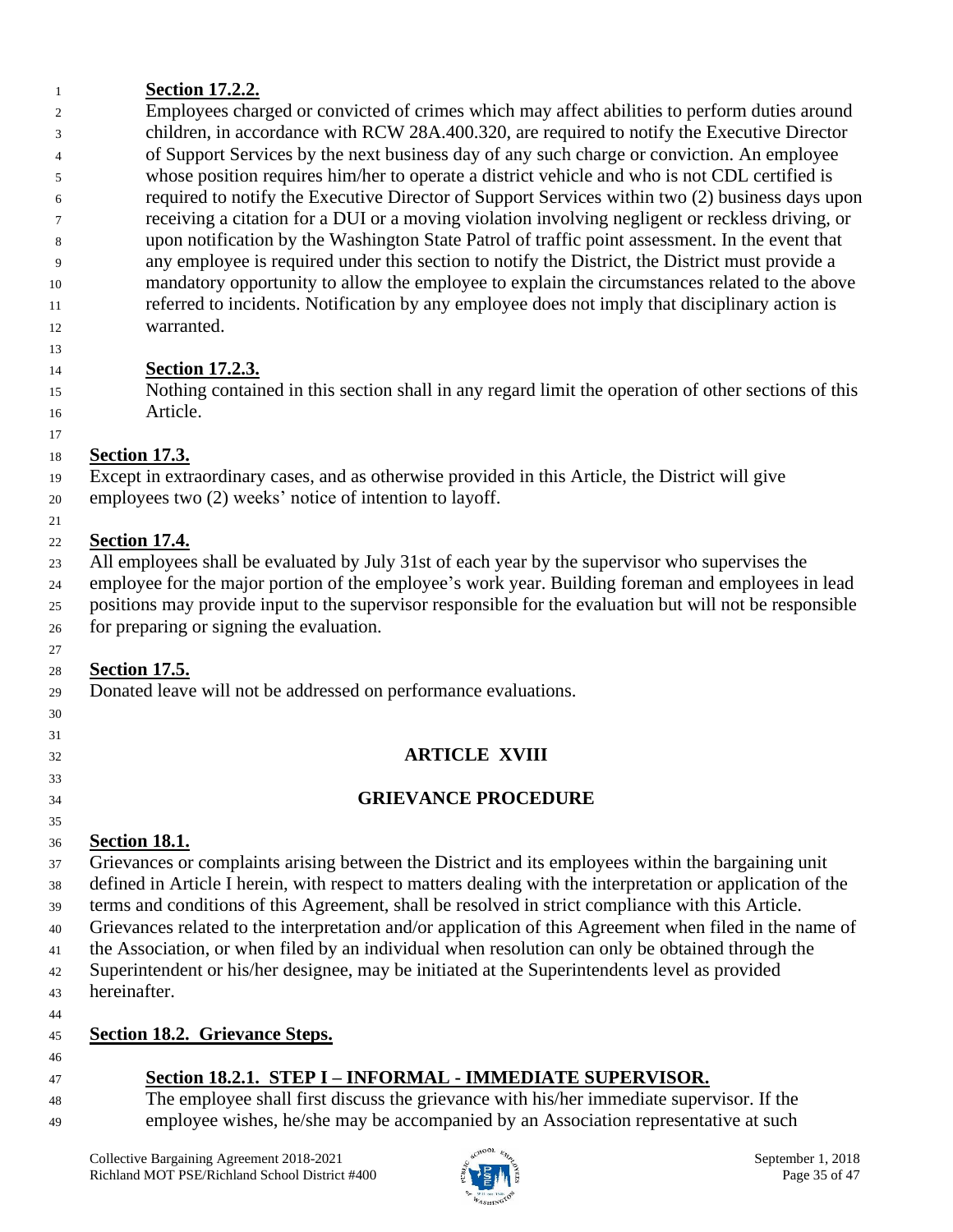discussion. All grievances not brought to the immediate supervisor in accordance with the preceding sentence within thirty (30) business days of the occurrence of the grievance shall be invalid and subject to no further processing. Management shall identify the immediate supervisor for all classifications within the bargaining unit. Both parties will have five (5) workdays after Informal meeting with the Immediate Supervisor to resolve the grievance.

#### **Section 18.2.2. STEP II – WRITTEN - EXECUTIVE DIRECTOR OF SUPPORT SERVICES.**

 If the grievance is not resolved within five (5) workdays to the employee's satisfaction in accordance with the preceding subsection, the employee shall reduce to writing, within ten (10) workdays, a statement of the grievance containing the following:

- 12 A. The facts on which the grievance is based;
- B. A reference of the provisions in this Agreement which have been allegedly violated; and
- C. The remedy sought.

 The employee shall submit the written statement of grievance to the Executive Director of Support Services for consideration and shall submit a copy to the District Executive Director of Human Resources. The parties shall have five (5) workdays from submission of the written statement to mutually agree on a hearing date. After the Step II Hearing; Both parties will have ten (10) workdays to resolve the grievance indicating on the statement of grievance the disposition. If an agreeable disposition is made, all parties to the grievance shall sign it.

### **Section 18.2.3. STEP III - SUPERINTENDENT DESIGNEE.**

 If no settlement has been reached within the ten (10) workdays referred to in the preceding subsection, and the Association believes the grievance to be valid, a written statement of grievance shall be submitted within fifteen (15) workdays to the District Superintendent or his/her designee. After such submission, the parties will have ten (10) workdays from submission of the written statement to disposition. If an agreeable disposition is made, all parties to the grievance shall sign it.

### **Section 18.2.4. STEP IV - SCHOOL BOARD.**

 If no settlement has been reached within the ten (10) workdays referred to in the preceding subsection, and the Association believes the grievance to be valid, a written statement of grievance shall be submitted within fifteen (15) workdays to the District Board of Directors. The Board will meet within fifteen (15) workdays to hear the matter. After the Board's meeting, they will render their decision within ten (10) workdays.

**Section 18.2.5. STEP V - AAA ARBITRATION.**

 If no satisfactory settlement is reached at the School Board level, and the Association believes the grievance to be valid, the grievance may be submitted for arbitration according to the expedited rules of the American Arbitration Association (AAA). Submission of the grievance for arbitration shall be made within ten (10) workdays following receipt of the Board's decision. The District and the Association shall mutually select an arbitrator from a list provided by the AAA. Each party shall bear its own costs of arbitration, except that the fees and charges of the arbitrator, if any, shall be shared equally by the parties.

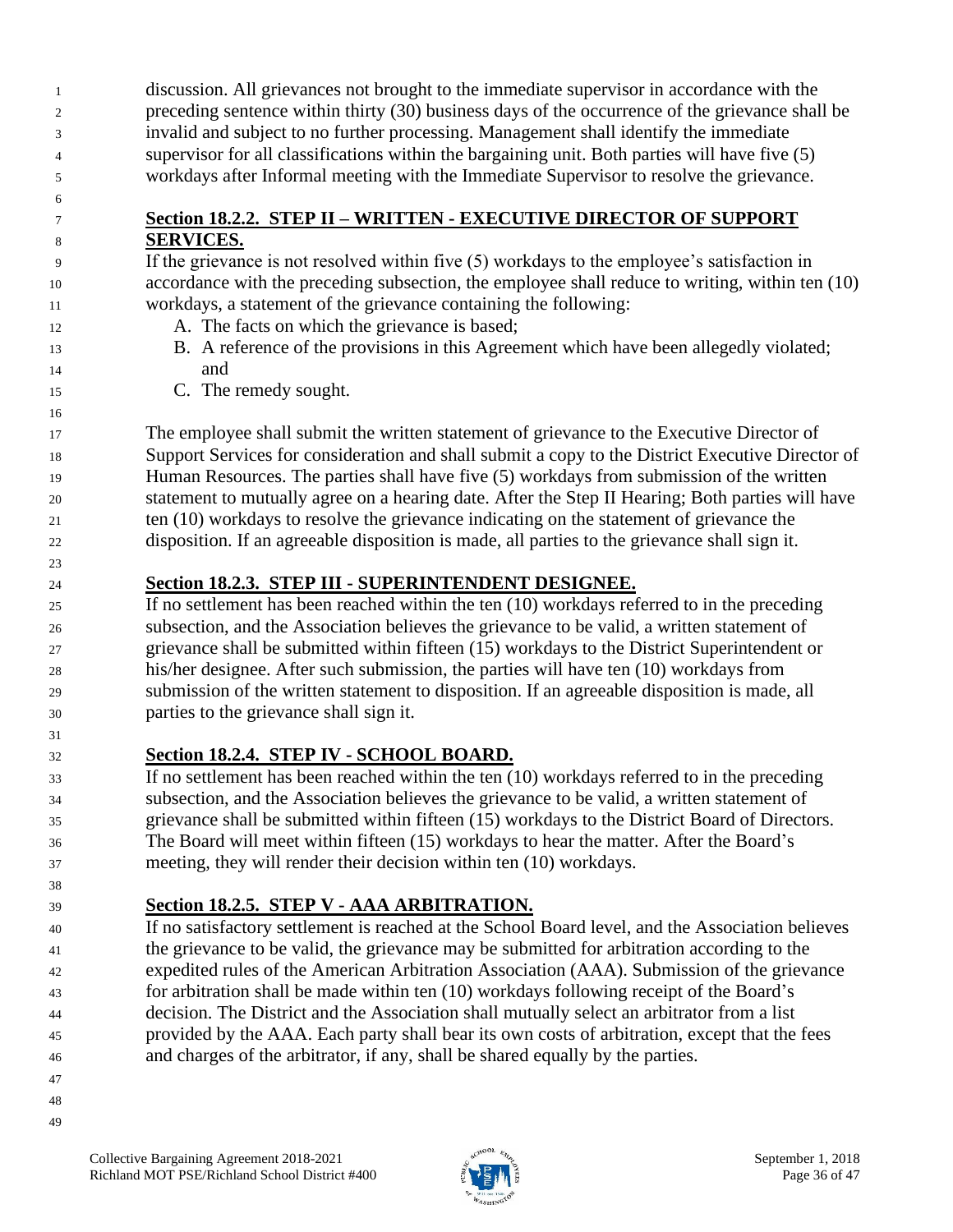| 1      | <b>ARTICLE XIX</b>                                                                                                                                        |
|--------|-----------------------------------------------------------------------------------------------------------------------------------------------------------|
| 2<br>3 | <b>SALARIES AND EMPLOYEE COMPENSATION</b>                                                                                                                 |
| 4      |                                                                                                                                                           |
| 5      | <b>Section 19.1.</b>                                                                                                                                      |
| 6      | Employees shall be compensated in accordance with the provisions of this Agreement for all hours                                                          |
| 7<br>8 | worked. Each employee shall receive a full accounting and itemization of authorized deductions, extra<br>hours worked, and rates paid with each paycheck. |
| 9      |                                                                                                                                                           |
| 10     | <b>Section 19.2.</b>                                                                                                                                      |
| 11     | Salaries for employees subject to this Agreement, during the term of the Agreement, are contained in                                                      |
| 12     | Schedule A attached hereto and by this reference incorporated herein.                                                                                     |
| 13     |                                                                                                                                                           |
| 14     | <b>Section 19.3.</b>                                                                                                                                      |
| 15     | Salaries contained in Schedule A shall be subject to the terms and conditions of Article XX. Should the                                                   |
| 16     | date of execution of this Agreement be subsequent to the effective date, salaries, including overtime,                                                    |
| 17     | shall be retroactive to the effective date.                                                                                                               |
| 18     |                                                                                                                                                           |
| 19     | <b>Section 19.4.</b>                                                                                                                                      |
| 20     | Retroactive pay, where applicable, shall be paid on the first regular payday following execution of the                                                   |
| 21     | Agreement, if possible and in any case not later than the second regular payday.                                                                          |
| 22     |                                                                                                                                                           |
| 23     | <b>Section 19.5.</b>                                                                                                                                      |
| 24     | Incremental steps, where applicable and granted, shall take effect on September 1, provided that the                                                      |
| 25     | employee has been actively employed continuously for at least one-half $(\frac{1}{2})$ of the previous                                                    |
| 26     | employment year.                                                                                                                                          |
| 27     |                                                                                                                                                           |
| 28     | <b>Section 19.6.</b>                                                                                                                                      |
| 29     | Employees shall be reimbursed for travel expenses while on District business, including private vehicle                                                   |
| 30     | mileage, and room and board expenditures when required to remain overnight.                                                                               |
| 31     |                                                                                                                                                           |
| 32     | <b>Section 19.6.1.</b>                                                                                                                                    |
| 33     | The District will pay Bus Drivers on bus trips of five (5) hours or more for receipted meals, up                                                          |
| 34     | to the allowable per diem amount.                                                                                                                         |
| 35     |                                                                                                                                                           |
| 36     | <b>Section 19.7.</b>                                                                                                                                      |
| 37     | If required by the District, all costs will be paid by the District for obtaining CDL as well as renewing.                                                |
| 38     |                                                                                                                                                           |
| 39     | <b>Section 19.7.1.</b>                                                                                                                                    |
| 40     | After six (6) months of driving for the District, the employee will be reimbursed for the cost of                                                         |
| 41     | Skill Test and the Written Test for the CDL.                                                                                                              |
| 42     |                                                                                                                                                           |
| 43     | <b>Section 19.7.2.</b>                                                                                                                                    |
| 44     | The RSD agrees to contract with a DOT compliant Facility and will pay the full cost of CDL                                                                |
| 45     | physicals for all employees who are required under the terms of Section 19.7 to obtain such                                                               |
| 46     | physicals. The RSD will not reimburse employees who obtain the CDL required physical from                                                                 |
| 47     | private physicians.                                                                                                                                       |
| 48     |                                                                                                                                                           |

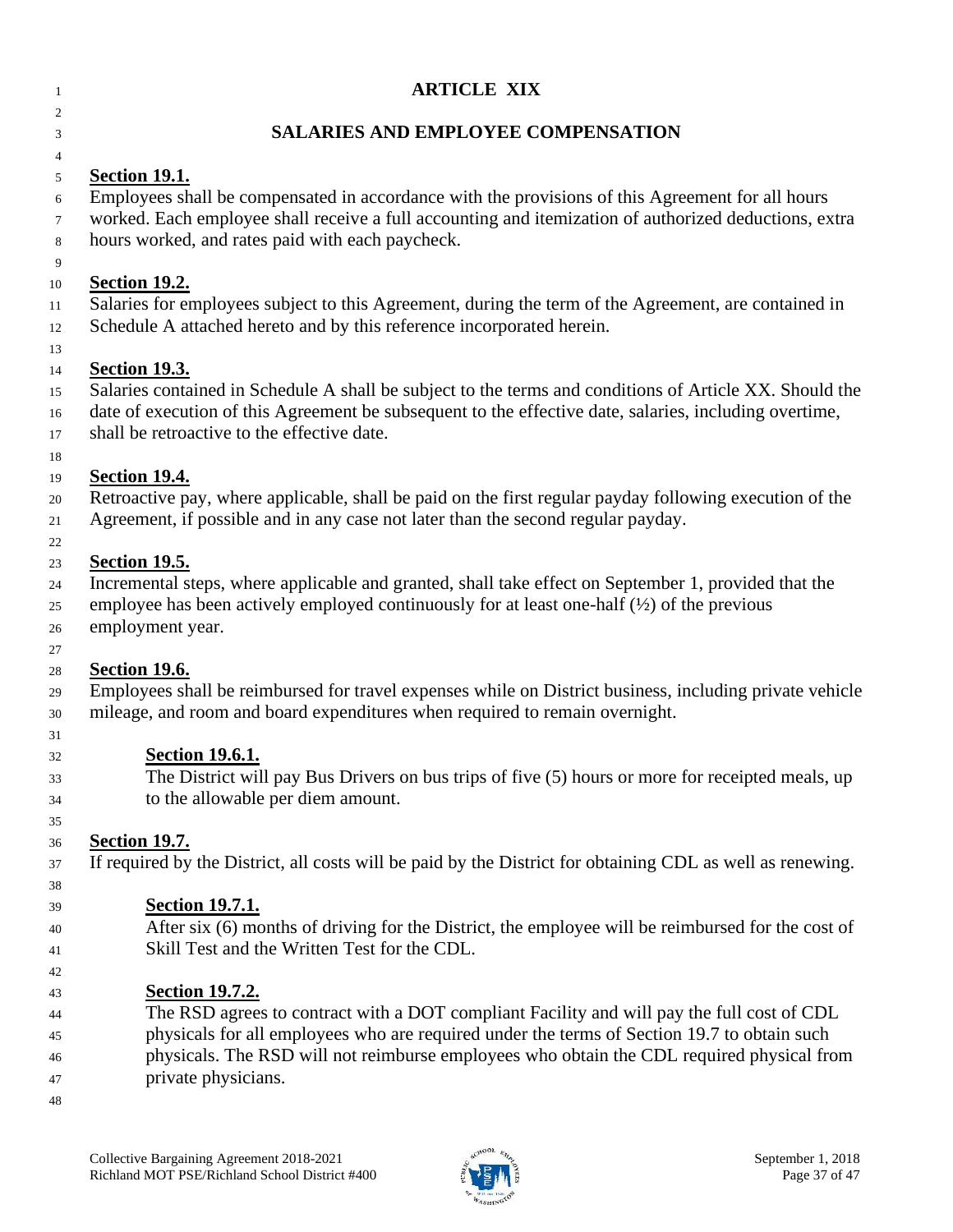| $\mathbf{1}$   |                                                                                 | Section 19.7.3. Clothing Allowance.                                                                                                                                          |  |
|----------------|---------------------------------------------------------------------------------|------------------------------------------------------------------------------------------------------------------------------------------------------------------------------|--|
| $\overline{c}$ |                                                                                 |                                                                                                                                                                              |  |
| 3              |                                                                                 | For the 2016-2017 School Year.                                                                                                                                               |  |
| 4              | Maintenance and Grounds employees will be provided reimbursement of two-hundred |                                                                                                                                                                              |  |
| 5              |                                                                                 | fifty dollars (\$250.00) annually for the purchase of work related clothing or protective                                                                                    |  |
| 6              | gear not already provided by the employer.                                      |                                                                                                                                                                              |  |
| 7              |                                                                                 |                                                                                                                                                                              |  |
| 8              |                                                                                 | <b>Beginning September 1, 2017.</b>                                                                                                                                          |  |
| 9              |                                                                                 | Employees shall be provided with a voucher to purchase work related clothing not                                                                                             |  |
| 10             |                                                                                 | already provided by the employer from a dedicated vendor. A pre-approved list of what<br>items are eligible for purchase from the dedicated vendor will be made available to |  |
| 11             |                                                                                 |                                                                                                                                                                              |  |
| 12             |                                                                                 | employees.                                                                                                                                                                   |  |
| 13             |                                                                                 |                                                                                                                                                                              |  |
| 14             |                                                                                 | Classifications and the amount they qualify for are as follows:<br>A. Maintenance and Grounds: Two-hundred fifty dollars (\$250.00)                                          |  |
| 15             |                                                                                 | B. Custodial and Warehouse: Seventy-five dollars (\$75.00)                                                                                                                   |  |
| 16             |                                                                                 |                                                                                                                                                                              |  |
| 17             |                                                                                 | Both the District and Association agree to mutually agree on a dedicated vendor, and a                                                                                       |  |
| 18             |                                                                                 | pre-approved clothing list before September 1, 2017.                                                                                                                         |  |
| 19             |                                                                                 |                                                                                                                                                                              |  |
| 20             |                                                                                 | Section 19.8. Longevity.                                                                                                                                                     |  |
| 21             |                                                                                 | Longevity shall be considered years of service within Richland School District. Longevity shall be                                                                           |  |
| 22<br>23       |                                                                                 | applied to the base wage September $1st$ if the employee's anniversary occurs between September $1st$ and                                                                    |  |
| 24             |                                                                                 | January 31 <sup>st</sup> . Employees anniversary that falls between February 1 <sup>st</sup> and August 31 <sup>st</sup> shall receive                                       |  |
| 25             |                                                                                 | longevity pay the following September 1 <sup>st</sup> . Longevity shall be applied for the following:                                                                        |  |
| 26             |                                                                                 |                                                                                                                                                                              |  |
| 27             |                                                                                 | 1. Three (3) years, for Transportation employees only, an additional one percent (1%).                                                                                       |  |
| 28             |                                                                                 | 2. Five (5) years plus an additional two percent $(2%)$ for a total of two percent $(2%)$ ; three percent                                                                    |  |
| 29             |                                                                                 | (3%) for Transportation employees only.                                                                                                                                      |  |
| 30             |                                                                                 | 3. Ten $(10)$ years plus an additional two percent $(2%)$ for a total of four percent $(4%)$ ; five percent                                                                  |  |
| 31             |                                                                                 | (5%) for Transportation employees only.                                                                                                                                      |  |
| 32             |                                                                                 | 4. Fifteen (15) years plus an additional two percent (2%) for a total of six percent (6%); seven                                                                             |  |
| 33             |                                                                                 | percent (7%) for Transportation employees only.                                                                                                                              |  |
| 34             |                                                                                 | 5. Twenty (20) years plus an additional two percent (2%) for a total of eight percent (8%); nine                                                                             |  |
| 35             |                                                                                 | percent (9%) for Transportation employees only.                                                                                                                              |  |
| 36             |                                                                                 | 6. Twenty-five $(25)$ years plus an additional two percent $(2\%)$ for a total of ten percent $(10\%)$ ;                                                                     |  |
| 37             |                                                                                 | eleven percent (11%) for Transportation employees only.                                                                                                                      |  |
| 38             |                                                                                 |                                                                                                                                                                              |  |
| 39             |                                                                                 |                                                                                                                                                                              |  |
| 40             |                                                                                 | <b>Certification:</b> Twenty cents (\$0.20) will be applied to the base wages for employees in the                                                                           |  |
| 41             |                                                                                 | noted categories who possess certificates applicable to their position. Compensation for                                                                                     |  |
| 42             |                                                                                 | certificates shall be limited to one (1) per person in the following categories:                                                                                             |  |
| 43             |                                                                                 | A. Mechanics                                                                                                                                                                 |  |
| 44             |                                                                                 | B. Custodial                                                                                                                                                                 |  |
| 45             |                                                                                 | C. Warehouse                                                                                                                                                                 |  |
| 46             |                                                                                 | D. Security.                                                                                                                                                                 |  |
| 47             |                                                                                 |                                                                                                                                                                              |  |
| 48             |                                                                                 |                                                                                                                                                                              |  |
| 49             |                                                                                 |                                                                                                                                                                              |  |

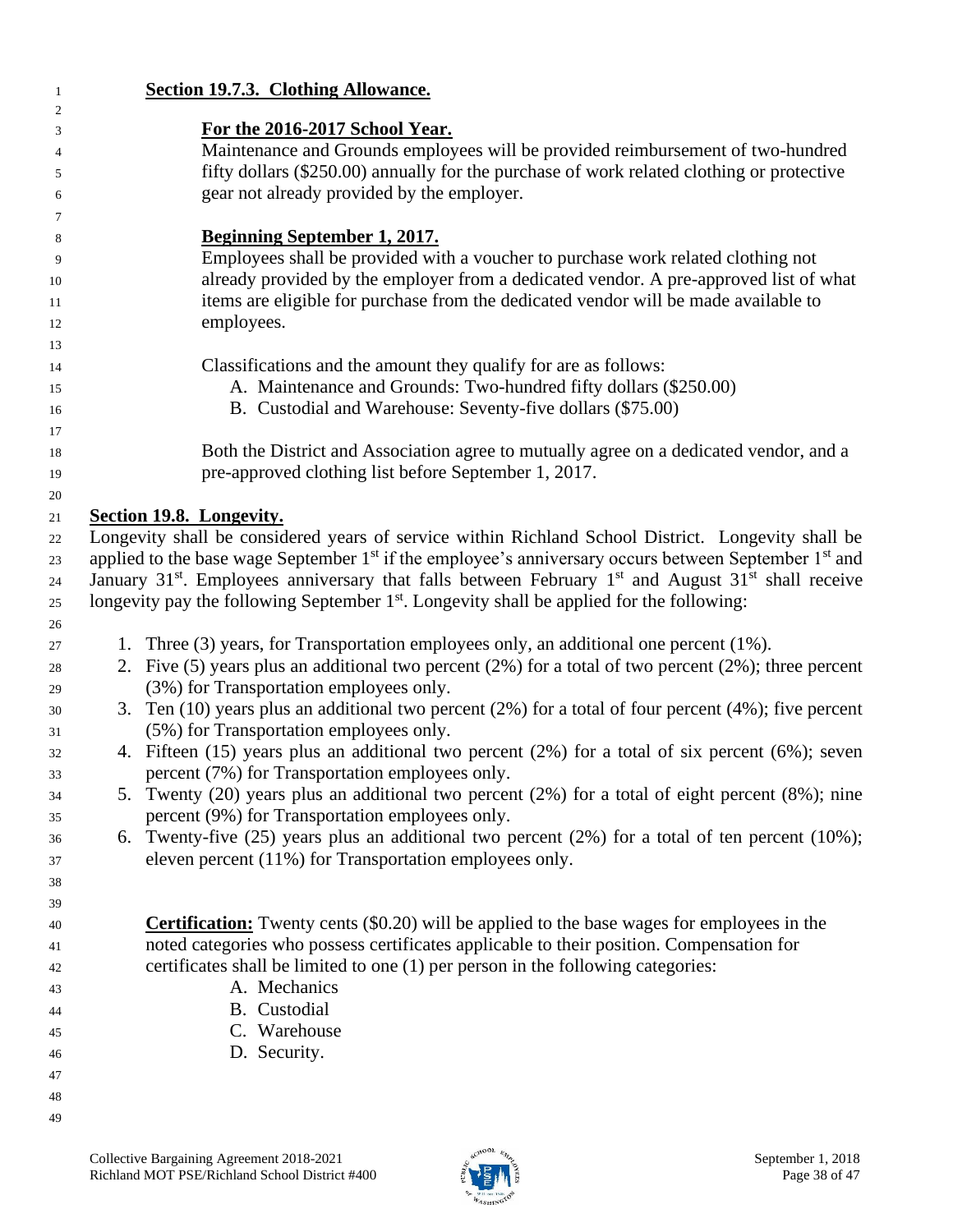| Building Foreman 1 (elementary school) and II (middle school) who are responsible for a District                                                                                                                                                                                                                             |  |  |
|------------------------------------------------------------------------------------------------------------------------------------------------------------------------------------------------------------------------------------------------------------------------------------------------------------------------------|--|--|
| School site and at least one (1) additional school facility shall be compensated at the next higher level                                                                                                                                                                                                                    |  |  |
| of Building Foreman on the Schedule A. The District is solely responsible for assigning multiple sites                                                                                                                                                                                                                       |  |  |
| and work and this assignment may change as the District's needs change. [Day shift only, example:                                                                                                                                                                                                                            |  |  |
| MWE Building Foreman responsible for Central Office bathrooms/fire extinguisher inspections etc.]                                                                                                                                                                                                                            |  |  |
|                                                                                                                                                                                                                                                                                                                              |  |  |
| Section 19.10. Differential Pay for Late Custodians.                                                                                                                                                                                                                                                                         |  |  |
| Custodians whose assigned regular shift by their manager begins at 4 pm or later will be compensated<br>an additional twenty-five cents $(\$0.25)$ per hour for the entire eight $(8)$ hour shift that they work. This<br>excludes special events that are assigned through the on-site overtime board outside of custodians |  |  |
| regular shift.                                                                                                                                                                                                                                                                                                               |  |  |
|                                                                                                                                                                                                                                                                                                                              |  |  |
|                                                                                                                                                                                                                                                                                                                              |  |  |
| <b>ARTICLE XX</b>                                                                                                                                                                                                                                                                                                            |  |  |
| <b>TERM AND SEPARABILITY OF PROVISIONS</b>                                                                                                                                                                                                                                                                                   |  |  |
|                                                                                                                                                                                                                                                                                                                              |  |  |
| <b>Section 20.1.</b>                                                                                                                                                                                                                                                                                                         |  |  |
| The term of this Agreement shall be September 1, 2018 to August 31, 2021.                                                                                                                                                                                                                                                    |  |  |
|                                                                                                                                                                                                                                                                                                                              |  |  |
| <b>Section 20.2.</b>                                                                                                                                                                                                                                                                                                         |  |  |
| All provisions of this Agreement shall be applicable to the entire term of this Agreement<br>notwithstanding its execution date, except as provided in the following section.                                                                                                                                                |  |  |
|                                                                                                                                                                                                                                                                                                                              |  |  |
|                                                                                                                                                                                                                                                                                                                              |  |  |
| <b>Section 20.3.</b><br>This Agreement will be reopened according to the following:                                                                                                                                                                                                                                          |  |  |
|                                                                                                                                                                                                                                                                                                                              |  |  |
| 1. At any time, by mutual consent of the parties in writing;                                                                                                                                                                                                                                                                 |  |  |
|                                                                                                                                                                                                                                                                                                                              |  |  |
| 2. As necessary, to consider the impact of legislation enacted following execution of this                                                                                                                                                                                                                                   |  |  |
| Agreement which may arguably affect the terms and conditions herein or create authority to                                                                                                                                                                                                                                   |  |  |
| alter personnel practices in public employment;                                                                                                                                                                                                                                                                              |  |  |
|                                                                                                                                                                                                                                                                                                                              |  |  |
|                                                                                                                                                                                                                                                                                                                              |  |  |
| 3. The Parties agree that State Flow through/COLA and the State amounts for insurance shall be<br>applied to Schedule A and Section 14.1.                                                                                                                                                                                    |  |  |
|                                                                                                                                                                                                                                                                                                                              |  |  |
| 4. Schedule A shall be re-opened annually in regard to the health care carve out (HCA) and<br>insurance only in contract year 2017-2018.                                                                                                                                                                                     |  |  |
|                                                                                                                                                                                                                                                                                                                              |  |  |
| <b>Section 20.4.</b>                                                                                                                                                                                                                                                                                                         |  |  |
| If any provision of this Agreement or the application of any such provision is held invalid, the<br>remainder of this Agreement shall not be affected thereby.                                                                                                                                                               |  |  |

- 47 Neither party shall be compelled to comply to any provision of this Agreement which conflicts with
- State or Federal statutes or regulations promulgated pursuant thereto.
- 

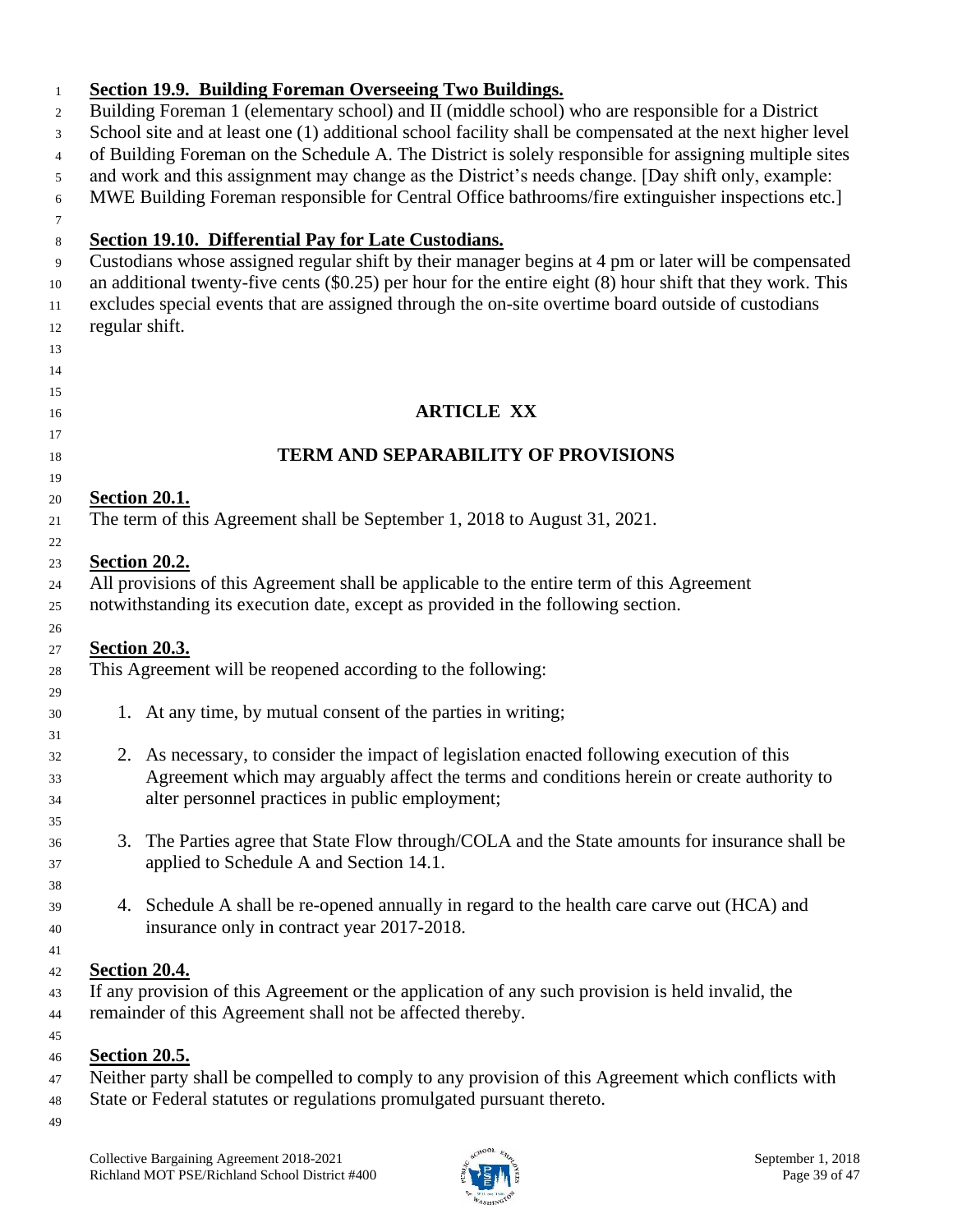| $\mathbf{1}$<br>2 | Section 20.6.                                                                                                                                                                      |                                   |  |  |  |
|-------------------|------------------------------------------------------------------------------------------------------------------------------------------------------------------------------------|-----------------------------------|--|--|--|
|                   | In the event either of the two (2) preceding sections is determined to apply to any provision of this<br>Agreement, such provision shall be renegotiated pursuant to Section 20.3. |                                   |  |  |  |
| 3                 |                                                                                                                                                                                    |                                   |  |  |  |
| 4                 |                                                                                                                                                                                    |                                   |  |  |  |
| 5                 | Section 20.7. Drug Testing.                                                                                                                                                        |                                   |  |  |  |
| 6                 | The District is committed to a drug-free workplace in accordance with the provisions of the current                                                                                |                                   |  |  |  |
| $7\phantom{.0}$   | RSD Policy #5258, dated September 25, 1990. Drug testing of non-RSD employees may be performed                                                                                     |                                   |  |  |  |
| 8                 | as part of the pre-employment hiring process.                                                                                                                                      |                                   |  |  |  |
| 9                 |                                                                                                                                                                                    |                                   |  |  |  |
| 10                | Section 20.8. Tobacco Policy.                                                                                                                                                      |                                   |  |  |  |
| 11                | The District agrees to make smoking cessation classes available as soon as possible to the employees.                                                                              |                                   |  |  |  |
| 12                |                                                                                                                                                                                    |                                   |  |  |  |
| 13                | The District agrees to pay for smoking cessation classes in accordance with the current RSD policy                                                                                 |                                   |  |  |  |
| 14                | #4350, dated 9/89.                                                                                                                                                                 |                                   |  |  |  |
| 15                |                                                                                                                                                                                    |                                   |  |  |  |
| 16                |                                                                                                                                                                                    |                                   |  |  |  |
| 17                |                                                                                                                                                                                    |                                   |  |  |  |
| 18                |                                                                                                                                                                                    |                                   |  |  |  |
| 19                |                                                                                                                                                                                    |                                   |  |  |  |
| 20                |                                                                                                                                                                                    |                                   |  |  |  |
| 21                | SIGNATURE PAGE                                                                                                                                                                     |                                   |  |  |  |
| 22                |                                                                                                                                                                                    |                                   |  |  |  |
| 23                |                                                                                                                                                                                    |                                   |  |  |  |
| 24                |                                                                                                                                                                                    |                                   |  |  |  |
| 25                |                                                                                                                                                                                    |                                   |  |  |  |
| 26                |                                                                                                                                                                                    |                                   |  |  |  |
| 27                |                                                                                                                                                                                    |                                   |  |  |  |
| 28                |                                                                                                                                                                                    |                                   |  |  |  |
| 29                | PUBLIC SCHOOL EMPLOYEES OF                                                                                                                                                         |                                   |  |  |  |
| 30                | WASHINGTON/SEIU LOCAL 1948                                                                                                                                                         |                                   |  |  |  |
| 31                |                                                                                                                                                                                    |                                   |  |  |  |
| 32                | RICHLAND MOT (MAINTENANCE,                                                                                                                                                         |                                   |  |  |  |
| 33                | OPERATIONS & TRANSPORTATION)                                                                                                                                                       | RICHLAND SCHOOL DISTRICT #400     |  |  |  |
| 34                |                                                                                                                                                                                    |                                   |  |  |  |
| 35                |                                                                                                                                                                                    |                                   |  |  |  |
| 36                |                                                                                                                                                                                    |                                   |  |  |  |
| 37                | BY                                                                                                                                                                                 | BY:                               |  |  |  |
| 38                | Tim Henderson, Chapter President                                                                                                                                                   | Tony Howard, Assistant            |  |  |  |
| 39                |                                                                                                                                                                                    | Superintendent of Human Resources |  |  |  |
| 40                |                                                                                                                                                                                    |                                   |  |  |  |
| 41                | DATE: 12-19-19                                                                                                                                                                     |                                   |  |  |  |
| 42                |                                                                                                                                                                                    | DATE: $12-19-19$                  |  |  |  |
| 43                |                                                                                                                                                                                    |                                   |  |  |  |
| 44                |                                                                                                                                                                                    |                                   |  |  |  |
| 45                |                                                                                                                                                                                    |                                   |  |  |  |
| 46                |                                                                                                                                                                                    |                                   |  |  |  |
| 47                |                                                                                                                                                                                    |                                   |  |  |  |
| 48                |                                                                                                                                                                                    |                                   |  |  |  |
| 49                |                                                                                                                                                                                    |                                   |  |  |  |

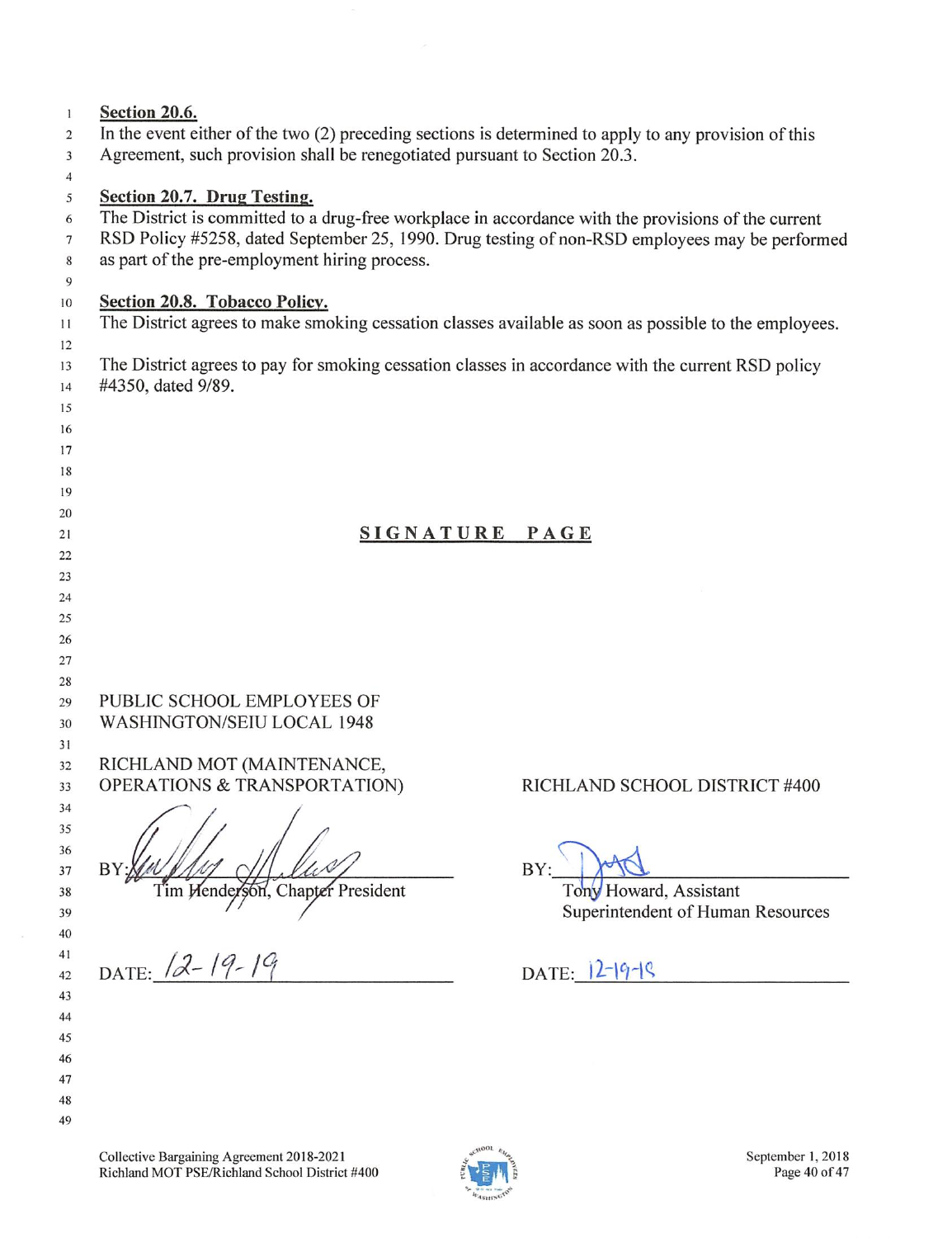#### **SCHEDULE A RICHLAND SCHOOL DISTRICT/RICHLAND MOT PSE September 1, 2016 - August 31, 2018**

|                              | 2016-2017    |         | 2017-2018    |         |
|------------------------------|--------------|---------|--------------|---------|
|                              | STEP 1 (90%) | Step II | STEP 1 (90%) | Step II |
| <b>TRANSPORTATION</b>        |              |         |              |         |
| <b>Bus Driver</b>            | \$16.71      | \$18.57 | \$17.01      | \$18.90 |
| Driver-Trainer               | \$17.73      | \$19.70 | \$18.05      | \$20.06 |
| Dispatcher                   | \$19.01      | \$21.13 | \$19.36      | \$21.51 |
| <b>GROUNDS</b>               |              |         |              |         |
| Grounds Person               | \$16.40      | \$18.22 | \$16.70      | \$18.55 |
| Grounds/Applicator           | \$17.37      | \$19.30 | \$17.69      | \$19.65 |
| <b>Grounds Utility</b>       | \$18.65      | \$20.72 | \$18.98      | \$21.09 |
| Grounds Temp                 | \$15.89      |         | \$16.17      |         |
| Grounds Seasonal             | \$15.89      |         | \$16.17      |         |
| <b>MAINTENANCE</b>           |              |         |              |         |
| Mechanic II                  | \$21.39      | \$23.77 | \$23.55      | \$26.16 |
| Mechanic III                 | \$22.73      | \$25.26 | \$24.95      | \$27.72 |
| Crafts                       | \$21.28      | \$23.64 | \$21.66      | \$24.07 |
| Journeyman Crafts Structural | \$21.80      | \$24.22 | \$22.19      | \$24.66 |
| Journeyman Crafts Mechanical | \$22.92      | \$25.47 | \$25.15      | \$27.94 |
| (HVAC Electrician, Plumber)  |              |         |              |         |
| M/Mechanic Lead              | \$22.92      | \$25.47 | \$25.15      | \$27.94 |
| <b>WAREHOUSE</b>             |              |         |              |         |
| Warehouse                    | \$16.26      | \$18.07 | \$16.55      | \$18.39 |
| Lead Warehouse               | \$21.01      | \$23.34 | \$21.38      | \$23.76 |
| <b>LAUNDRY</b>               |              |         |              |         |
| <b>Laundry Person</b>        | \$15.15      | \$16.83 | \$15.42      | \$17.13 |
| <b>CUSTODIAL</b> (**)        |              |         |              |         |
| Custodian/Swing              | \$15.46      | \$17.18 | \$15.74      | \$17.49 |
| Swing Lead HHS/RHS           | \$15.96      | \$17.73 | \$16.25      | \$18.05 |
| <b>Building Foreman I</b>    | \$17.21      | \$19.13 | \$17.52      | \$19.47 |
| <b>Building Foreman II</b>   | \$17.42      | \$19.36 | \$17.73      | \$19.70 |
| <b>Building Foreman III</b>  | \$17.62      | \$19.58 | \$17.94      | \$19.93 |
| <b>OTHER POSITIONS</b>       |              |         |              |         |
| <b>Light Delivery</b>        | \$14.19      | \$15.76 | \$14.44      | \$16.05 |
| Security                     | \$16.79      | \$18.65 | \$17.09      | \$18.99 |
| Print Shop Assistant         | \$16.26      | \$18.07 | \$16.55      | \$18.39 |

Wages for 2016-2017 reflects a total four-point eight percent (4.8%) increase for all employees and an additional one dollar and twenty-five cents (\$1.25) per hour increase for Electricians, Plumbers, HVAC and Fleet Mechanics.

Wages for 2017-2018 reflects a total one-point eight percent (1.8%) increase for all employees and an additional one dollar and twenty-five cents (\$1.25) per hour increase for Electricians, Plumbers, HVAC and Fleet Mechanics. An LOA will be drafted to reflect State COLA Increases for 2017-2018 will.

(\*\*) Employees working on the annual Gym Floor Crew shall receive one dollar (\$1.00) above their current base wage.

Step I is 90-workday probationary rate, ten percent (10%) less than step 2.

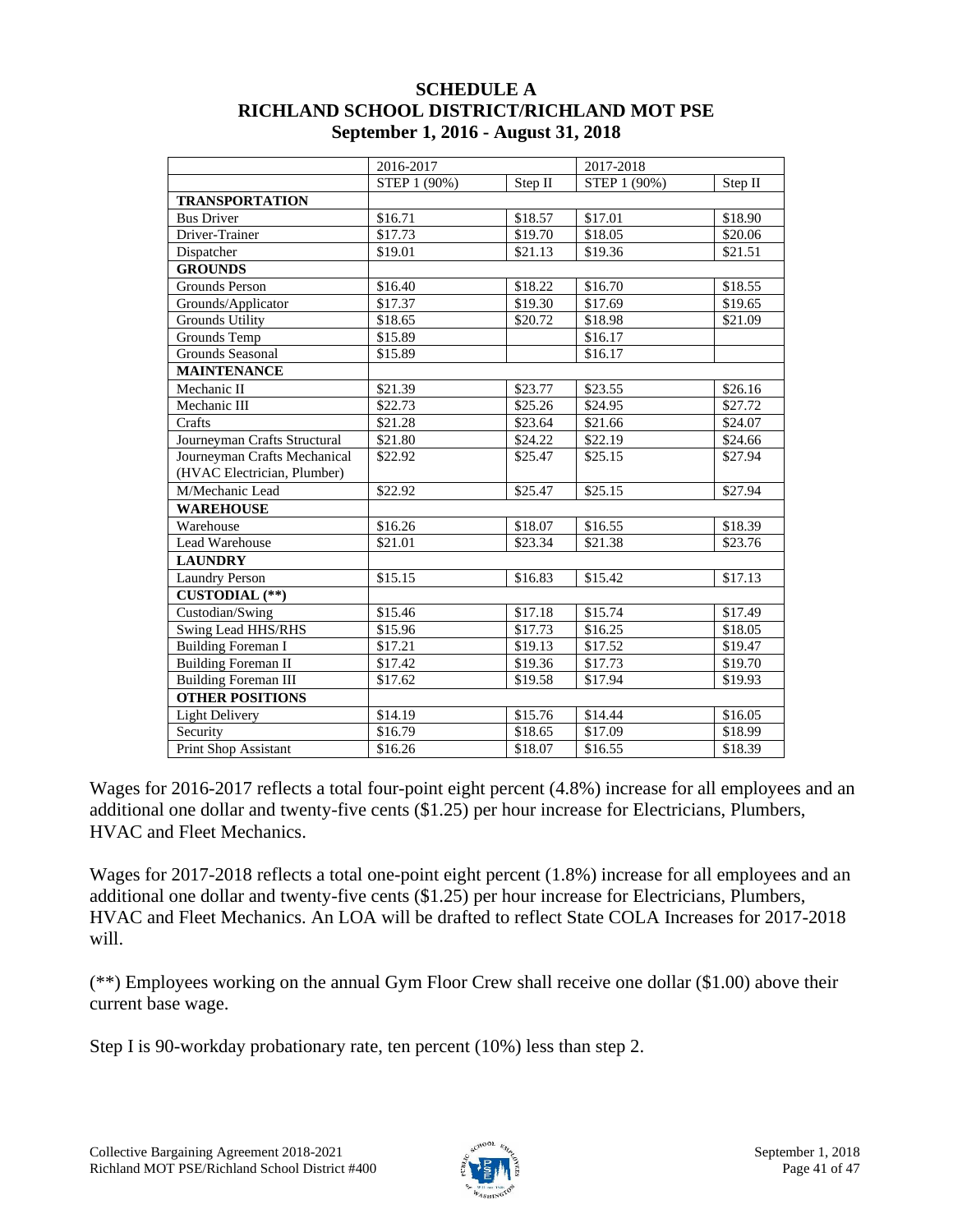#### **SCHEDULE A RICHLAND SCHOOL DISTRICT/RICHLAND MOT PSE September 1, 2016 - August 31, 2018 (Continuation)**

Certification: Twenty cents (\$0.20) will be applied to the base wages for employees in the noted categories who possess certificates applicable to their position. Compensation for certificates shall be limited to one (1) per person in the following categories: Mechanics, Custodial, Warehouse, and Security.

#### Monthly Insurance Allocation:

Seven hundred and eighty dollars (\$780.00) per FTE, effective September 1, 2016 pooled for Employees.

The District will contribute twenty thousand dollars \$(20,000.00) each year to the insurance pool annually in 2016-2017 and 2017-2018. This value does not accumulate.

The HCA contribution rate for 2016-2017 is sixty-four dollars and thirty-nine cents (\$64.39). The District will contribute sixty-two dollars and forty cents (\$62.40) per month and the employee will contribute one dollar and ninety-nine cents (\$1.99) per month for 2016-2017. District contributions for the HCA for 2017-2018 shall be open for annual negotiations.

### Longevity:

- Five (5) years plus an additional two (2%) percent for a total of two (2%) percent.
- Ten  $(10)$  years plus an additional one and a half  $(1.5%)$  percent for a total of three and a half (3.5%) percent.
- Fifteen (15) years plus an additional one and a half (1.5%) percent for a total of five (5%) percent.
- Twenty (20) years plus an additional two (2%) percent for a total of seven (7%) percent.
- Twenty-five  $(25)$  years plus an additional one  $(1\%)$  percent for a total of eight  $(8\%)$  percent.

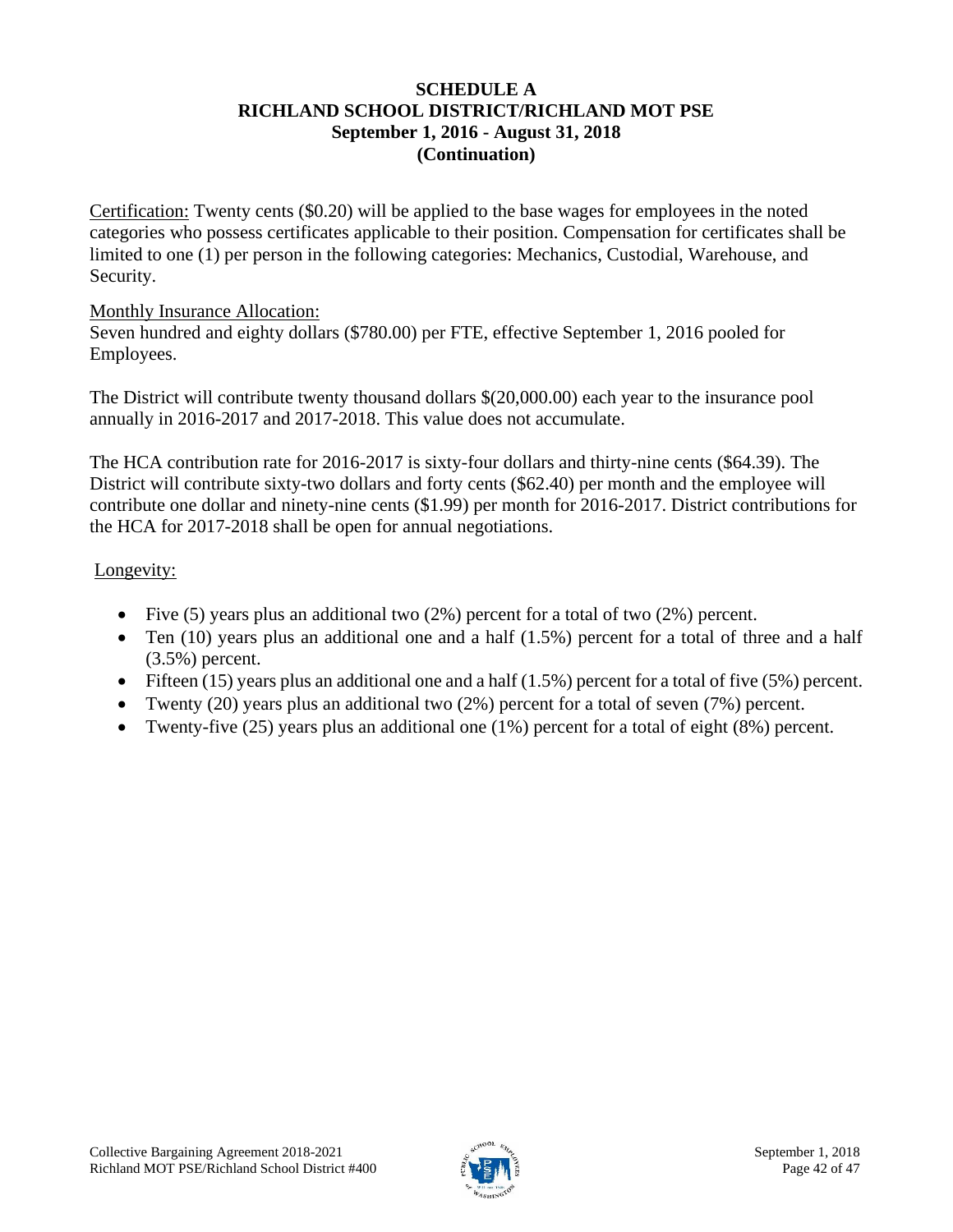#### **SCHEDULE A RICHLAND SCHOOL DISTRICT/RICHLAND MOT PSE September 1, 2018 - August 31, 2019**

|                              | Step 1 (90%) | Step 2  |
|------------------------------|--------------|---------|
| <b>TRANSPORTATION</b>        |              |         |
| <b>Bus Driver</b>            | \$18.79      | \$20.88 |
| Driver-Trainer               | \$19.95      | \$22.16 |
| Dispatcher                   | \$21.38      | \$23.76 |
| <b>GROUNDS</b>               |              |         |
| Grounds Person               | \$18.45      | \$20.50 |
| Grounds/Applicator           | \$19.54      | \$21.71 |
| <b>Grounds Utility</b>       | \$20.98      | \$23.31 |
| Grounds Temp                 | \$17.86      |         |
| Grounds Seasonal             | \$17.86      |         |
| <b>MAINTENANCE</b>           |              |         |
| Mechanic II                  | \$25.31      | \$28.12 |
| Mechanic III                 | \$26.81      | \$29.79 |
| Crafts                       | \$23.93      | \$26.59 |
| Journeyman Crafts Structural | \$24.52      | \$27.25 |
| Journeyman Crafts Mechanical | \$27.03      | \$30.03 |
| M/Mechanic Lead              | \$27.03      | \$30.03 |
| <b>WAREHOUSE</b>             |              |         |
| Warehouse                    | \$18.28      | \$20.31 |
| Lead Warehouse               | \$23.63      | \$26.25 |
| <b>LAUNDRY</b>               |              |         |
| <b>Laundry Person</b>        | \$16.65      | \$18.50 |
| <b>CUSTODIAL</b> (**)        |              |         |
| Custodian/Swing              | \$17.39      | \$19.32 |
| Swing Lead HHS/RHS           | \$17.95      | \$19.95 |
| <b>Building Foreman I</b>    | \$19.36      | \$21.51 |
| <b>Building Foreman II</b>   | \$19.59      | \$21.76 |
| <b>Building Foreman III</b>  | \$19.82      | \$22.02 |
| <b>OTHER POSITIONS</b>       |              |         |
| <b>Light Delivery</b>        | \$15.60      | \$17.33 |
| Security                     | \$18.46      | \$20.51 |
| Print Shop Assistant         | \$17.88      | \$19.86 |

Longevity:

- Three years, for Transportation employees only, an additional one percent (1%).
- Five (5) years plus an additional two (2%) percent for a total of two (2%) percent; three percent (3%) for Transportation employees only.
- Ten (10) years plus an additional two percent (2%) percent for a total of four (4%) percent; five percent for Transportation employees only.
- Fifteen (15) years plus an additional two percent (2%) percent for a total of six (6%) percent; seven percent (7%) for Transportation employees only.
- Twenty (20) years plus an additional two (2%) percent for a total of eight (8%) percent; nine percent (9%) for Transportation employees only.
- Twenty-five (25) years plus an additional two (2%) percent for a total of ten (10%) percent; eleven percent (11%) for Transportation employees only.

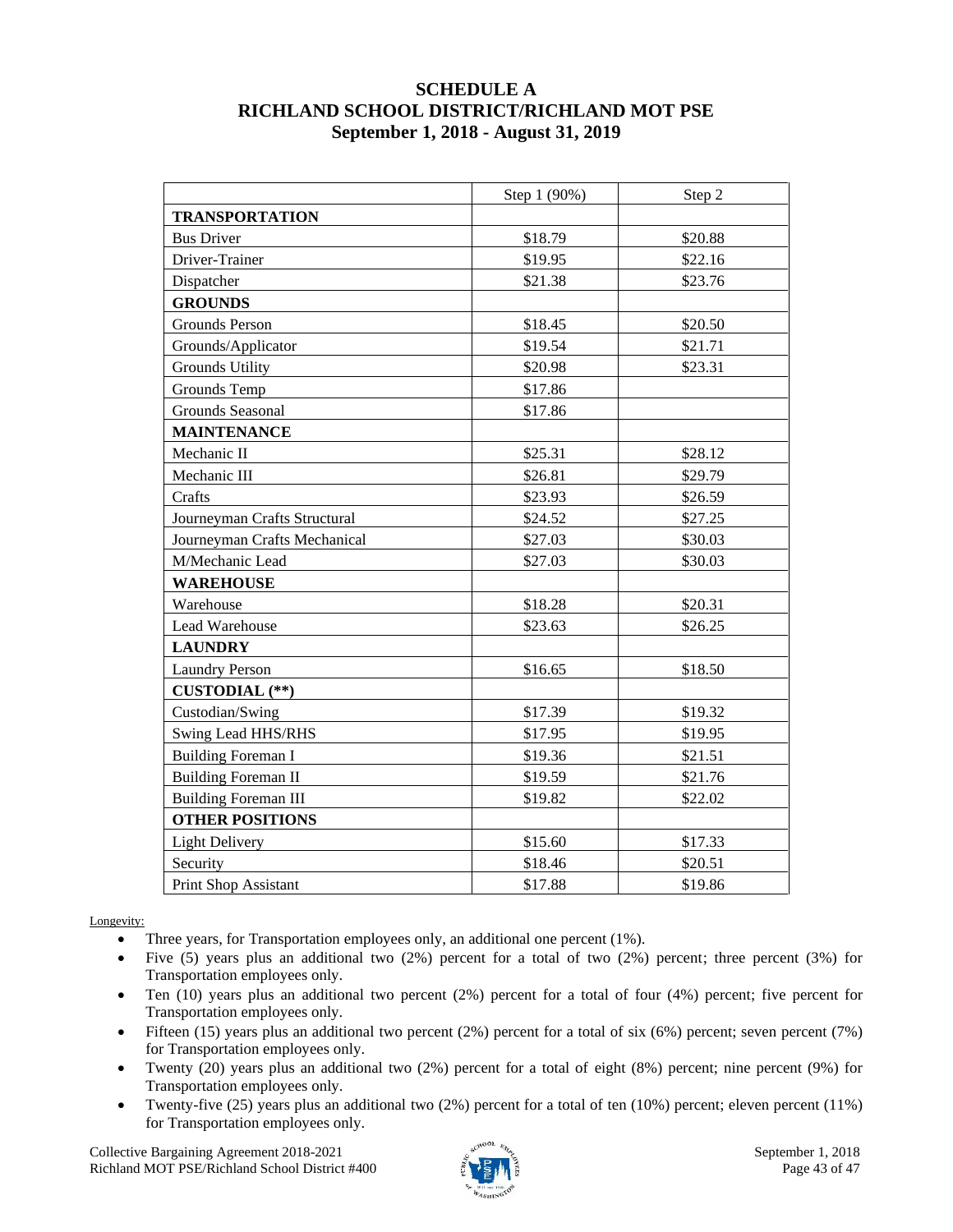#### **SCHEDULE A RICHLAND SCHOOL DISTRICT/RICHLAND MOT PSE September 1, 2019 - August 31, 2020**

|                              | Step 1 (90%) | Step 2  |
|------------------------------|--------------|---------|
| <b>TRANSPORTATION</b>        |              |         |
| <b>Bus Driver</b>            | \$19.35      | \$21.50 |
| Driver-Trainer               | \$20.54      | \$22.83 |
| Dispatcher                   | \$22.03      | \$24.47 |
| <b>GROUNDS</b>               |              |         |
| <b>Grounds Person</b>        | \$19.00      | \$21.11 |
| Grounds/Applicator           | \$20.12      | \$22.36 |
| <b>Grounds Utility</b>       | \$21.61      | \$24.01 |
| Grounds Temp                 | \$18.40      |         |
| Grounds Seasonal             | \$18.40      |         |
| <b>MAINTENANCE</b>           |              |         |
| Mechanic II                  | \$26.07      | \$28.97 |
| Mechanic III                 | \$27.61      | \$30.68 |
| Crafts                       | \$24.65      | \$27.39 |
| Journeyman Crafts Structural | \$25.26      | \$28.07 |
| Journeyman Crafts Mechanical | \$27.84      | \$30.94 |
| M/Mechanic Lead              | \$27.84      | \$30.94 |
| <b>WAREHOUSE</b>             |              |         |
| Warehouse                    | \$18.83      | \$20.92 |
| Lead Warehouse               | \$24.34      | \$27.04 |
| <b>LAUNDRY</b>               |              |         |
| <b>Laundry Person</b>        | \$17.15      | \$19.06 |
| <b>CUSTODIAL</b> (**)        |              |         |
| Custodian/Swing              | \$17.91      | \$19.90 |
| Swing Lead HHS/RHS           | \$18.49      | \$20.55 |
| <b>Building Foreman I</b>    | \$19.94      | \$22.16 |
| <b>Building Foreman II</b>   | \$20.17      | \$22.41 |
| <b>Building Foreman III</b>  | \$20.41      | \$22.68 |
| <b>OTHER POSITIONS</b>       |              |         |
| <b>Light Delivery</b>        | \$16.07      | \$17.85 |
| Security                     | \$19.01      | \$21.12 |
| <b>Print Shop Assistant</b>  | \$18.41      | \$20.46 |

Longevity:

- Three years, for Transportation employees only, an additional one percent (1%).
- Five (5) years plus an additional two  $(2%)$  percent for a total of two  $(2%)$  percent; three percent  $(3%)$  for Transportation employees only.
- Ten (10) years plus an additional two percent (2%) percent for a total of four (4%) percent; five percent for Transportation employees only.
- Fifteen (15) years plus an additional two percent (2%) percent for a total of six (6%) percent; seven percent (7%) for Transportation employees only.
- Twenty (20) years plus an additional two (2%) percent for a total of eight (8%) percent; nine percent (9%) for Transportation employees only.
- Twenty-five (25) years plus an additional two (2%) percent for a total of ten (10%) percent; eleven percent (11%) for Transportation employees only.

Collective Bargaining Agreement 2018-2021 September 1, 2018 Richland MOT PSE/Richland School District #400  $\frac{3}{2}$  Page 44 of 47

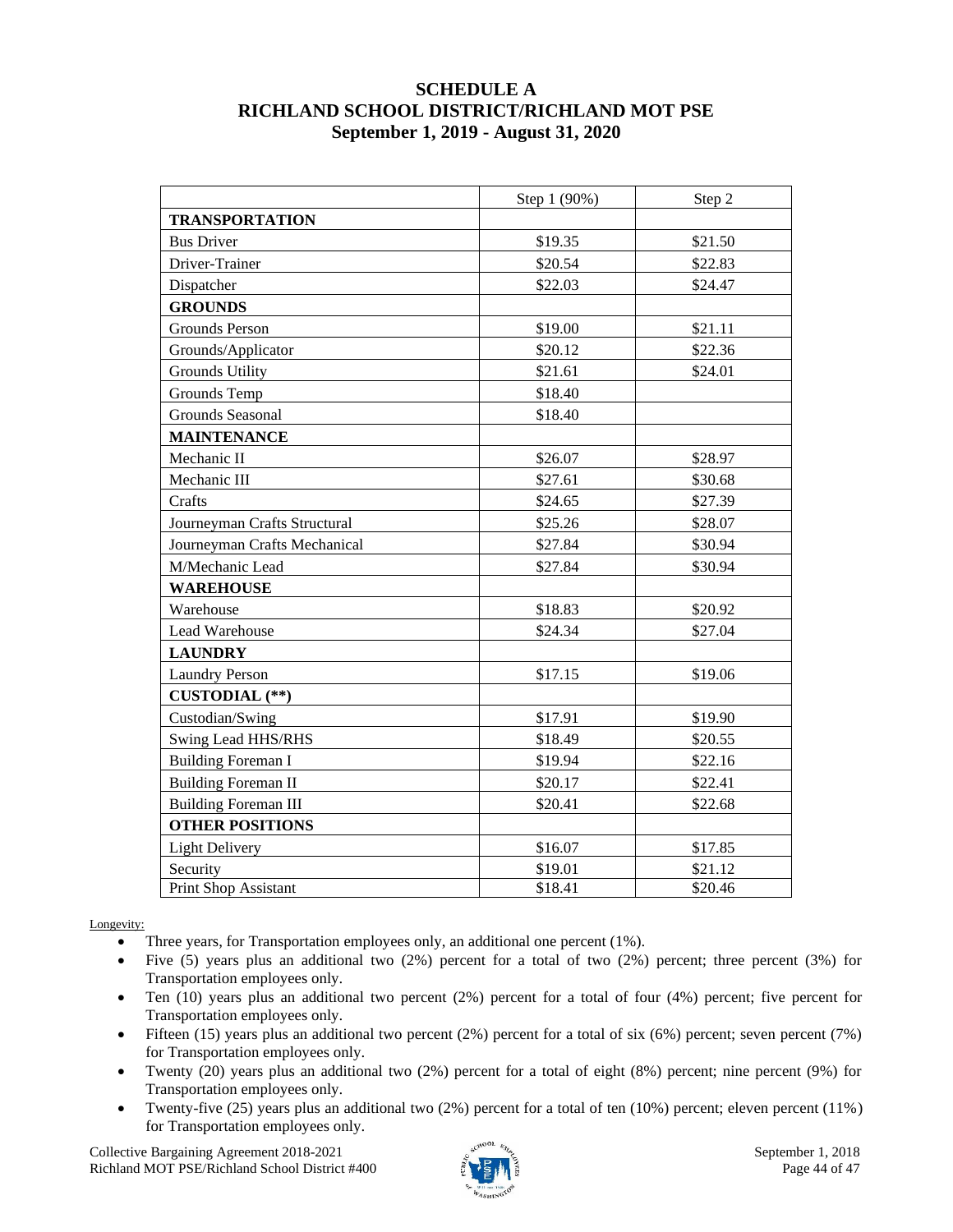#### **SCHEDULE A RICHLAND SCHOOL DISTRICT/RICHLAND MOT PSE September 1, 2020 - August 31, 2021**

|                              | Step 1 (90%) | Step 2  |
|------------------------------|--------------|---------|
| <b>TRANSPORTATION</b>        |              |         |
| <b>Bus Driver</b>            | \$19.93      | \$22.15 |
| Driver-Trainer               | \$21.16      | \$23.51 |
| Dispatcher                   | \$22.69      | \$25.21 |
| <b>GROUNDS</b>               |              |         |
| Grounds Person               | \$19.57      | \$21.75 |
| Grounds/Applicator           | \$20.73      | \$23.03 |
| <b>Grounds Utility</b>       | \$22.25      | \$24.73 |
| Grounds Temp                 | \$18.95      |         |
| Grounds Seasonal             | \$18.95      |         |
| <b>MAINTENANCE</b>           |              |         |
| Mechanic II                  | \$26.85      | \$29.84 |
| Mechanic III                 | \$28.44      | \$31.60 |
| Crafts                       | \$25.39      | \$28.21 |
| Journeyman Crafts Structural | \$26.02      | \$28.91 |
| Journeyman Crafts Mechanical | \$28.68      | \$31.86 |
| M/Mechanic Lead              | \$28.68      | \$31.86 |
| <b>WAREHOUSE</b>             |              |         |
| Warehouse                    | \$19.40      | \$21.55 |
| Lead Warehouse               | \$25.07      | \$27.85 |
| <b>LAUNDRY</b>               |              |         |
| <b>Laundry Person</b>        | \$17.66      | \$19.63 |
| <b>CUSTODIAL</b> (**)        |              |         |
| Custodian/Swing              | \$18.45      | \$20.50 |
| Swing Lead HHS/RHS           | \$19.05      | \$21.16 |
| <b>Building Foreman I</b>    | \$20.54      | \$22.82 |
| <b>Building Foreman II</b>   | \$20.78      | \$23.09 |
| <b>Building Foreman III</b>  | \$21.03      | \$23.36 |
| <b>OTHER POSITIONS</b>       |              |         |
| <b>Light Delivery</b>        | \$16.55      | \$18.39 |
| Security                     | \$19.58      | \$21.76 |
| Print Shop Assistant         | \$18.96      | \$21.07 |

Longevity:

- Three years, for Transportation employees only, an additional one percent (1%).
- Five  $(5)$  years plus an additional two  $(2%)$  percent for a total of two  $(2%)$  percent; three percent  $(3%)$  for Transportation employees only.
- Ten (10) years plus an additional two percent (2%) percent for a total of four (4%) percent; five percent for Transportation employees only.
- Fifteen (15) years plus an additional two percent (2%) percent for a total of six (6%) percent; seven percent (7%) for Transportation employees only.
- Twenty (20) years plus an additional two (2%) percent for a total of eight (8%) percent; nine percent (9%) for Transportation employees only.
- Twenty-five (25) years plus an additional two (2%) percent for a total of ten (10%) percent; eleven percent (11%) for Transportation employees only.

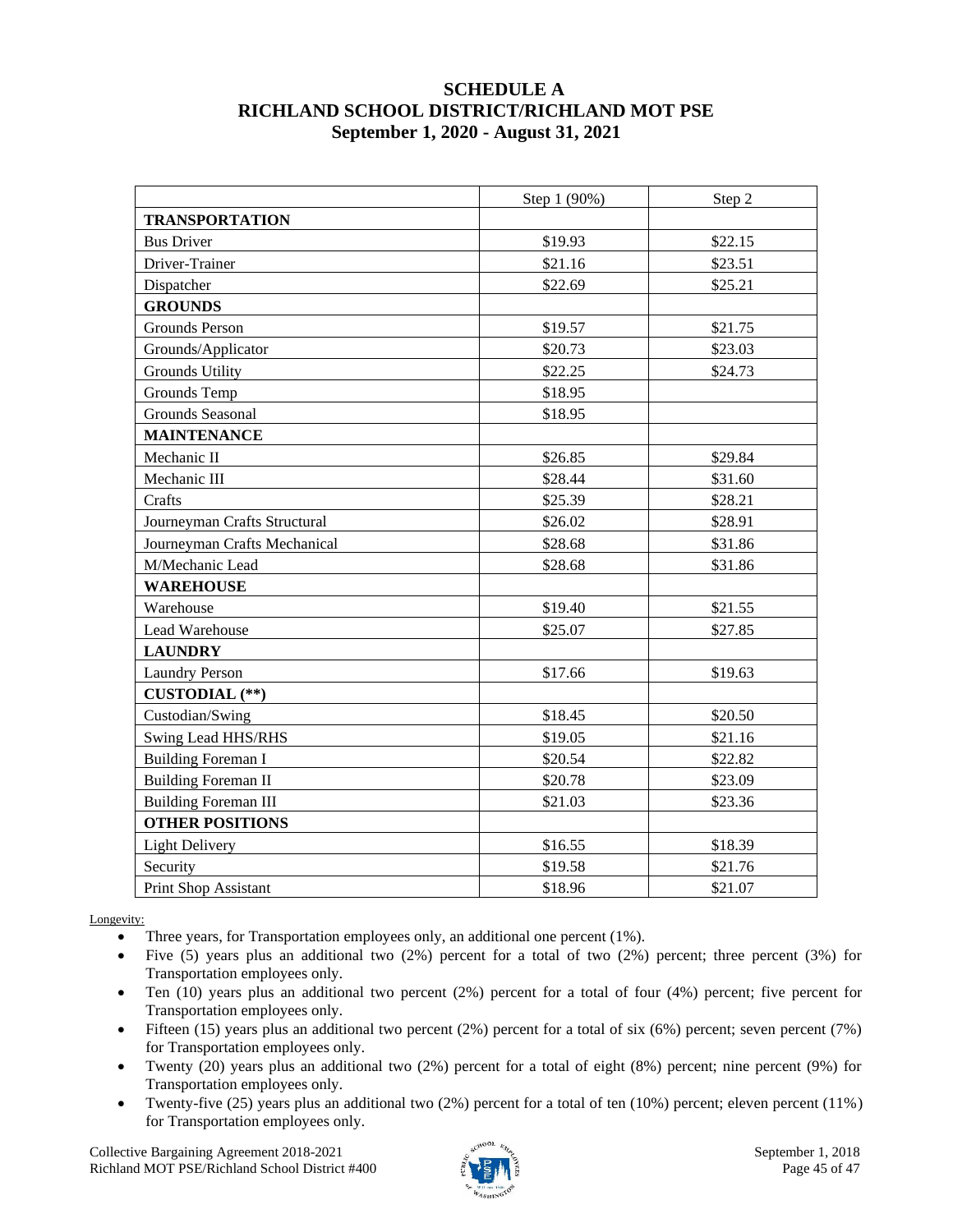### **ATTACHMENT A TRIP BOARD PROCEDURES**

- 1. All regular drivers will be included on the trip board. Substitutes are not eligible to be placed on the trip board.
- 2. Drivers will be listed in seniority ranking order.
- 3. New drivers shall be placed on the trip in order of seniority.
- 4. Trips shall be rotated using the following procedures:
- 5. Trips are posted by time. The earliest time is posted first. (Example: an 8:00am, 1:30 pm and a 2:15 pm the 8:00 am shall be posted first). New trips shall be posted for consideration before turned down trips.
- 6. Magnets (which include the trip number) shall be placed next to the drivers name to indicate their status, as follows:
	- A. The green magnet signifies the driver has accepted the trip.
	- B. The red magnet signifies the driver has turned the trip down.
	- C. The white rotate magnet signifies the next driver in rotation to be assigned a trip.
- 7. All master trip sheets will be kept in the colored binders as follows:
	- A. Yellow Binder New trips waiting for assignment.
	- B. Green Binder Accepted/awarded trips.
	- C. Red Binder Turned down trips awaiting re-posting.

#### **Procedures for Accepted Trips:**

- 1. Drivers must indicate their acceptance of a trip at least four (4) workdays prior to the trip departure date. If a driver fails to indicate acceptance within the above timeframes, that trip shall be re-posted in the same manner as a new trip.
- 2. Trips that have been assigned, shall be removed from the Yellow Binder, signed by the driver accepting the trip, and then placed in the green binder.
- 3. Once placed in the Green Binder, management will assign a bus and indicate that assignment on the trip ticket.
- 4. Management will then place the completed trip ticket for that day in the plastic tray next to the trip board.
- 5. Drivers are responsible for checking the tray prior to departure.

#### **Procedures for Turning Down Trips:**

- 1. Trips that have been turned down shall be removed from the Yellow Binder.
- 2. The trip ticket shall be signed on the back, with date and time, by the driver turning the trip down.
- 3. That trip ticket will then be placed in the Red Binder for re-posting.

#### **Procedures for Re-Posting Turned Down Trips:**

- 1. The turned down trips shall be re-posted beginning with the trip with the earliest departure time.
- 2. Assignment of turned down trips shall be in the same manner as new trips.
- 3. Turned down trips will not be posted before new trips.

#### **Procedures for Assigning Freebies:**

- 1. Freebies shall be assigned based on rotation and availability.
- 2. If a freebie is rescheduled or cancelled a replacement trip will not be given.

#### **Cancelled trips – Employees shall be compensated as follows:**

- 1. Two (2) hour show up (call back) if no advance notice, if the bus has left the bus lot you will be paid for two (2) hours. If the bus has not left the bus lot, the driver will receive a number for another trip.
- 2. If the trip is re-scheduled with a specific time, that trip shall stay with the driver originally assigned.
- 3. If the trip is rescheduled for a later date, with no specific time, it shall be place back in the rotation process, and the driver will receive a number for the next posted trip.

#### **The trip board rotation shall continue year after year.**